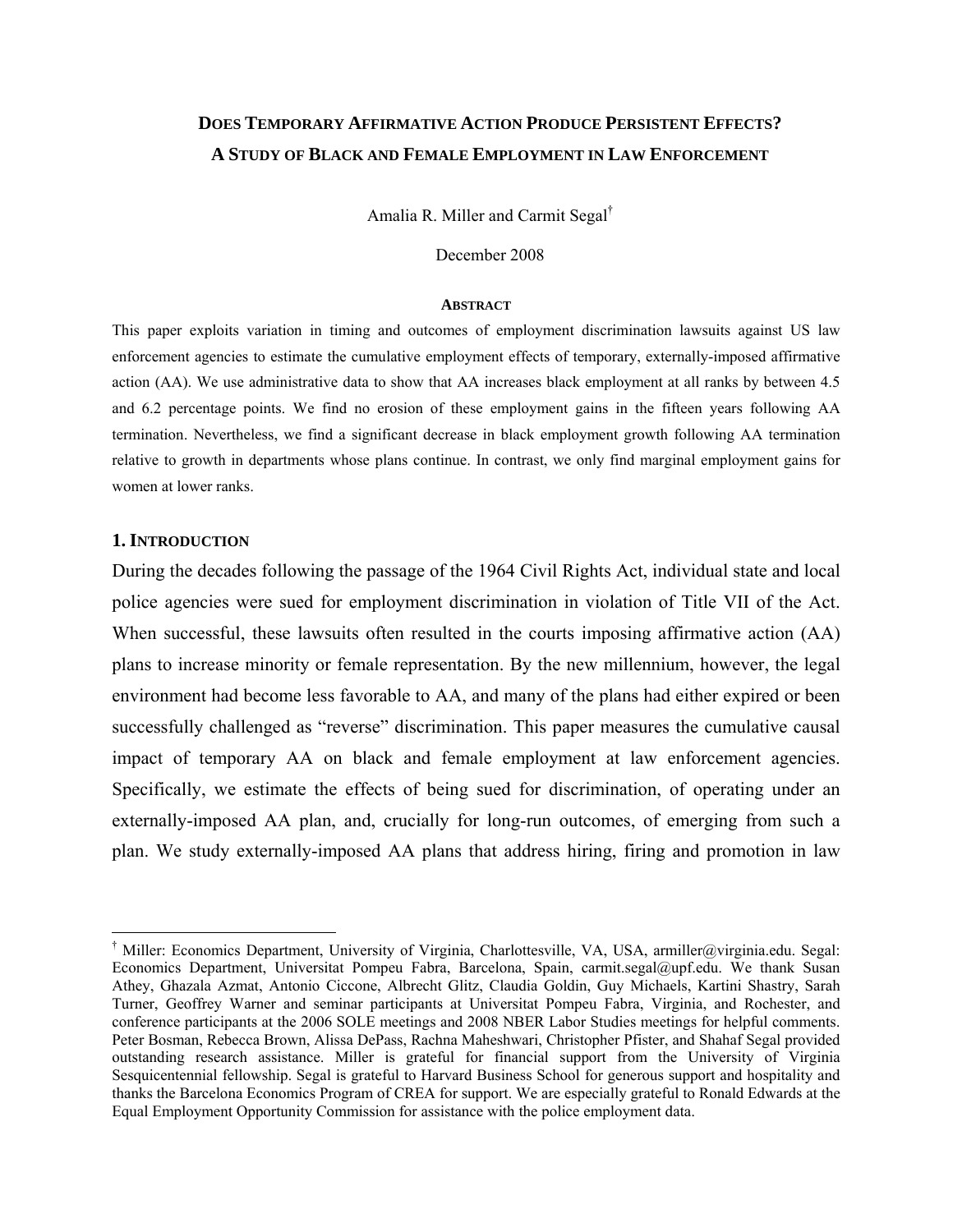enforcement, exploiting the fact that, although anti-discrimination law applies to all employers, AA was implemented and terminated in a targeted manner in this sector.

We focus on law enforcement for several reasons. First, the variation in timing and outcomes of these cases allows us to determine the long-term effects of temporary AA in isolation from contemporaneous political and social changes in the country. Second, law enforcement was a major locus of Civil Rights litigation, and possibly the sector with the most aggressive externally-imposed AA in US history. For example, in a well-known case, the courts ordered the Alabama State Department of Public Safety to hire or promote one black for every white hired or promoted, until the upper-ranks were at least  $25\%$  black.<sup>1</sup> The extensive litigation was due in part to the broad powers given to police, including the right to use force in investigating crimes, apprehending criminals, and maintaining civil order. Potential and actual abuses of these powers by a police force that is not representative of the community it serves can lead to public distrust and violence.<sup>2</sup> Thus, perhaps more than in other areas, diversity in law enforcement can have social significance and may itself improve performance.<sup>3</sup> These potential quality improvements from diversity provide a third motivation for our focus on police.

The employment data are from confidential micro-level EEO-4 reports on 479 of the largest US state and local law enforcement agencies, filed with the Equal Employment Opportunity Commission between 1973 and 2005. We search legal records for each agency in this sample and uncover 140 cases alleging employment discrimination brought by private plaintiffs or the US Department of Justice (DOJ) between 1969 and 2000 (see Figure 1). These cases comprise our legal database that includes a complete case history of the resulting AA plans formalized in court orders and settlement agreements. The bulk of the plans in our sample start during the 1970s, although new litigation and AA continue to be introduced in later decades. About half of the plans have ended by 1993, but some are ongoing in 2005. We use this panel to conduct a dynamic event analysis of the employment effects of key litigation and AA events.

<sup>&</sup>lt;sup>1</sup> In 1987, the Supreme Court affirmed the constitutionality of these racial quotas (United States v. Paradis). Unfortunately, we have exact information about quotas or targets in only a few cases. 2

<sup>&</sup>lt;sup>2</sup> The influential Kerner Commission report argued that police practices contributed to grievances leading to 164 civil disorders and race riots during 1967 and recommended increasing recruitment and promotion of black police officers. In discussing the causes of the riots, the report stated, "to some Negroes, police have come to symbolize white power, white racism and white repression" (National Advisory Commission on Civil Disorders 1968).

<sup>&</sup>lt;sup>3</sup> Quality effects can extend beyond preventing riots. Improved relations between police and the local communities, as a result of greater minority representation, can improve reporting of crimes and suspicious activity, thereby enhancing police effectiveness. Increased female representation may improve police performance in preventing and investigating rapes and violence against women. Previous research has explored the effects of AA on reported criminal activity and arrest rates (McCrary 2007, Lott 2000). To date, there is no evidence on the effects of AA termination on police quality. This paper focuses on employment; we leave crime outcomes for future research.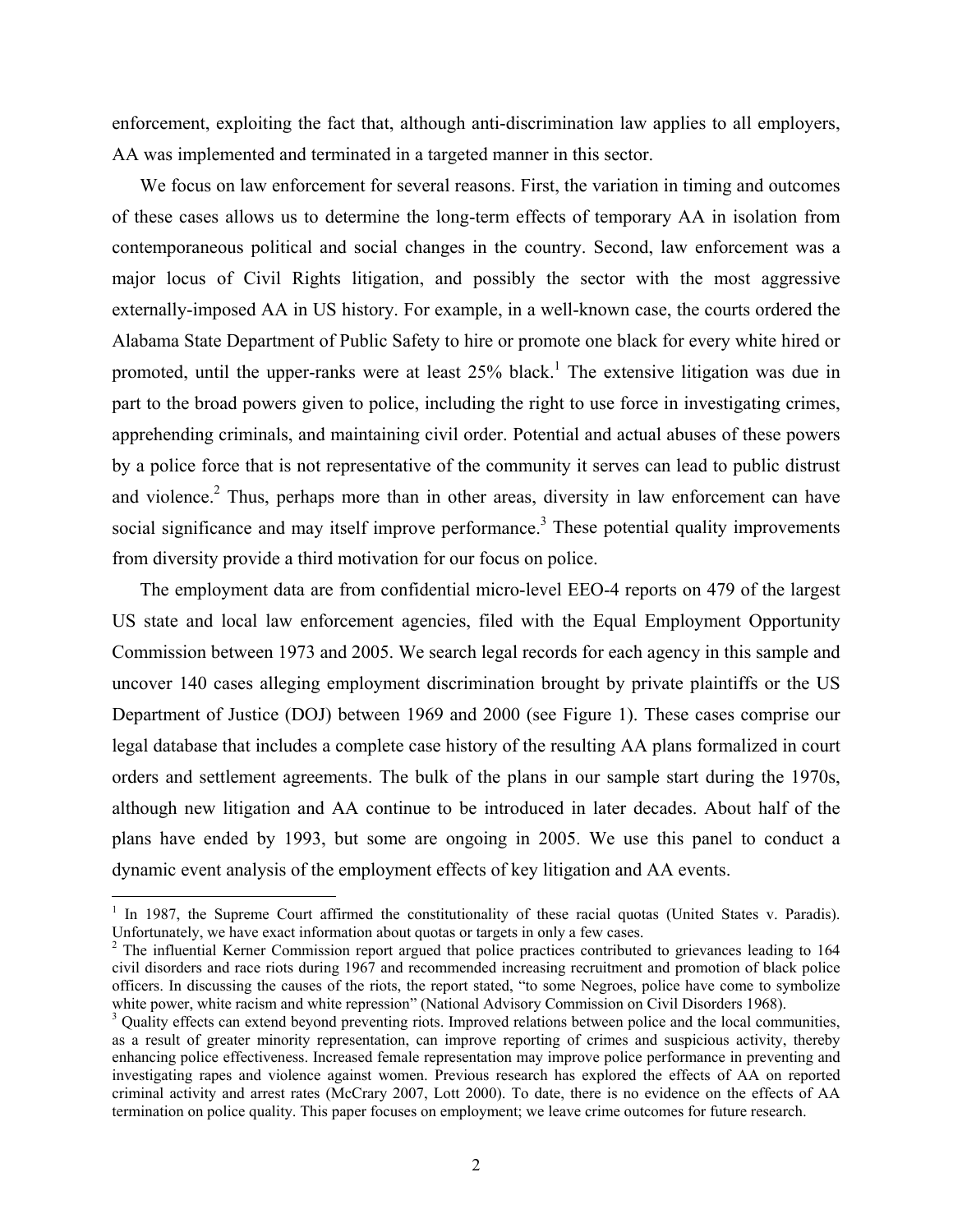As a first step towards estimating a cumulative employment effect of AA, we establish the impact of implementing AA. In this first step, this paper extends the previous literature showing positive effects of litigation on full-time black employment (McCrary 2007) by separately investigating workers in higher and lower ranks. Our first finding is that having an active externally-imposed AA plan results in significant increases in black employment across the ranks of the police hierarchy, over and above any prevailing trends in the country. These increases represent sharp and significant changes in employment trends occurring at the litigation date. Moreover, our dataset allows us to categorize litigated police departments according to the outcomes of their lawsuits. We find that departments whose cases do not lead to court-ordered AA still increase their black employment shares, but at a lower rate than police departments who are subject to AA. For higher-ranked workers in particular, we find that "litigated only" departments experience a substantially smaller increase in black representation. Employment gains at higher ranks are especially important if access to same-race mentors (Athey, Avery and Zemsky 2000) and role models (Chung 2000) enhances the productivity of new hires.

Changes in public attitudes, state laws, and judicial interpretation have led to a dismantling of AA. Given the current requirement that AA plans be temporary, and not substituted for fair labor practices,<sup>4</sup> the question of what happens after AA is of heightened importance. Theoretical predictions are ambiguous. Models are typically characterized by multiple equilibria, some of which predict erosion of gains following the removal of external pressure.<sup>5</sup> Temporary AA can have a lasting impact if, for example, greater exposure to black co-workers eliminates negative stereotypes and reduces taste-based discrimination. Even in a model of statistical discrimination, AA gains can be permanent if it solves a coordination problem and increases black human capital investment (Coate and Loury 1993). Temporary AA that increases black representation at higher ranks, in particular, can have a lasting impact if mentoring both increases productivity and is more effective for racially homogenous pairs (Athey, Avery and Zemsky 2000).

In our dataset of 140 litigated police departments, 67 experienced AA plans that terminated during the sample period. We use these 67 departments to assess the potential long-term effects of AA. Compared to departments that were never litigated for employment discrimination, we find no evidence of reduced black employment in the 15 subsequent years. This is especially

<sup>&</sup>lt;sup>4</sup> While the wording of Title VII allows for permanent AA plans, the Supreme Court favored temporary plans as early as 1979 in United Steelworkers of America v. Weber. In the 1989 City of Richmond v. J. A. Croson Co. decision, the Court expressed this principle explicitly.

 $<sup>5</sup>$  This is the case for the "patronizing equilibrium" in Coate and Loury (1993), and is the general prediction for</sup> situations in which tastes, skills and other labor market primitives are unaltered by AA.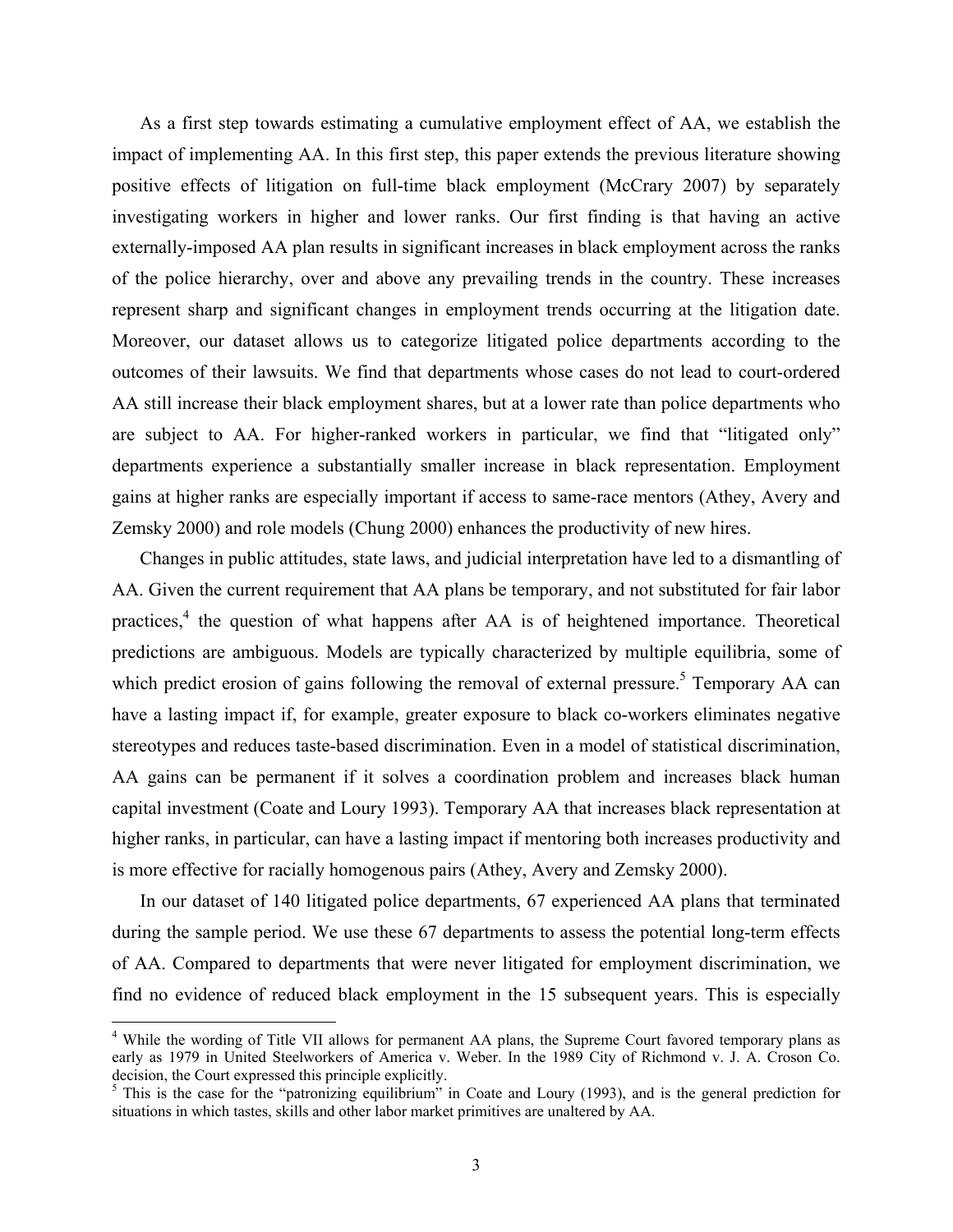notable since the plans we study are all externally-imposed as a result of anti-discrimination litigation.<sup>6</sup> Nevertheless, we do find a significant divergence between departments whose plans are terminated and those whose plans continue. Prior to termination, the employment impact of plans that eventually expire is indistinguishable from the employment impact of plans that continue. However, almost immediately after termination, there is a sharp and significant change, and black employment drops significantly relative to departments with ongoing AA.

The estimated 30-year impact of active external AA on black employment is larger than the average black representation gap<sup>7</sup> in the sample and is three times the size of the national trend in the period. Since plans typically last fewer than 30 years, we compute the average cumulative effect of actual AA plans on black representation during the entire sample period. We find an increase of 4.5 percentage-points in black representation among lower-ranked workers and of 6.2 percentage-points in the higher ranks, over and above the prevailing trends in the country. The main findings are robust to a variety of alternative approaches to estimating the counter-factual time trends and to controlling for the potential impact of starting and ending court-ordered school desegregation. We also find that female employment shares increase following litigation and AA plans, consistent with the previous literature (Sass and Troyer 1999, Lott 2000). However, in contrast to our findings for blacks, the gains for women represent only marginal improvements over national trends. For higher ranks, AA has no residual effect on female employment shares.

This research relates primarily to the literature investigating the effects of Civil Rights legislation and AA on the employment of women and minorities. To the best of our knowledge, this is the first paper to take into account the (current) temporary nature of AA and estimate cumulative long-term gains. Previous studies of the 1964 Civil Rights Act and the 1972 Equal Opportunity Act in the private sector have associated voluntary AA plans and federal contractor status with relative gains in minority and female employment (for excellent summaries, see Donohue and Heckman (1991), Holzer and Neumark (2000) and citations therein). In the area of law enforcement, consistent with our first set of findings, McCrary (2007) convincingly shows employment gains for blacks stemming from litigation. While Lott (2000) focuses on crime outcomes, his first stage results suggest positive employment gains for minorities and women from AA plans. To date, the employment effects of reversing AA and restricting its scope have

<sup>&</sup>lt;sup>6</sup> Relative to higher education institutions, for example, we expect law enforcement agencies to respond to external program termination with less substitution towards voluntary policies that aim to achieve similar diversity goals. 7

The black representation gap is defined as the difference between black employment and population shares.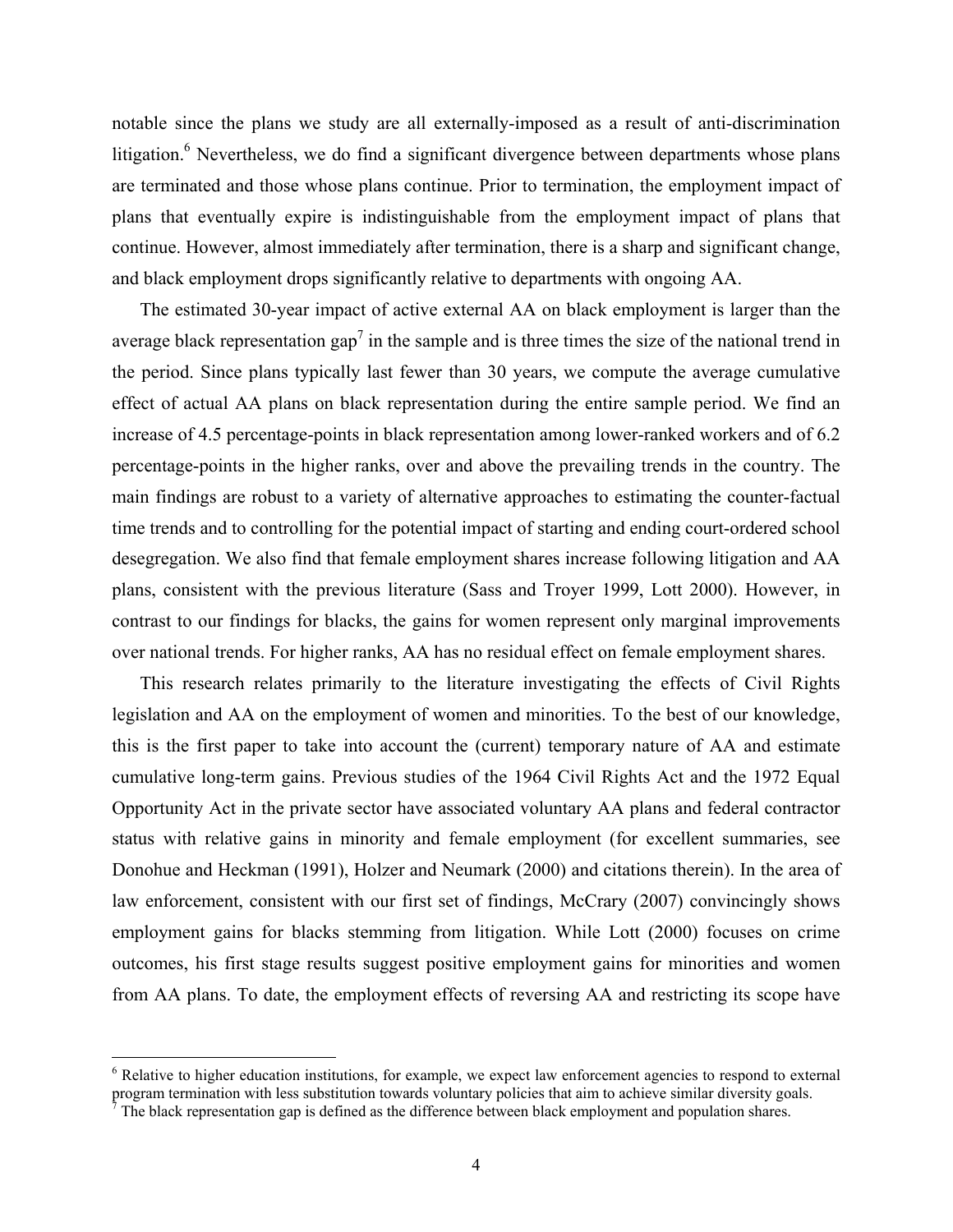received less attention.<sup>8</sup> Fairlie and Marion (2008) investigate the effects of the voter initiatives in California and Washington that eliminated voluntary AA in employment. The authors hypothesize that the elimination of AA worsened employment prospects for women and minorities. This had the effect of lowering the opportunity costs of business ownership for members of those groups, and may have increased their rates of business ownership.

This paper is organized as follows: Section 2 describes the legal and employment database, Section 3 presents results for black employment from a flexible non-parametric event analysis model, Section 4 presents parametric results and robustness analysis for black employment including a discussion of selection into litigation and alternative hypotheses that may explain the findings. Section 5 discusses effects on female employment shares, and Section 6 concludes.

#### **2. DATA ON AFFIRMATIVE ACTION AND POLICE EMPLOYMENT**

#### **2.1** *POLICE EMPLOYMENT DATA*

1

We obtain police employment data from the administrative records of the Equal Employment Opportunity Commission (EEOC), collected between 1973 and  $2005<sup>9</sup>$  All public employers with more than 100 workers must file EEO-4 reports with the EEOC documenting the number of male and female workers in each racial and ethnic group who fits into each specified cell defined by department function, job function and salary category.<sup>10</sup> Aggregate data are released to the public. We use confidential individual files, submitted by state and local governments, and identify law enforcement agencies by the *Department Function* for "protective service".<sup>11</sup>

We group law enforcement workers into three categories: full-time workers (this includes officers, investigators, and support staff), protective service workers (includes patrol officers,

 $8$  By contrast, the retreat of AA in higher education has been analyzed in several studies. For example, Long (2004) estimates a significant relative drop in minority applications to top universities in California and Texas, but Card and Krueger (2005) find that highly-qualified minority students were not dissuaded from applying. Krueger, Rothstein and Turner (2006) project that, even under optimistic assumptions regarding black test score growth, race-blind admissions 25 years in the future will lead to lower minority enrollment rates at elite colleges. At lower educational levels, the end of active public school desegregation in K-12 is observed starting in the 1990s. Lutz (2005) associates dismissal of court-ordered desegregation plans with increased racial segregation and black drop-out rates. Clotfelter, Vigdor and Ladd (2006) argue federal court decisions hampered continued desegregation in the 1990s.

<sup>&</sup>lt;sup>9</sup> The data files from 1973 and 1974 are available in electronic format thanks to the extensive and thorough efforts of Justin McCrary and his research assistants, described in the Data Appendix of McCrary (2007).

<sup>&</sup>lt;sup>10</sup> Information about the EEO surveys is available at <http://www.eeoc.gov/employers/surveys.html>. The micro-<br>data are not available to the public. Interested researchers should contact Ronald Edwards at the EEOC.

<sup>&</sup>lt;sup>11</sup> Governments with fewer employees are required to file EEO-4 reports, but are allowed to use the *Department Function* code for "all other functions" and group their various agencies into a single report. Although there is a protective service *Job Function* within each *Department Function*, this will not reliably identify police officers, and will not be comparable with other reports. Therefore, we do not use these reports in the analysis.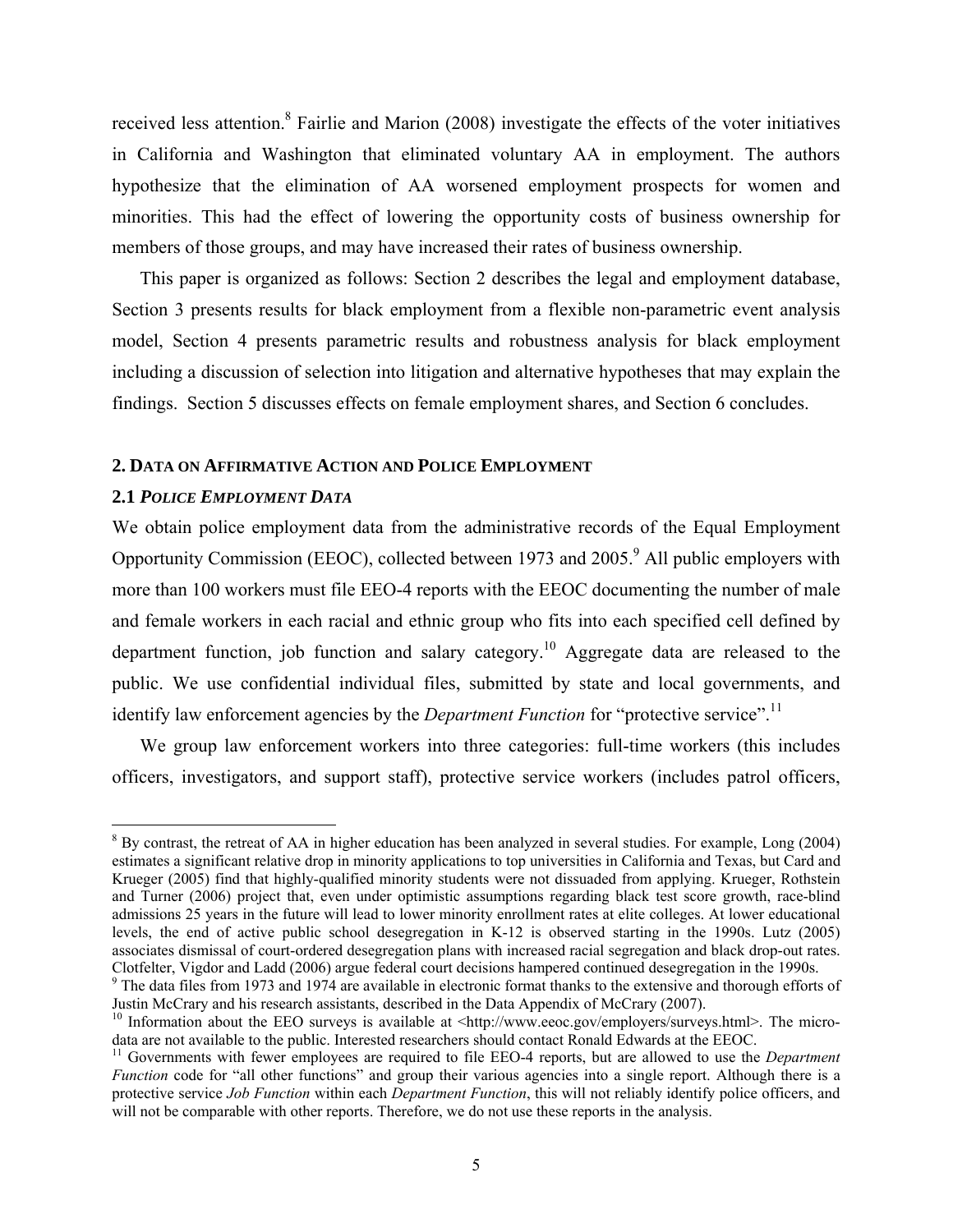deputy sheriffs and detectives) and professional workers (higher ranking officers such as lieutenants and captains). Police departments are included in the sample if they have at least 200 full-time employees at some point in the sample, have at least 200 protective and professional employees at some point, and appear in the sample for at least 10 years.<sup>12</sup> Thus, our results apply to larger departments and may not be representative for smaller, rural departments.

Since the reports are only available intermittently before 1985 and for odd-numbered years afterwards, we use linear interpolation to create a full panel for each department. To prevent this interpolation from artificially increasing the precision of our estimates, and to allow for arbitrary correlations in errors within departments, we cluster the standard errors from estimation at the police department level and adjust the degrees of freedom accordingly.<sup>13</sup> We also replaced a small set (under 1%) of raw data points that were dramatic outliers in terms of the year-to-year changes in employment shares for a single year only with linearly interpolated values from adjacent years, as we are convinced that they represent transcription or data entry errors.

In our analysis of black employment, we follow the literature (McCrary 2007) and define our primary outcome measure as the *Black Representation Gap*: the difference between the percent of police employment that is black and the percent of the local population served that is black. This measure allows us to differentiate between departments with similar black employment shares who serve areas with different black population shares. In addition, the representation gap accounts for racial differences in migration and fertility. In Section 4.3, we show that black population shares increase more for police departments with AA plans than those without, and that our main results are robust to using black police employment shares as the dependent variable. Thus, the increases in the black representation gap reflect increases in black employment. We obtain the annual population estimates from the Census (CDC Wonder). For municipal and county law enforcement, we use county-year population. For state agencies, we use state-year. *Female Employment Share* is the outcome of interest in Section 5.

#### **2.2** *AFFIRMATIVE ACTION CASE HISTORIES*

1

 $12$  This rule eliminated about half of the departments in the recent EEOC files and led to an initial database of 446 departments for the legal research. As we encountered legal information on an additional 33 departments that narrowly missed the size criteria (4 of them litigated, 3 with AA), we enlarged the sample to 479.

<sup>&</sup>lt;sup>13</sup> We also repeat the regressions in Section 4 using only the limited sample of years for which we observe EEO-4 reports, and the results are unchanged in magnitude or statistical significance. Those years are: 1973, 1974, 1980, 1984, 1985, 1987, 1989, 1991, 1993, 1995, 1997, 1999, 2001, 2003, and 2005.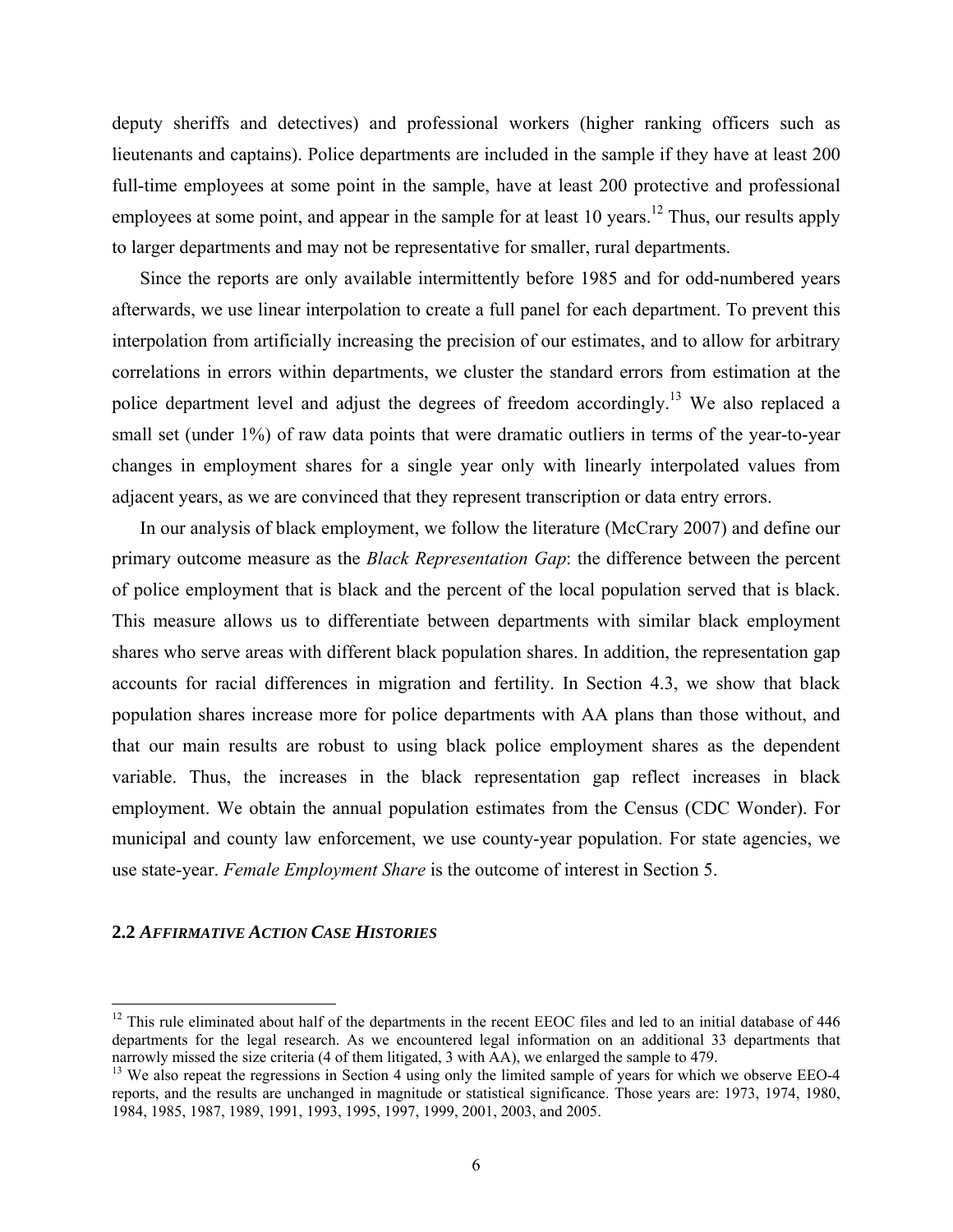The case history database is constructed by individually querying each department in the police employment sample using both the LexisNexis and Westlaw federal case databases for all documents pertaining to litigation involving sex or race discrimination in employment. We contacted individual departments and the DOJ to help complete missing information. The results were then cross-referenced with data from the DOJ on their employment discrimination cases involving police departments, the police race litigation database used in McCrary (2007), police AA database used in Lott (2000), and survey data from the National Center for Women and Policing (2001). Our database expands on these existing sources by compiling a full case history for police employment litigation alleging race or sex discrimination.<sup>14</sup> Whenever possible, we gather information on the actual AA plan: the protected group, the start and end dates, and the reason for the termination in applicable cases. The legal databases are not complete, and some case details are not available in electronic format. Departments for which we find no information are coded as un-litigated, and litigated departments whose cases were dismissed or for which we find no evidence of AA are coded as litigated only. To the extent that our method misses litigated cases or treats some plans as ongoing beyond their termination dates, our estimates will be biased against finding significant effects of litigation, AA, and termination.<sup>15</sup> The estimates will also be attenuated if there are important spillovers in the gains from litigation to nearby un-litigated departments. Similarly, our estimates will be attenuated if litigation and court-ordered AA are not themselves necessary, but the mere threat of litigation is sufficient to change behavior.

Our final dataset includes 479 police departments, of which 117 had court-imposed AA and 23 experienced litigation that did not lead to AA. During the sample period, 67 of the 117 courtordered AA plans are terminated. Six additional plans end by 2008.<sup>16</sup> The histogram in Figure 1

 $14$  The Lott (2000) database includes only start dates of sex and race cases, and is limited to litigation involving the DOJ. The McCrary (2007) database includes litigation brought by private parties as well as by the DOJ, but only contains cases alleging racial discrimination, and does not track the ultimate outcomes of litigated cases. Thus, cases that lead to AA plans are not distinguished from unsuccessful litigation.<br><sup>15</sup> There is a potential bias in terminated cases, in that our legal research is more likely to uncover the end date for

court-ordered plans of limited terms or plans without expiration dates that were challenged in court in "reverse discrimination" cases. We find no significant differences in either the effects of having an AA plan or of terminating such a plan between plans that were ended (about 33%) by the courts and those that were allowed to expire.

<sup>&</sup>lt;sup>16</sup> Many plans include expiration dates in the original court order or settlement agreement. Absent evidence to the contrary, we assume that a plan ends when it expires. Some plans were modified and continued beyond their original expiration dates; in those cases, we use the ultimate end date. Other plans were terminated early as a result of litigation in so-called "reverse discrimination" suits, brought by white male officers or applicants. In those 25 cases (all but one ending after 1988), the actual end date is used. Finally, there are cases involving the DOJ for which we found no court record of an end date. When applicable (in 21 cases), we use the DOJ's internal end date, when the active file in their records was closed. Conversations with the Civil Rights Division confirmed that cases with active AA plans remain open until the plan ends. However, there may be a lag between the end date of the plan and the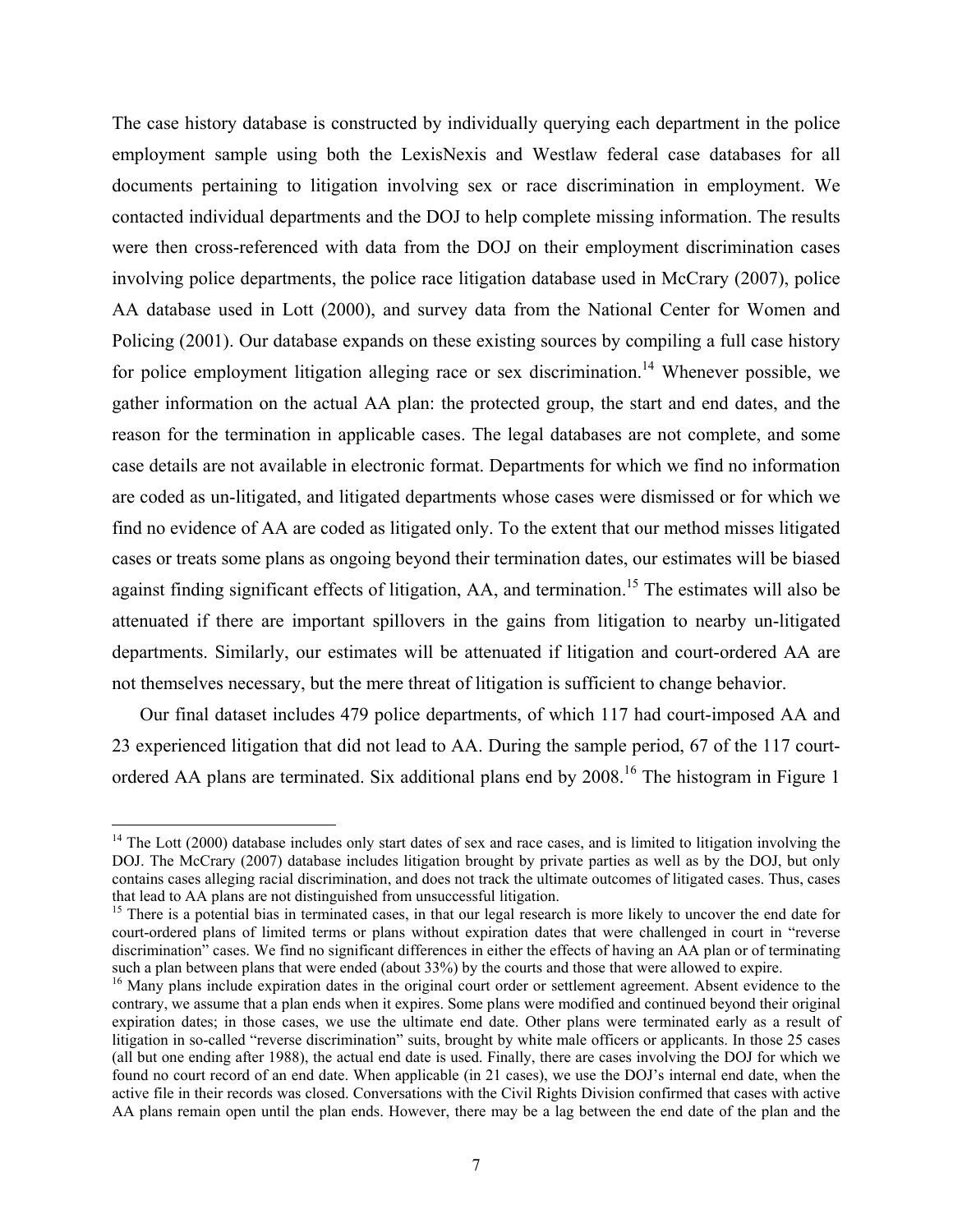illustrates the time pattern of litigation and AA. Half of the plans resulted from litigation brought prior to 1980, and half of the plans were ended by 1993. Among plans with known end dates, the mean duration is 16 years. Our legal search uncovered employment discrimination cases involving Hispanics or Spanish surname individuals. However, because of the small number of these cases, and the paucity of reliable information about Hispanic population shares prior to 1990, we exclude them from analysis in this paper. Among plans in which we can determine the protected category, 96% of plans involved blacks and 68% of plans involved women. The results below are estimated on the sample of all plans. However, if we restrict attention to cases involving black in Sections 3 or 4 and women in Section 5, the results are unchanged.

Table 1 reports mean values of key variables, separately for each of the four types of departments: those that are never litigated, those whose litigation does not lead to AA, those with externally-imposed AA that has no set end date, and those with temporary externally-imposed AA. The bulk of the departments in the sample are un-litigated, and most of the observed litigation ends in AA. The South and Northeast are over-represented among litigated departments and the West is under-represented. Litigated departments have more full-time employees. Those with AA are located in areas with higher black population shares and lower schooling. In terms of the main employment outcomes, departments whose litigation did not end in AA have higher black representation in 1973 than un-litigated departments, while those whose litigation ended in AA have substantially worse representation gaps in all three job types. By 2005, however, litigated-with-AA departments have similar, and generally higher, representation gaps than unlitigated departments. This differential trend suggests that AA played a role in increasing black police employment. The rest of the paper will exploit variation in the exact timing of litigation and AA termination to determine how much of this relative increase is attributable to courtordered AA, and to assess the durability of any gains beyond the period of active external monitoring. In contrast, foreshadowing the results in Section 5, female employment shares are quite similar across the different department types both at the start and end of the sample period.

## **3. EFFECTS OF LITIGATION AND AFFIRMATIVE ACTION ON BLACK POLICE EMPLOYMENT 3.1** *NON-PARAMETRIC ESTIMATION MODEL*

internal close date at Justice. Since this additional noise may influence our estimates, we confirm that our main results are unchanged, by repeating the regressions in Section 4.1 allowing for different trends after termination for departments with publicly observed end dates and departments with DOJ end dates.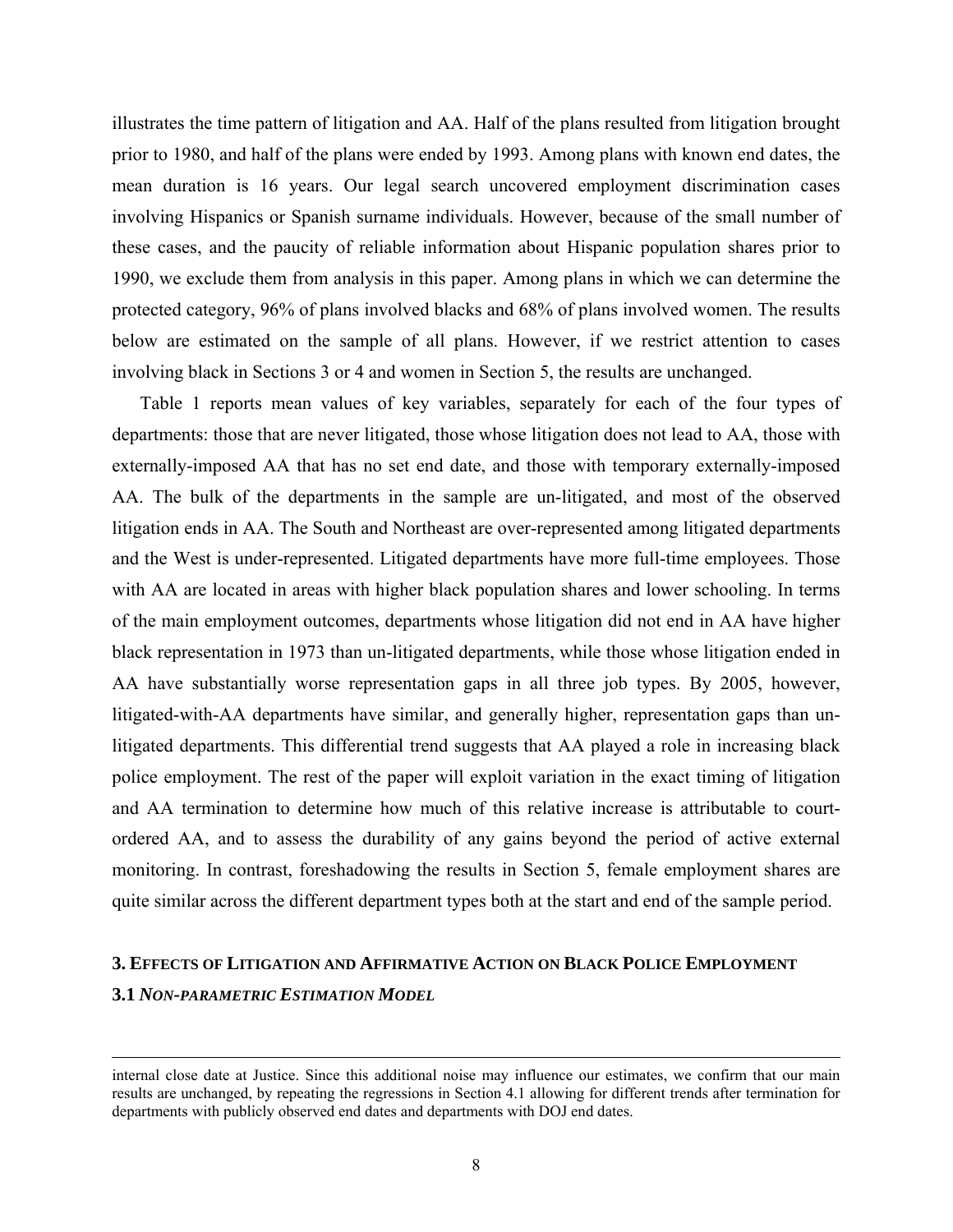We estimate a flexible non-parametric model of the dynamic effects of litigation and AA, including leading and lagging effects around three key events: 1) litigation not leading to AA, 2) litigation leading to AA and 3) the termination of AA. Several sources of variation provide identification. First, we observe 4 types of departments: never litigated; litigated but without externally-imposed AA; litigated with an AA plan that expires by 2008;<sup>17</sup> and litigated with an AA plan with no known end date. Next, litigated departments vary in their timing of litigation. Finally, those with AA end dates experience varying timing and duration of AA.

The unit of observation in our panel dataset is a police department *i* in a year *t*. We construct 3 variables to measure time before and after each of the key events: *YearsAfterLit(NoAA)*<sub>it</sub>, *YearsAfterLit(AA)*<sub>it</sub> and *YearsAfterEnd*<sub>it</sub>. The range of values for each of these variables depends on the department in question. For an un-litigated department such as Tucson, Arizona, these variables are set to zero in all years. For a litigated department without AA, such as Fort Wayne, Indiana (litigated in 1980), only *YearsAfterLit(NoAA)*<sub>it</sub> varies (it ranges from -7 in 1973 to 25 in 2005). Departments with AA of an indefinite duration, such as White Plains (litigated in 1980), only *YearsAfterLit(AA)*<sub>it</sub> varies (it ranges from -7 in to 25). Finally, for departments with observable AA end dates, such as the Ohio State Highway Patrol (litigated in 1980, AA ended in 1988), *YearsAfterLit(AA)*it and *YearsAfterEnd*it vary (ranging from -7 to 25 and -15 to 17, respectively). Before the termination date, we divide the *YearsAfterEnd* variable to two distinct time periods: litigation date and afterwards (ranging, for Ohio State Highway Patrol, between -8 to -1) and before litigation date (ranging from -15 to -9)*.* Under this definition, *YearsAfterLit(AA)*<sub>it</sub> continues to increase in the years after AA ends. We use the litigation filing date for cases that end in AA, rather than the date of the consent decree or final judgment. This enables a comparison between the effects of litigation alone and of litigation leading to AA, and is consistent with the non-parametric estimates for full-time and protective workers, presented below, indicating employment practices start changing immediately after litigation.

Our non-parametric model includes indicator variables for each of the 10 years preceding the litigation events, and each of the 30 years following them. For termination, the variables range from 20 years before to 15 years after. We group the years outside these ranges with their closest endpoints to avoid estimating separate coefficients for rare events. We estimate the model below using OLS separately for each employment categories: full-time, protective, and professional.

 $17$  We group together departments with plans that end during and after the sample period in order to capture possible differences in the effects of active AA between plans that are known to end and those without known end dates.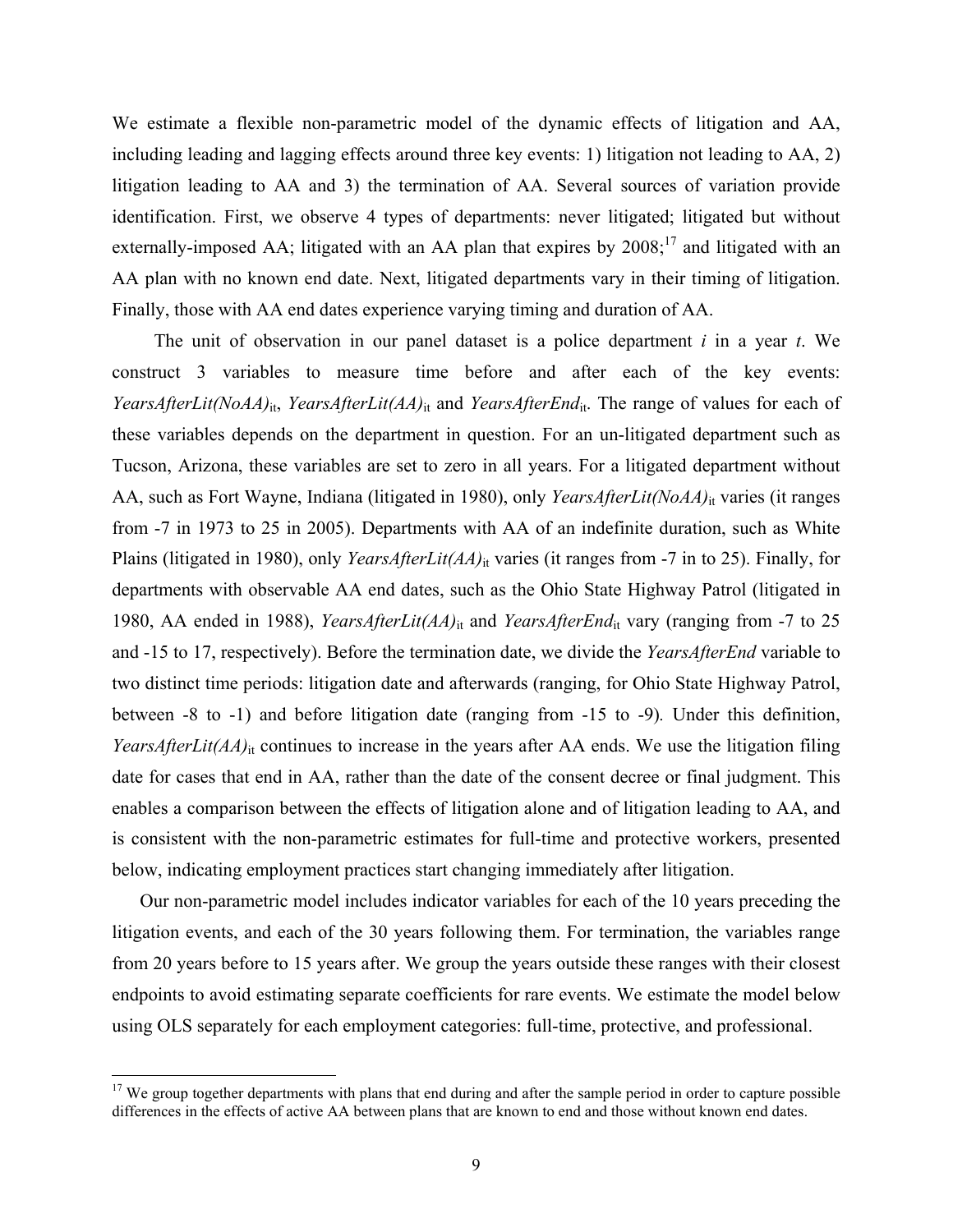$$
BlackRepGap_{it} = \sum_{j=-10}^{-1} \beta_{NoAA,j} 1(YrsAfterLit(NoAA)_{it}, j) + \sum_{j=1}^{30} \beta_{NoAA,j} 1(YrsAfterLit(NoAA)_{it}, j) +
$$
  
\n
$$
\sum_{j=-10}^{-1} \beta_{AA,j} 1(YrsAfterLit(AA)_{it}, j) + \sum_{j=1}^{30} \beta_{AA,j} 1(YrsAfterLit(AA)_{it}, j) +
$$
  
\n
$$
\sum_{j=-20}^{-1} \beta_{End\_BeforeLit,j} 1(YrsAfterEnd)_{it}, j | t < LitYr) + \sum_{j=-20}^{-1} \beta_{End\_AfterLit,j} 1(YrsAfterEnd)_{it}, j | t > LitYr) +
$$
  
\n
$$
\sum_{j=1}^{15} \beta_{End,j} 1(YrsAfterEnd)_{it}, j) + \alpha_i + \tau_i + \varepsilon_{it}
$$

The main effects of interest are captured in the vectors of *β* coefficients on the indicator variables for the number of years before and after each of the key events.<sup>18</sup>

In order to separate the policy effects from permanent department-specific factors that affect representation gaps, such as location or preferences, we include a full set of  $\alpha_i$  variables for department fixed effects. We also control for arbitrary non-linear national trends in representation gaps using the  $\tau_t$  calendar year fixed effects. These controls make the model analogous to a difference-in-differences, and each of the parameters of interest can be interpreted as a cumulative change in the representation gap, for a department exposed to a particular policy, relative to a base year and a comparison group.

Since different departments are sued in different years, both litigated and un-litigated departments contribute to the estimates of year fixed effects. Litigated departments without AA experience these common time trends, and also deviations from these trends due to litigation, expressed in the  $\beta_{\text{NoAA},j}$  terms. Differential trends leading up to litigation are measured by  $\beta_{\text{NoAA},j}$ for negative values of *j*; a positive pre-trend would appear as negative point estimates that increase in magnitude as *j* approaches zero. Differential trends following litigation are measured by  $\beta_{\text{NoAA},j}$  for positive values of *j*. For departments with AA that does not end, the base year is the year of litigation and the comparison for time trends is changes in the rest of the country. Since the model includes a set of  $\beta_{End \text{AfterLit},j}$  estimates for years before AA termination and after litigation, the  $\beta_{AA}$ *j* parameters should be interpreted as the trend for departments with AA and no end date. The trend during active AA plans for those that end can be computed for each department by summing the relevant  $\beta_{AA}$ *j* and  $\beta_{End\text{AfterLit},j}$  estimates. This setup incorporates the possibility that AA has different effects for plans that ended and those that continued. By

<sup>&</sup>lt;sup>18</sup> For example, the indicator variable  $1(YearsAfterLit(NoAA)_{it}j)$  takes a values of 1 when the two arguments are equal and zero otherwise. For *j*=1, the variable is set to 1 in the year after litigation for departments whose litigation does not lead to AA. In other years, and for other departments, the variable is zero.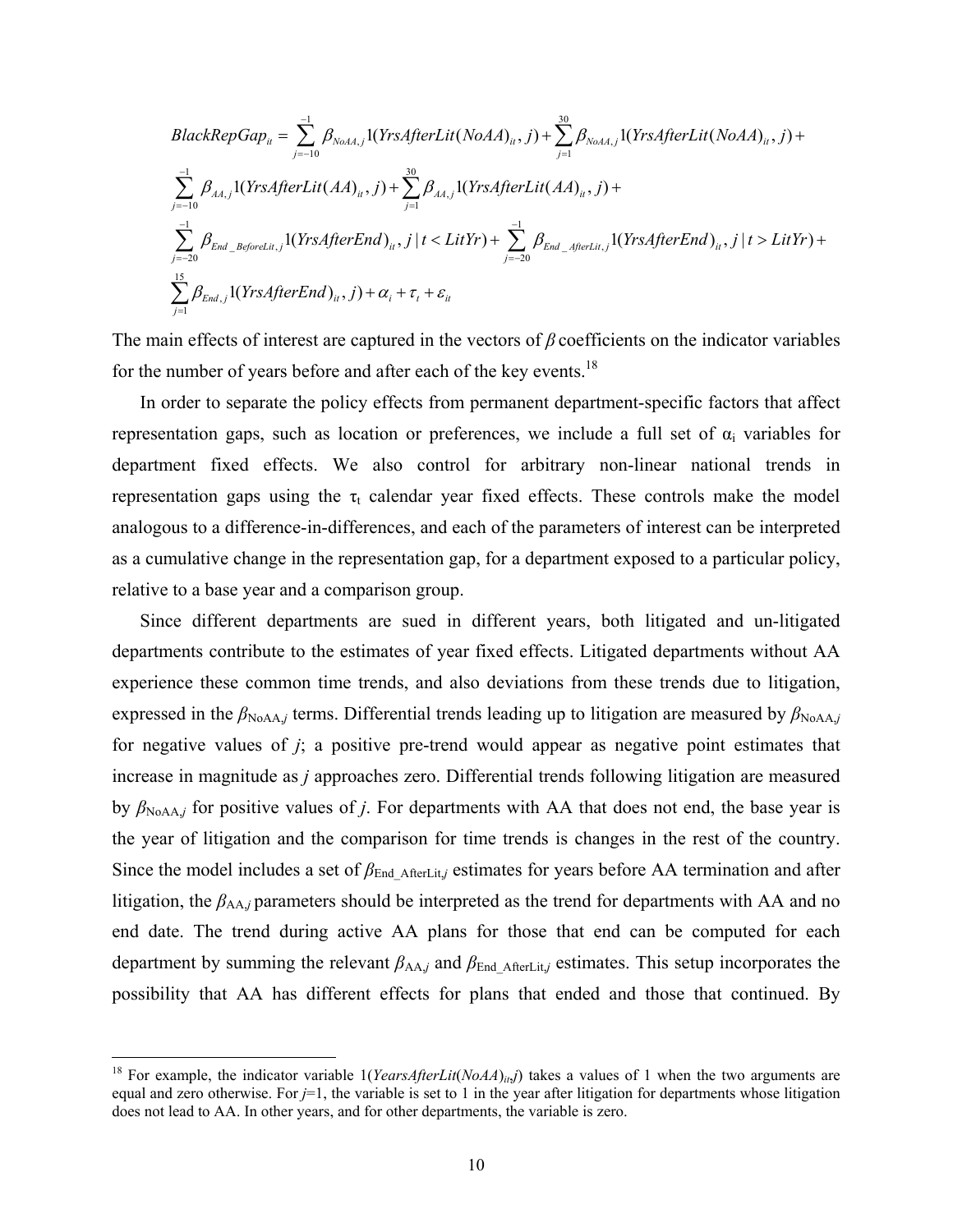estimating  $\beta_{\text{NoAA},j}$ ,  $\beta_{\text{AA},j}$ , and  $\beta_{\text{End-AfterLit},j}$  coefficients, we are also able to measure how the effects of litigation vary depending on the outcome of the case.

When evaluating the changes in representation gaps following AA termination, the  $\beta_{\text{End},j}$ values should be interpreted as relative to the end year and relative to changes in departments in which AA does not end, for which the same number of years has passed since the initial litigation. This first comparison allows us to determine if the gains from AA continue at the same rate after the externally-imposed plan is removed. Another important counter-factual is how the post-termination changes compare to changes in un-litigated departments. In Section 3.4 below, we accomplish this by estimating the non-parametric model with a second definition of *YearsAfterLit(AA)*<sub>it</sub>: instead of increasing in the years after termination, the variable retains its value in the end year. The  $\beta_{\text{End},j}$  values can then be interpreted as the changes in representation gaps following AA termination, relative to the end year, and relative to trends in the rest of the country. This second comparison is crucial for determining if departments revert to previous practices once the external pressure is removed.

#### **3.2** *EFFECTS OF LITIGATION AND STARTING AFFIRMATIVE ACTION*

1

The estimation results for the effects of litigation and starting AA are presented in Figure 2, separately for each of the job categories. Panel A presents the  $\beta_{AA}$  coefficients on each of the years before and after litigation for departments that underwent AA, while Panel B shows the related  $\beta_{\text{NoAA},j}$  coefficients for litigation that did not lead to AA. The 3 rows correspond to the job categories full-time, protective, and professional. The point estimates are depicted with diamonds, surrounded by bars marking the 90 percent confidence intervals around each estimate.19 Externally-imposed AA plans started in the early 1970s, and our sample includes over 40 departments with 30 or more years since litigation by 2005.

Several key patterns emerge from these figures. First, as the positive and growing postlitigation estimates indicate, blacks experience large employment gains in the years following litigation.<sup>20</sup> Since the model includes calendar year fixed effects, the gains depicted in the figures are net of any national trends towards increasing black representation in policing. This confirms the central finding of McCrary (2007) on our enlarged sample of police departments and cases.

<sup>&</sup>lt;sup>19</sup> Since each of the  $\beta$  coefficients represent cumulative changes from the base year to *j* years afterwards, it is perhaps unsurprising that the accumulation of noise leads to increasing dispersion, and wider confidence intervals, as  $j$  increases and outcomes are considered farther away from the base year.

<sup>&</sup>lt;sup>20</sup> Since the *β*<sub>End AfterLit,*j* coefficients (presented below) are not significantly different from zero, the estimates in the</sub> figure apply equally to departments with AA that does and does not end.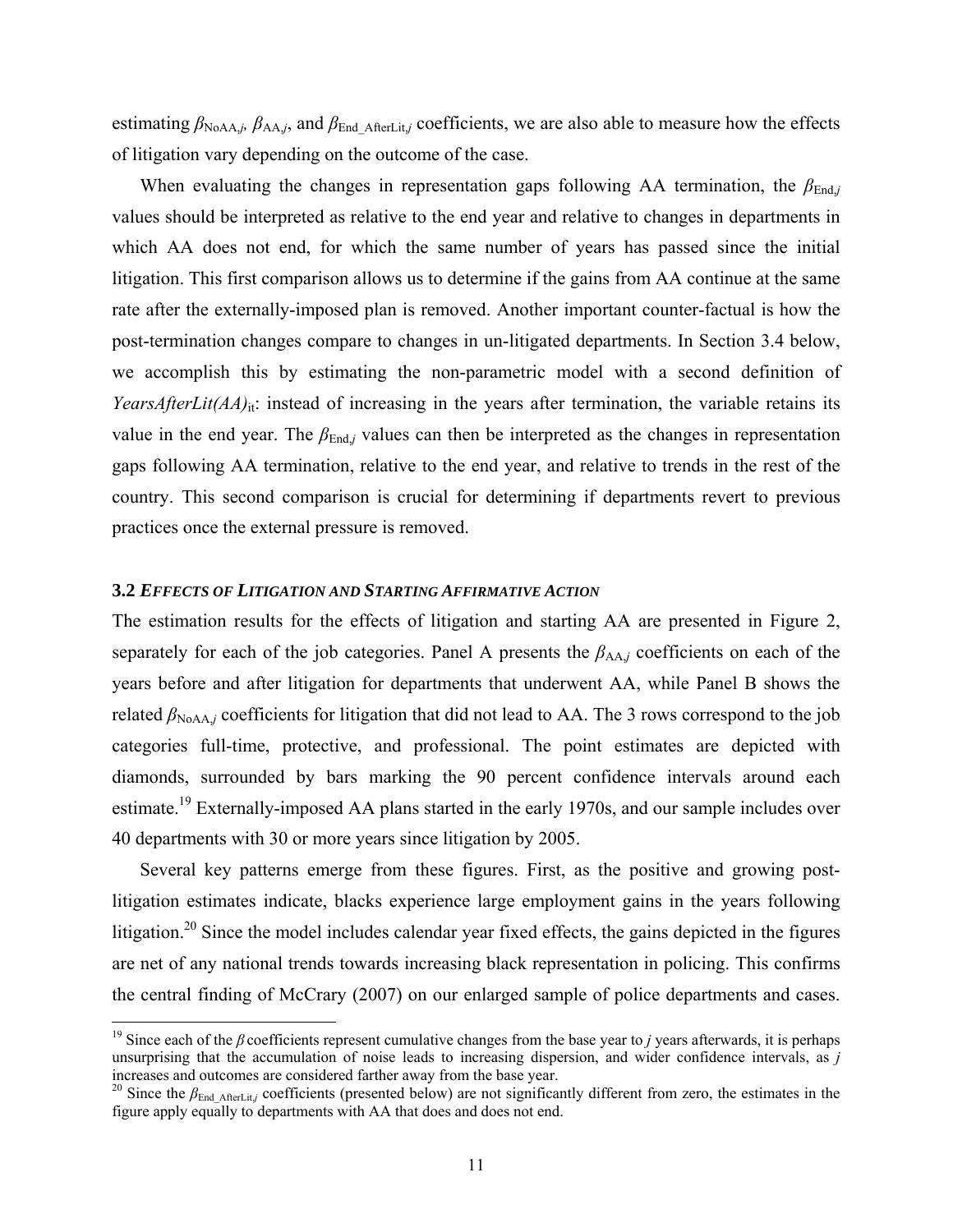Each of the point estimates for different years after litigation represents a difference-indifferences that is averaged over the set of departments whose plans last at least that long. As a result of the compositional changes caused by variation in start dates and the duration of plans, one should be cautious about interpreting the apparent slopes in the figures as the effects of duration alone. As the number of years following litigation increases, the set of departments is limited to those with longer durations. Hence, even if all the gains were immediate, the figure would have a positive slope if departments with longer AA plans experienced greater gains from AA. To rule out the possibility that the apparent increases in the figures are driven solely by compositional shifts, we re-estimate the model on a balanced set of departments. To do so, we omit departments whose plans lasted fewer than 15 years by 2005 (excludes 42 departments) and those who were litigated prior to their entry into the sample (eliminates another 18 departments). The estimates up to 15 years after litigation are now from a balanced set of departments, shown in Web Appendix Figure W1. For each employment category, we find a pattern of increasing gains, confirming that the change in composition is not the driving force behind the results in Figure 2.

Second, although litigation alone does affect full-time and protective employment, it has a smaller estimated effect than litigation leading to AA. This is apparent in the comparison between Panels A and B of the figure. In the 30 years following litigation, departments with AA plans increased their black representation among full-time and protective workers by about 10 percentage points and among professional workers by about 15 percentage points. By contrast, departments who were litigated, but did not have court-imposed AA plans increased their black full-time and protective representation by 5 and 7 percentage points, respectively, but failed to increase their black professional representation by a statistically significant amount (the point estimate at 30 years is less than 2 percentage points). This suggests that formal plans had a greater impact than litigation alone, and that formal plans were vital in order to enable blacks to penetrate the higher levels of command in departments accused of employment discrimination.

The estimated effects of externally-imposed AA are substantial. The 30 year gains of 10-13 percentage points are larger than the overall trends during the period. The year fixed effects indicate that the black full-time representation gap improved by 2.6 percentage points in the 30 years between 1973 and 2003. For protective and professionals the changes were 1.7 and 2.9 percentage points respectively. The national trends, after removing the effects of litigation and AA, were towards increasing black representation in full-time employment until the early 1990s,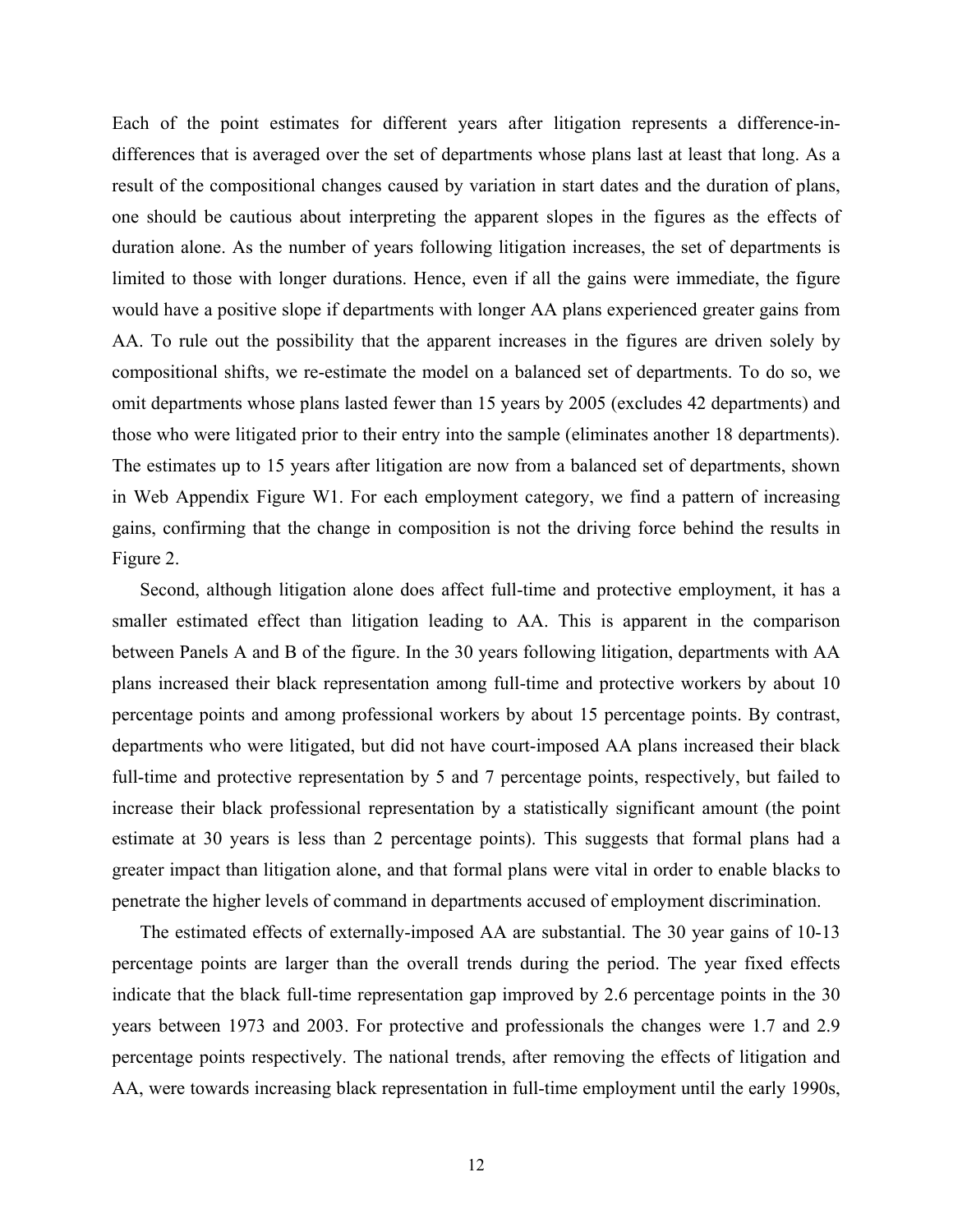in protective employment until the mid-1990s, and in professional employment throughout the period. Average black population shares in AA departments went from 17 percent in 1973 to 23 percent in 2005, so police employment shares increased even more.

The third important feature of Figure 2 is its depiction of differential trends in black representation gaps in the years prior to litigation. For departments whose litigation ended in AA, there is no evidence that the apparent gains following litigation were merely the result of preexisting department-specific trends towards increasing black employment. If anything, these departments exhibit a relative deterioration in black representation gaps (mainly for protective) in the years leading up to litigation.<sup>21</sup> This distinguishes them from departments that were sued unsuccessfully, who exhibit a weak pattern of improvement before litigation. For those departments in Panel B, the changes in trend around the time of litigation are far less positive than for AA departments. The sharp break from trend among AA departments, centered on the litigation year, provides strong support for a causal role for the legal intervention.

#### **3.3** *EFFECTS OF ENDING AFFIRMATIVE ACTION*

 $\overline{a}$ 

In estimating the effects of AA termination, we consider two important counter-factual comparisons. The first comparison is between what happened around the end date and what would have happened if AA had continued. This is estimated by comparing actual trends around the end year to trends experienced in departments with the same time elapsed since litigation whose AA plans remain in place. The second comparison is with un-litigated departments, and involves comparing trends around the end year with the calendar year trends exhibited by all departments in the country. These estimates are in Panels A and B of Figure 3, respectively.

Panel A plots the *β*<sub>End AfterLit,*j* estimates for negative values of *j* ranging from -20 to -1 and the</sub>  $\beta_{\text{End},j}$  estimates for positive values of *j* ranging from 1 to 15. The rows correspond to the job categories full-time, protective, and professional. The point estimates are depicted with diamonds, surrounded by bars marking the 90 percent confidence intervals. Since the models

 $21$  This pattern brings to mind the "Ashenfelter dip" (Ashenfelter, 1978) in earnings in the period prior to entry in training programs. In our context, litigation is a choice made by plaintiffs such as the DOJ and not by departments. A potential concern arises if departments are litigated following a temporary period of declining black representation (absolute or relative to the country), from which they would have recovered even without litigation or AA. It is worth noting here that if there is a "dip" observed in our data it is not a single period shock, but a trend that becomes significant over a period lasting more than five years. Given the duration of the decline, there is little reason to expect the recovery to coincide sharply with start of external pressure, as shown in the figures. We explored the role of mean-reversion and lag-dependence more generally using the parametric model in Section 4.1. When additional terms are included for lags of the dependent variable or recent changes to it (such as the changes between two years or six years earlier and the previous year), the main coefficients are unchanged.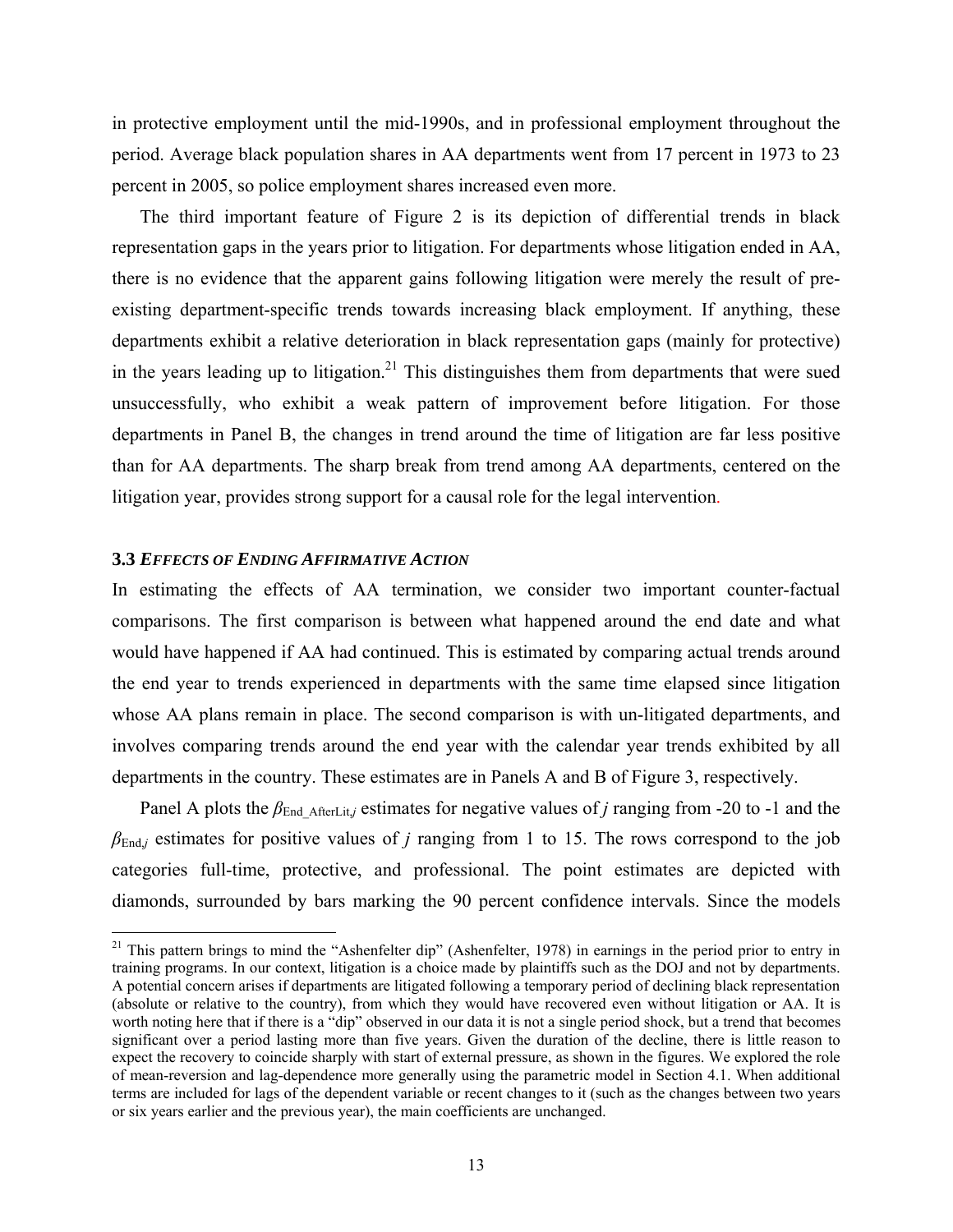include department and year fixed effects, as well as controls for years before and after litigation, the estimates should be interpreted as changes in representation gaps, relative to the base year in which AA ended, and relative to departments in which AA continued. The estimates for years preceding the termination date are generally small and never statistically significant. This implies that, during the period of active AA, the estimated gains from AA are the same for departments with AA that ends as for departments whose AA continues. Although we estimate the full vector of *β*End,*j* coefficients, the pre-litigation effects are not important. While there is some suggestion of relative increases in the representation gaps for full-time and protective workers in the second decade before termination, the differential trends in years closer to termination are negligible.

In contrast to the period before AA termination, we observe a significant divergence in outcomes afterwards. For all three categories of workers, the negative and declining estimates show that gains are smaller after AA than they are during AA. Because the *YearsAfterLit(AA)*it variable continues to increase after termination, the comparison is between departments that ended and continued AA after the same number of years since litigation. The relative declines are large, over 4 percentage points in the 15 years after AA, and the point estimates are statistically significant (almost immediately for full-time and professional, and after about 7 years for protective). Consistent with the finding in Figure 2 that AA is most important for increasing diversity among professional workers (relative to no litigation and to litigation only), we find that the end of AA is associated with the largest relative losses for professional workers. The decline over 15 years is over 7 percentage points and within only a few years it is statistically distinguishable from zero. These relative declines show that one-shot exposure to litigation or externally-imposed AA is not sufficient to accrue maximal gains. When the external pressure is removed, the gains do not continue at the same pace as when it is applied.

For the years following AA termination, Panel B of Figure 3 plots the  $\beta_{End}$  estimates for positive values of *j* from a modified version of the non-parametric model. Instead of allowing the *YearsAfterLit(AA)*<sub>it</sub> variable to increase after AA termination, it is capped at its value in the end year. This value corresponds to the time elapsed between the litigation year and the termination date of the plan, and is roughly equal to the duration of external scrutiny and AA for that department. The post-termination coefficients can thus be interpreted as the average difference between the changes in the representation gap between the end year and the current year, less any changes during that calendar year period in un-litigated departments. The pre-termination coefficients and confidence intervals are computed from linear combinations of *β*<sub>End AfterLit,*j* and</sub>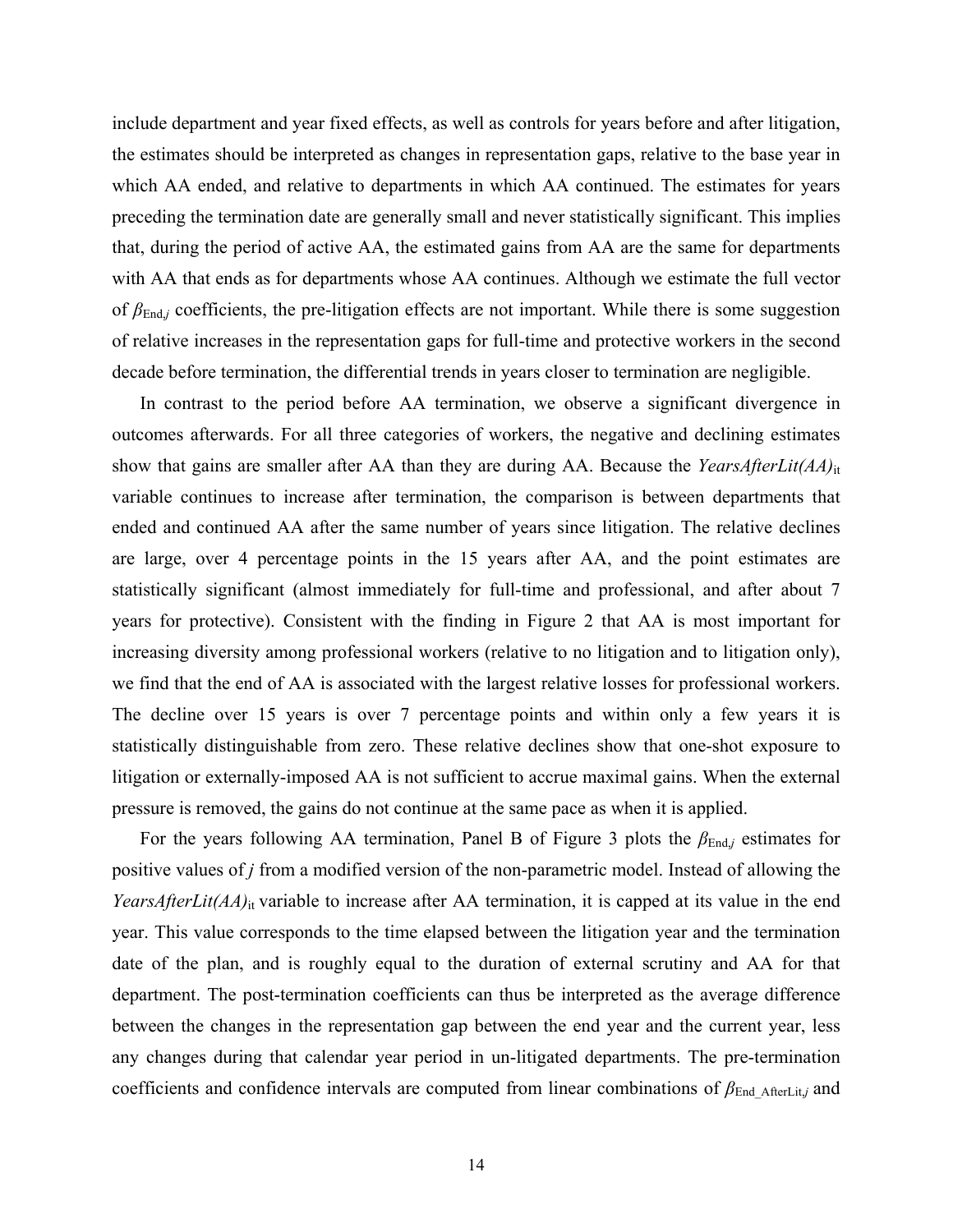$\beta_{AA,i}$  estimates to create differences-in-differences between the current year and the end year, again relative to un-litigated departments.<sup>22</sup> The significant and increasing trend observed before AA termination corresponds to the estimated gains following litigation for departments ordered to implement AA. The new information in this panel is the lack of a significant trend following AA termination.<sup>23</sup> The previously observed gains are halted at the end date, but there is no suggestion of any erosion or reversal following termination. These new findings imply that temporary externally-imposed AA plans increased black representation gaps, and that the gains lasted at least a decade and a half beyond the end date of the plan.

#### **3.4** *CUMULATIVE EFFECTS OF TEMPORARY AFFIRMATIVE ACTION*

 $\overline{a}$ 

In Section 3.2, we present the average changes in black representation gaps between the year of litigation leading to AA and each of the next 30 years after litigation. In assessing the historical impact of AA in US law enforcement, however, it is essential to combine these estimates with information about the distribution of durations of actual plans. Within our sample of departments with externally imposed AA plans, we observe 67 plans that end prior to 2005. These departments experience AA lasting between 3 and 30 years, with an average duration of 14 years, resulting from litigation that occurred between 1970 and 1994.

In the previous section, we show that the gains following litigation are indistinguishable between plans that ended and those that did not:  $\beta_{End \text{ AfterLit}}$  is never significant. Hence, we estimate a simplified version of the non-parametric model with  $\beta_{End\_AfterLit} = 0$  and  $\beta_{End\_BeforeLit}$ *j*  $= 0$  and use that model to calculate the average cumulative effects of the AA plans in the sample at the time of their termination. We compute a linear combination of the  $\beta_{AA}$  parameter estimates for positive values of *j* representing the total duration of each terminated plan. The estimates of cumulative gains are: 2.3 percentage points (standard error of 1.1) for full-time workers, 2.4 percentage points (standard error of 1.1) for protective and 3.2 percentage points (standard error of 1.3) for professional.

<sup>22</sup> The formula for pre-termination coefficients is: 
$$
\gamma_{-j} = \beta_{End\_AfterLit, -j} + \frac{1}{N_{-j}} \sum_{i=1}^{N_{-j}} \beta_{AA,Duration_i - j}
$$
, where  $N_j$  is the

*N*

number of departments observed *j* years before termination, *Duration*<sub>i</sub> is the total number of years between litigation and termination for department *i*. Standard errors are calculated using the delta method.

<sup>&</sup>lt;sup>23</sup> This absence of a trend in the years after termination makes the unstable composition resulting from different end dates less of a concern than in the previous section for the effects of starting AA. Nonetheless, we conduct a similar balancing exercise in which we limit the AA termination sample to departments whose plans ended at least ten years before the end of the sample. This excludes 20 departments. The resulting figures (Web Appendix Figure W1, Panel B) also show no significant post-termination trends relative to un-litigated departments.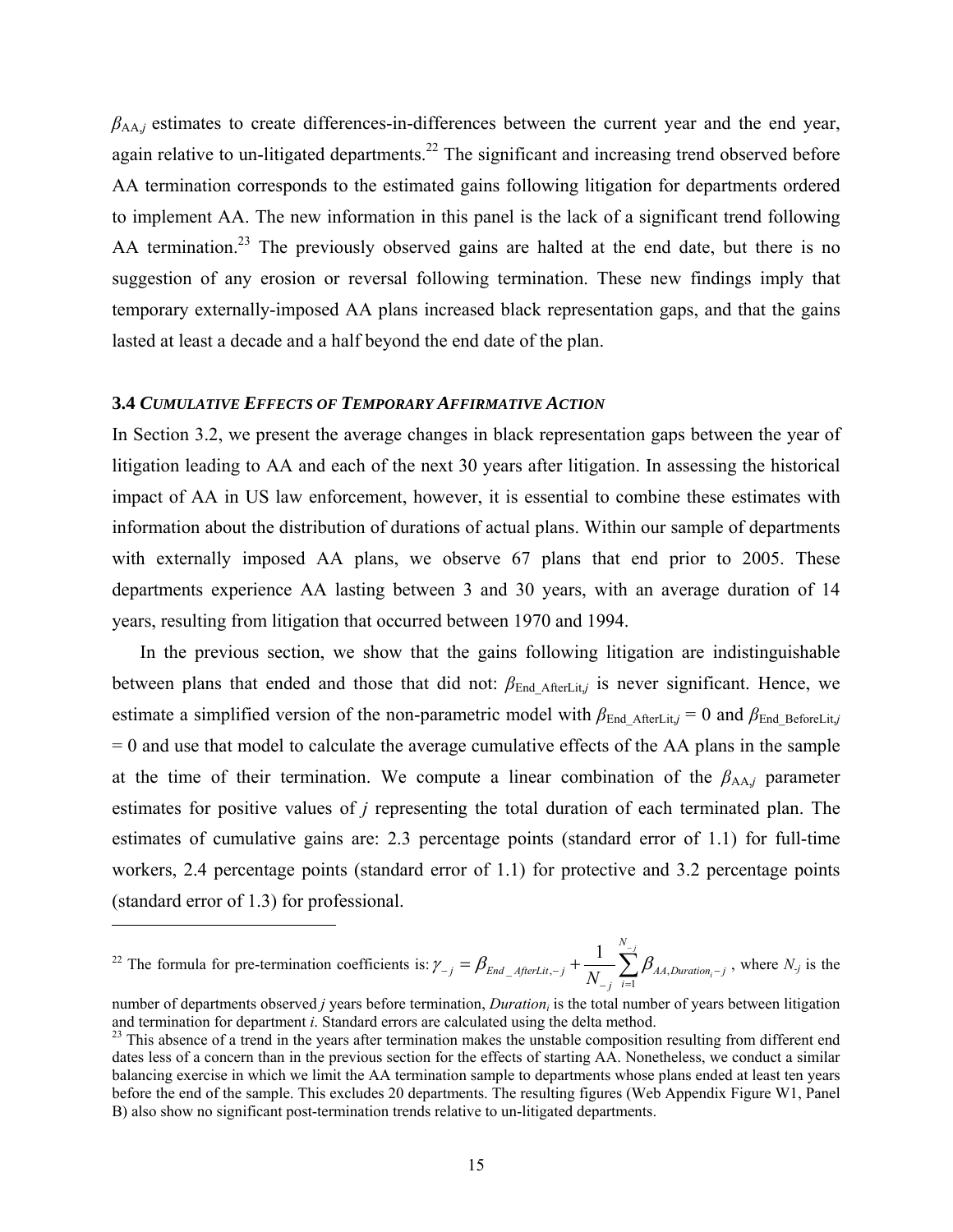Since we are also interested in the cumulative effects of AA in all affected departments during the sample period, we estimate another version of the average cumulative effect. This second average includes cumulative effects up to the termination date for plans that ended, as well as the cumulative gains from litigation until 2005 for the 50 plans that are still active at that time (average duration of 19 years). The estimates of cumulative gains are larger: 4.5 percentage points (standard error of 1.4) for full-time, 4.5 percentage points (standard error of 1.4) for protective and 6.2 percentage points (standard error of 1.7) for professional.

#### **4. PARAMETRIC ESTIMATES AND ROBUSTNESS ANALYSIS**

The non-parametric estimates in Section 3 establish the main results for black representation gaps. In this section, we confirm the break from trend using a linear model for years before and after key litigation and AA events. We then test the robustness of the relationships to alternative specifications and evaluate the role of court-ordered school integration on black employment.

#### **4.1** *PARAMETRIC MODEL AND BASELINE ESTIMATES*

 $\overline{a}$ 

The parametric model is the linear analogue of the non-parametric one presented in Section 3.1:  $BlackRepGap_{u} = \beta_{YBL(AA)} YearBeforeLit(AA)_{u} + \beta_{YAL(AA)} YearsAfterLit(AA)_{u} + \beta_{YAE} YearsAfterEnd_{u}$  $+\beta_{YBL(NoA)}$ YearsBeforeLit(NoAA)<sub>it</sub> +  $\beta_{YAL(NoA)}$ YearsAfterLit(NoAA)<sub>it</sub> +  $\alpha_{i}$  +  $\tau_{t}$  +  $\varepsilon_{ii}$ 

where the unit of observation is a police department *i* in a year *t*. Trends beyond national trends (the  $\tau_t$  vector) in the black representation gap before and after litigation that does not lead to AA are measured with *βYBL(NoAA)* and *βYAL(NoAA)*. Differential trends for litigation leading to AA are measured with *βYBL(AA)* and *βYAL(AA)*. The variables tracking years before litigation are assigned negative values that increase towards zero for the litigation year and remain at zero beyond. Years after litigation are zero until litigation, then increasing. As in the original non-parametric model, the variable *YearsAfterLit(AA)<sub>it</sub>* continues to increment in the years following AA. Since the non-parametric results showed no evidence of a differential trend prior to AA termination, we estimate a differential trend following termination (*YearsAfterEnd<sub>it</sub>*) but not preceding it.<sup>24</sup>

Results from this model are presented in Table 2, separately for each of the job category, and along with estimates from a model without the year fixed effects. The negative point estimates for linear trends before litigation indicate that departments experience relative declines in their

<sup>&</sup>lt;sup>24</sup> We also estimate an extension of the model above with additional controls for *YearsBeforeEnd<sub>it</sub>*, separating the pre-trend into years before and after litigation. In no case are these coefficients themselves statistically significant, and they do not affect the main results. Interested readers can find those results in the Web Appendix Table W1.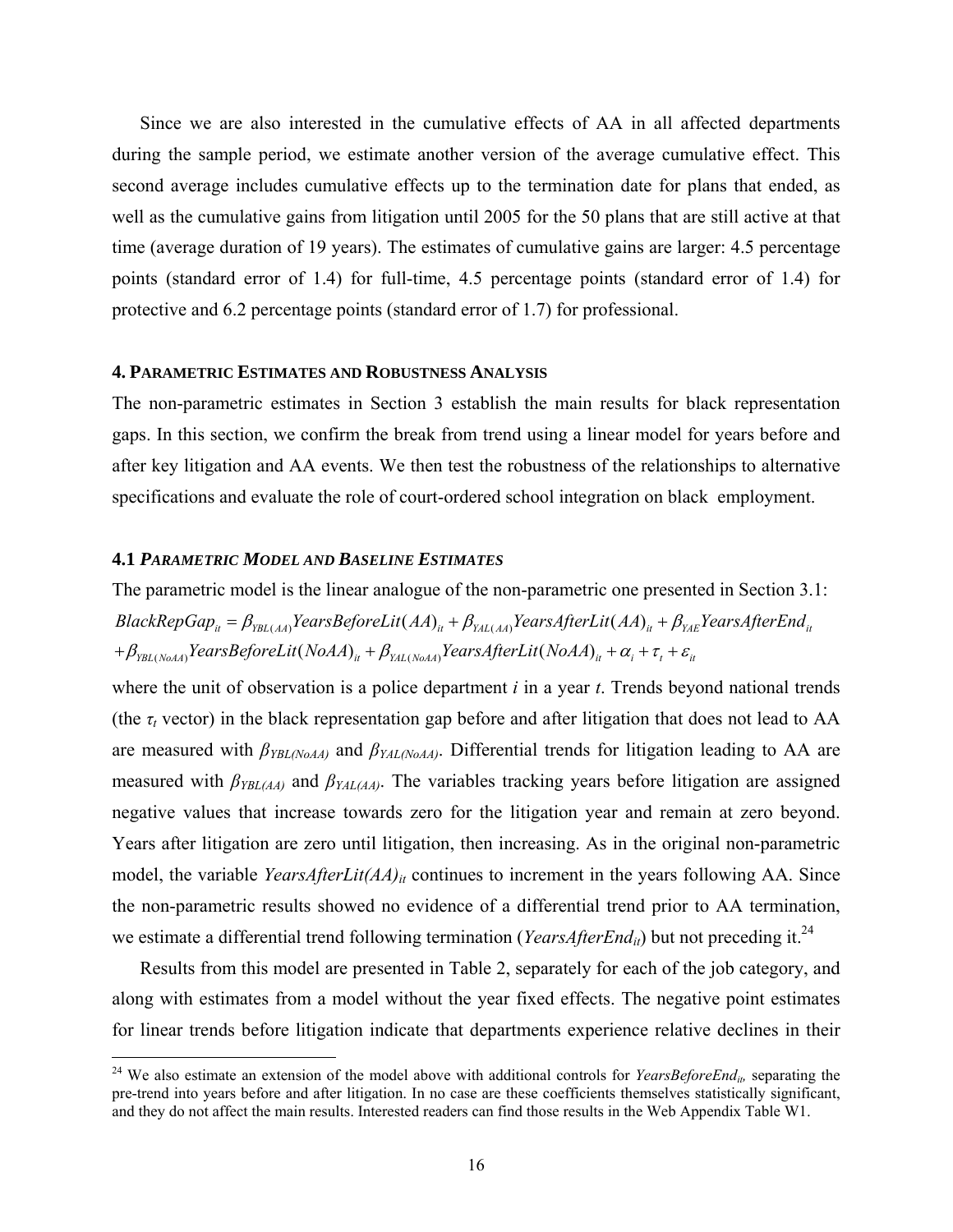representation gaps in the years between 1973 and the litigation date. The positive estimates for years after each type of litigation echo the non-parametric results in Figure 2. The estimates with year fixed effects (Columns 2, 4, and 6) are smaller than those without (Columns 1, 3, and 5), which is consistent with the generally increasing representation gaps in the country for much of the sample period. For full-time, protective and professional workers, we estimate an average increase in black representation of about 0.4 percentage points per year after litigation leading to AA (shown by the *YearsAfterLitigation (AA)* coefficients). These gains are significantly different from zero (trends are significantly different from un-litigated departments) and from the preexisting trends for those same departments before litigation (shown by the results of F-tests on *YearsBeforeLit (AA) = YearsAfterLit (AA)*).<sup>25</sup> Litigation not leading to AA increases black representation for full-time and protective, but not for professional (shown by the *YearsAfter Litigation (No AA)* coefficients), and the gains are significantly smaller than the gains associated with AA (shown by the results of F-tests on *YearsAfterLit (AA) = YearsAfterLit (No AA)*). The negative and significant *βYAE* coefficients imply that the increases in black representation gaps are 0.3 to 0.5 percentage points lower after AA termination than they would have been if AA had continued. In the linear framework, we can compare trends following termination to those in unlitigated departments by simply summing the *βYAL(AA)* and *βYAE* coefficients. These values are close to zero and statistically insignificant (shown by the results of F-tests on *YearsAfterEnd* + *YearsAfterLitigation* = 0). Hence, the parametric estimates following AA termination date capture the essential features of the non-parametric estimates presented in Figure 3.

The main results are thus established in the parametric model. Externally imposed AA plans are strongly associated with an increase in black employment in all police job categories. The termination of such plans results in lower gains relative to departments in which AA plans do not end. Nevertheless, relative to national trends, the termination of AA plans does not result in decreased black employment. Moreover, there are strong indications that these associations represent causal relationships. In particular, the significant changes in trends occurring at the litigation and termination dates suggest that it is the initiation of a plan and its termination that cause the changes in black employment. In addition, the gains in black employment during active AA are significantly larger than the gains occurring after litigation alone, especially for higher

<u>.</u>

<sup>&</sup>lt;sup>25</sup> Under additional assumptions, we can use the methodology in McCrary (2007) to approximate the changes in hiring rates of blacks that produced the observed gains in employment shares. If we assume that the annual quit rate for all races is stable at 0.036 and annual employment growth is 0.6 percent, the annual increase in black hiring rates during active AA is on the order of 10 percentage points. This is similar to the estimates in McCrary (2007).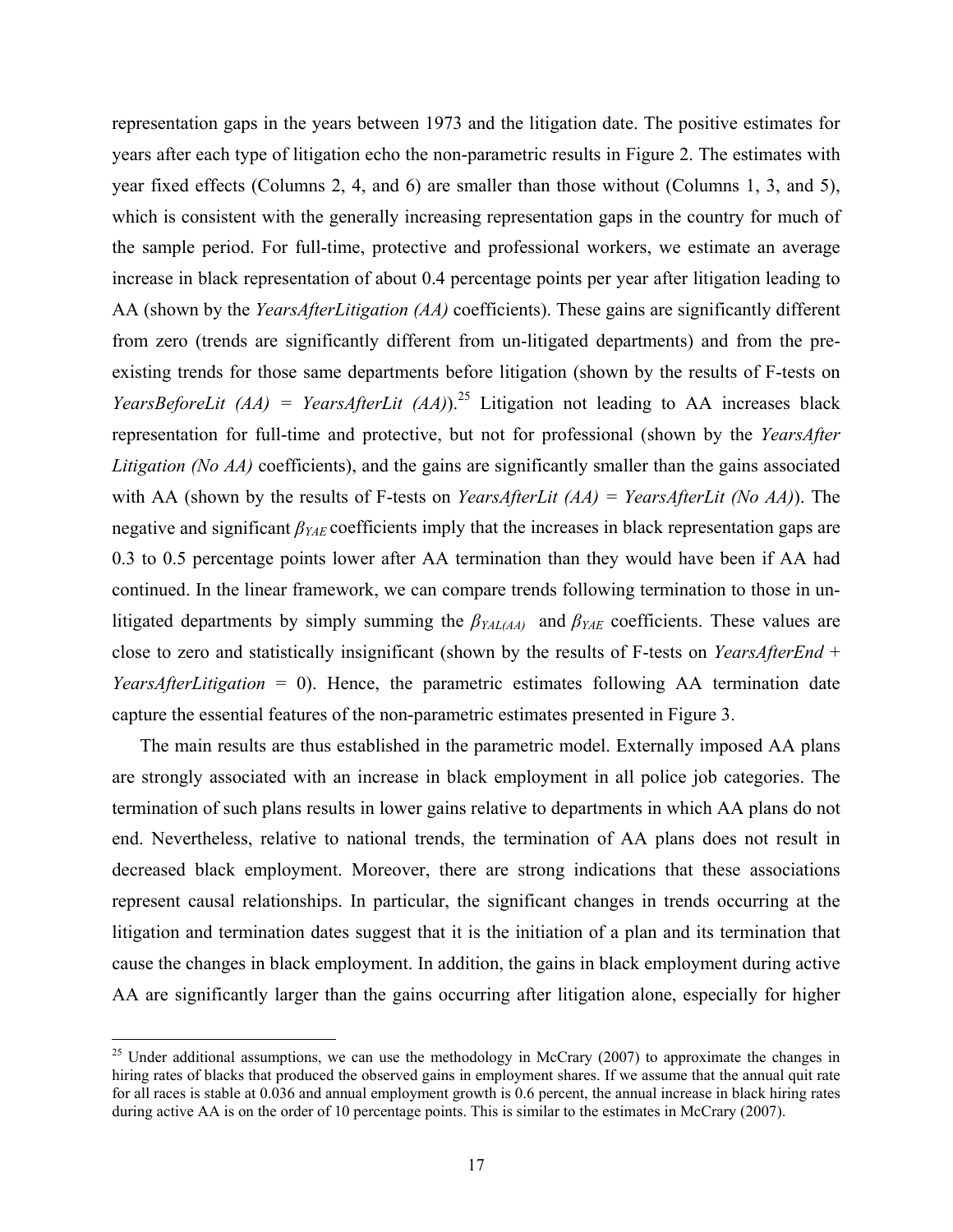ranking police officers in the professional category. This suggests that it is the plan, and not the particular environment in the police department, that is responsible for the observed gains in black employment. In the next section, we provide the results of several robustness checks that reaffirm these estimated effects of externally-imposed AA and its termination.

### **4.2** *ROBUSTNESS: ALTERNATIVE COUNTERFACTUAL TIME TRENDS*

 This section presents various robustness checks for the estimated effects of litigation and AA on police employment. The model in Section 4.1 uses a set of fixed effects for each of the 32 years after 1973 in the sample to capture the non-linear trends in representation gaps that are common to all police departments in the sample. However, it is important to note that litigation was not random across departments. Table 1 shows litigated and un-litigated departments differed in location (more litigated in the South), size (litigated are larger departments), and the proportion of the local population that is black. If these characteristics are associated with differences in underlying time trends, the regressions assuming a common trend may produce biased estimates of the impact of AA. For example, litigated departments have higher black population shares. If departments in areas with high black population shares show both greater improvements in representation gaps during the 1970s and 1980s and declining improvements during the 1990s, then our basic model overstates the gains from litigation and the costs from ending AA.

We use four empirical approaches to address concerns regarding the appropriate counterfactual time-trend for what would have happened to litigated departments in the absence of legal intervention. First, we estimate a model that replaces the year fixed effects with a full set of interaction terms for each of the year indicators and a set of indicators for the 9 Census divisions. This is important because geographic region is both a strong predictor of litigation and AA and because regions exhibit different trends in representation gaps during the period.<sup>26</sup> The results are reported in columns 1, 3 and 5 of Table 3; the main estimates are essentially unchanged. Columns 2, 4 and 6 of the table show the results are also robust to including a full set of stateyear interactions, although the post-litigation trends for AA and litigated only departments are not statistically distinguishable for full-time or protective. Since the within-region state-year interactions are not generally important (with the exceptions of trends in West North Central, South Atlantic and Pacific regions) and their inclusion relies on some small comparison groups

1

<sup>&</sup>lt;sup>26</sup> For full-time workers, all regions exhibit a pattern of increasing and then decreasing representation, but with varying turning points and magnitudes. The trends in representation gaps for professional and protective workers show more variation, as some regions have significant increases (Southern divisions, the Pacific division) and others significant decreases (West North Central and Middle Atlantic divisions). The largest representation gap growth in all categories occurs in the East South Central census division.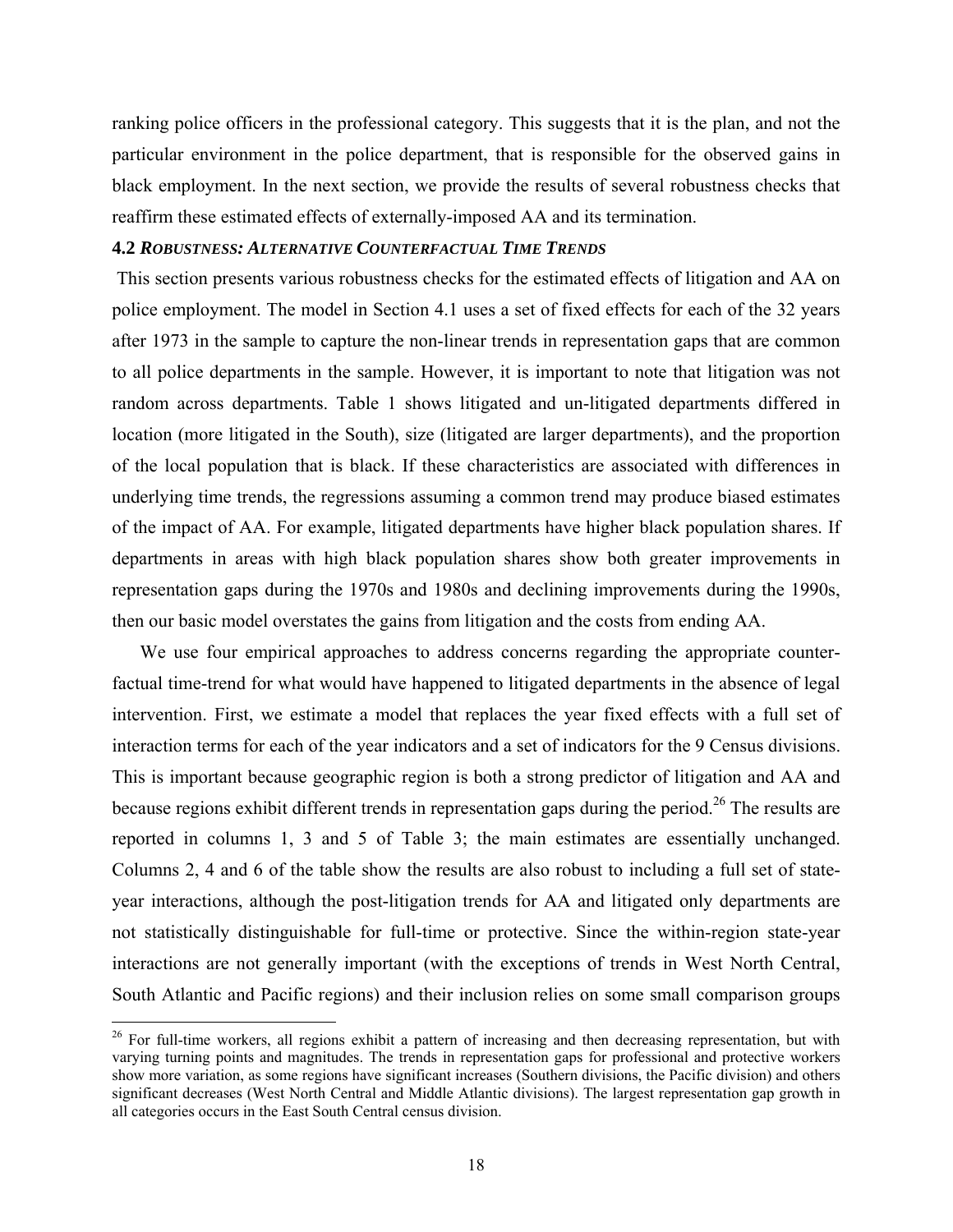that may be unreliable for estimating the non-linear time trends,  $27$  our preferred specification uses region-year interactions. The non-parametric results with the preferred region-year fixed effect are virtually identical to those with year fixed effects alone. Figures W2 and W3 in the Web Appendix provide these estimates.<sup>28</sup> We use that specification in what follows.

While it is important to allow for regional differences in trends, other observable characteristics of departments may also be associated with both the probability of being litigated and with the underlying time trend. The next two approaches use information on department characteristics that are observed in 1973 or earlier and that may be associated with both the probability of being litigated and with the shape of the underlying time trend. We use 1973 values for black population share and total full-time police employment and 1970 Census data on local residential segregation and adult population shares unemployed, out of the labor force, who have completed high school and who have completed at least some college. Departments that enter the sample after 1973 (71) or that could not be linked to Census data (8) are excluded from this analysis.<sup>29</sup> We measure residential segregation with the 1970 isolation index, computed at the MSA level by Cutler, Glaeser and Vigdor  $(1999)$ <sup>30</sup> When available, the Census shares are computed by sex and race at the MSA level. For smaller city departments and for state agencies, the shares are computed by sex, race and state. We can account for these factors individually by estimating models that include their interactions with the year effects.<sup>31</sup> However, in order to account for time trends that may depend on several control variables, we condense the information into two indices. The first is based on predicted likelihood of being litigated and the second is based on observable similarity between litigated and un-litigated departments.

Our first index for the observable controls is the predicted probability of being litigated based on the 1973 and 1970 variables, which we obtain from a Probit model. Police departments are assigned propensity quartiles, and each quartile contains both litigated and un-litigated departments. We estimate the linear model, allowing for separate non-parametric time trends for

 $27$  Litigated departments in Vermont and Maine have no un-litigated counterparts in the database, and those in New Hampshire, West Virginia, Delaware and Arkansas have only one.<br><sup>28</sup> Table W1 also includes estimates using the preferred region-year fixed effects with controls for *YearsBeforeEnd<sub>it</sub>*.

<sup>&</sup>lt;sup>29</sup> The basic results from Table 2 are unchanged on this smaller sample. See Web Appendix Table W2 for details.

<sup>&</sup>lt;sup>30</sup> State departments are assigned mean MSA segregation within the state. Results are unchanged if we use the Cutler, Glaeser and Vigdor (1999) dissimilarity index instead. Neither variable is a significant predictor of litigation or AA (see Web Appendix Table W3 for Probit estimates).

<sup>&</sup>lt;sup>31</sup> For example, the results are unchanged if we allow the year indicators to differ for police departments with black population shares in 1973 above and below the median share. Similarly, the results are unchanged if we allow the year indicators to differ for police departments whose size is above or below the median department size in 1973.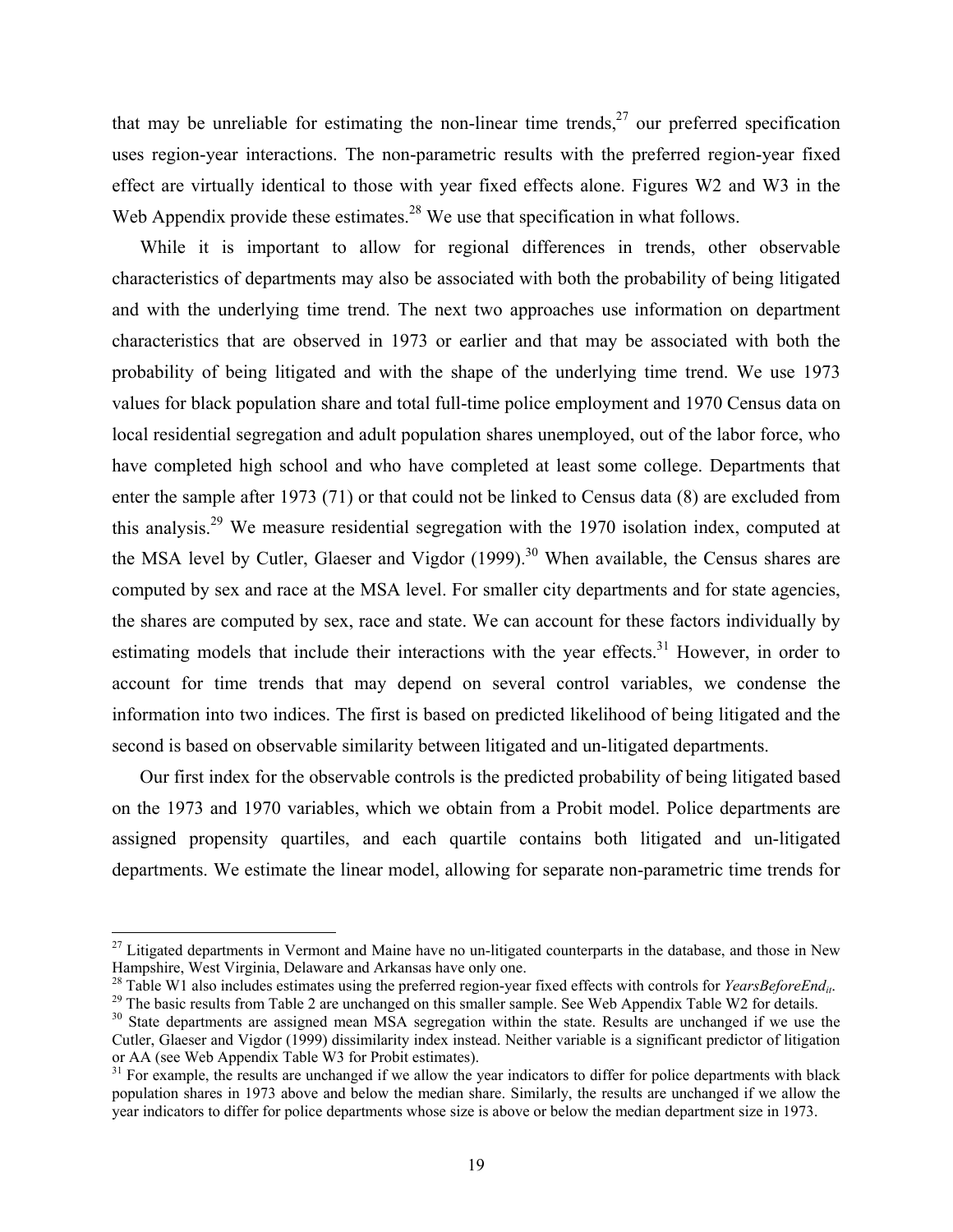each propensity quartile and for each Census division.<sup>32</sup> The estimated effects of AA, reported in Table 4, are unchanged: there is a sharp reversal in trend around the litigation year, and a leveling off following the end year. During AA, the representation gaps for full-time protective and professional workers each increase by about 0.3 percentage points per year. Following termination and relative to the trends during active AA, the gains are 0.3 percentage points lower per year for full-time and protective and 0.55 percentage points lower for professional. The employment trends following AA termination are statistically indistinguishable from those in unlitigated departments. Although the estimated gains from litigation alone are smaller than those for litigation leading to AA, these differences are not statistically significant for protective and full-time categories. For professionals, the gains from litigation alone are statistically insignificant, and are significantly lower than the gains from having an AA plan.

Our second method for incorporating pre-1974 information about departments and local areas is to compute a measure of the distance between each litigated department and each of the un-litigated departments. We use the Abadie et al. (2004) measure, and inversely weight each control variable by its sample standard error, to create a single index for proximity. We then match each litigated department with its five nearest un-litigated departments, and create a new estimation sample with these matched groups. Some un-litigated departments are matched multiple times and appear multiple times in the sample. When we estimate our parametric model on the new sample with year effects or year-by-region effects, the results are unchanged, even though the composition of the un-litigated control group has become more similar to the litigated group. As a further test for the robustness of the findings, we estimate the model with an additional 124 terms: separate linear time measures for each of the matched groups. These results, reported in Columns 4 to 6 in Table 4 with region-year fixed effects, essentially repeat the earlier estimates. The black representation gap in each job type increases during the active period of externally-imposed AA, but stops increasing following its termination.

The fourth approach is to limit the sample to litigated departments. In this approach, we estimate the counter-factual time trend using only litigated departments, thereby eliminating any remaining bias from unobservable differences between litigated and un-litigated departments that were not controlled for in the previous robustness exercises. Even with the variation in start and end dates, we are still unable to estimate the full model with flexible time trends, department fixed effects and separate trends before and after AA events. To avoid altering the interpretation

 $32$  Results are unchanged if we omit the year-region interactions or use propensity quartiles for external AA.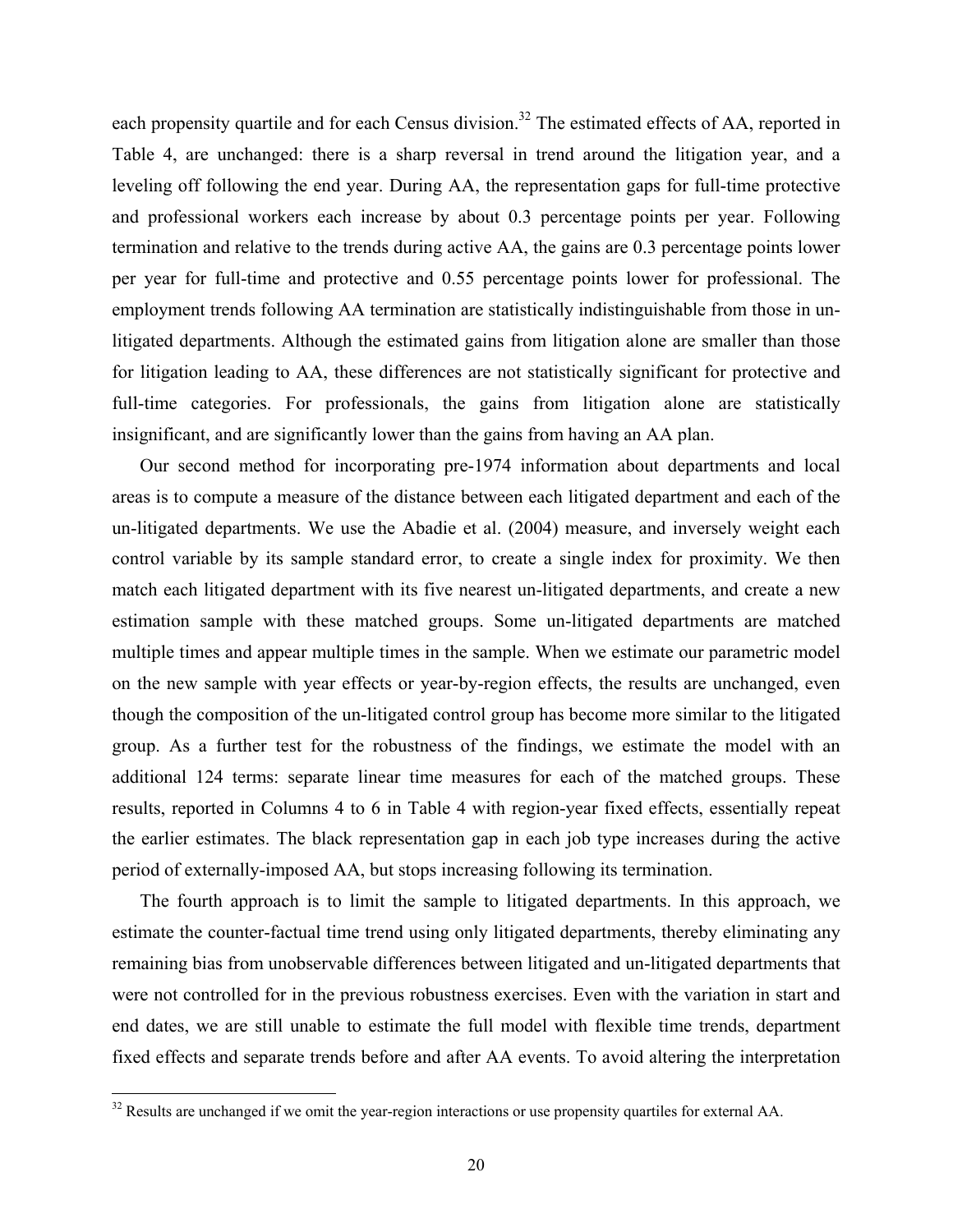of the main coefficients, we choose to retain the full set of year indicators, and to continue to estimate separate trends for litigation leading to AA and not leading to AA. We avoid colinearity by redefining the litigation year to include the years immediately before and after litigation. This grouping preserves the interpretation of the slope change as centered around the litigation year, and is consistent with the non-parametric estimates that showed no discrete jumps immediately before or after litigation. Using this definition on the full sample has no effect on the main parameter estimates (see Table W4 in the Web Appendix). The results for the litigated sample are in Table 5 and again confirm the empirical findings of the previous methods.

#### **4.3** *ROBUSTNESS: ALTERNATIVE HYPOTHESES*

This section considers potential explanations for the main findings of the paper that involve factors other than litigation and AA termination directly causing these changes.

First, we consider alternative definitions of the dependent variable. The representation gap is defined as the difference between employment and population shares of blacks and is affected by shifts in either. Thus, the increasing representation gaps during AA may result from stable black employment shares combined with declining black population shares during AA. Although it is unlikely that AA causes black migration away from affected cities, there may be coincidental variation in population shares that could explain the representation gap changes. The first column of Table 6 shows that is not the case. Black population shares are increasing in litigated areas more than in un-litigated areas, and there is no significant change in the differential trend around the litigation date (the F-test fails to reject equality between *YearsBeforeLit (AA)* and *YearsAfterLit (AA)* at conventional levels) or around the AA termination date (the *YearsAfterEnd* coefficient is insignificant). The remaining columns of the table demonstrate that main results for black representation gaps (in full-time, protective and professional jobs) are confirmed for black employment shares, conditional on population shares. An interesting finding in the table is that employment shares respond to population shares, but only imperfectly. The coefficients for population shares are generally less than 1 and under 0.5 for professionals.

We next consider the alternative theory that the gains during AA are in fact causal, but that the slow-down following AA termination relative to departments in which AA continues is only coincidentally related to the timing of termination. This is superficially plausible if the costs of increasing black police employment also increase with the representation gap, and the costs of additional increases become prohibitive above some natural representation gap level. This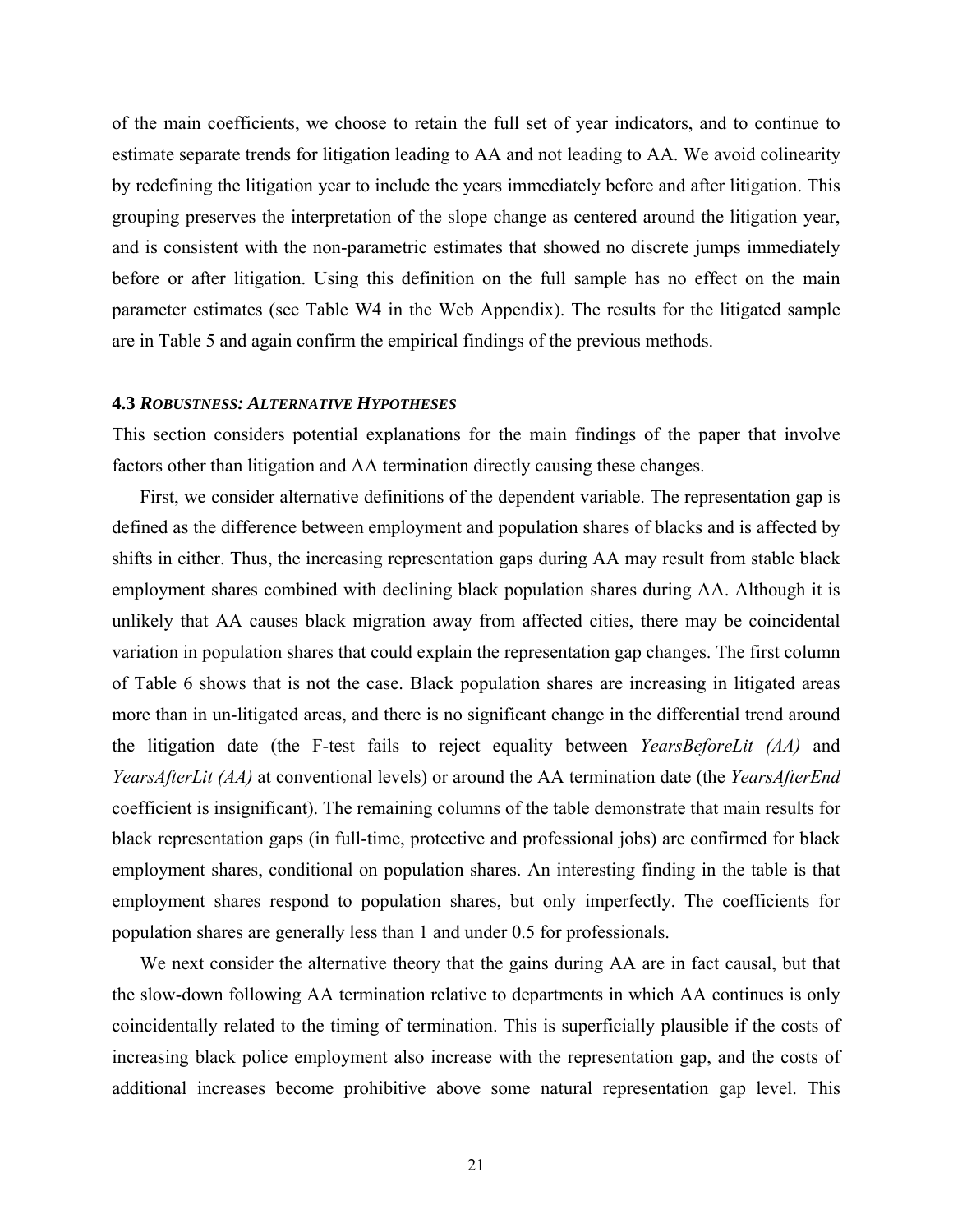mechanism can generate the apparent decline in gains at the time of AA termination if departments have high representation gaps in their termination years. First, it is important to note that the average representation gaps in AA end years are well below equal representation, an obvious candidate for the natural level above which increases are unlikely. The average end year gaps are  $-3.5$  for full-time,  $-4.1$  for protective and  $-6.7$  for professionals.<sup>33</sup>

In order to assess the importance of this mechanism for a natural level below equal representation, we categorize each of the 67 departments with end years during the sample period according to their black representation gaps in their AA end year. Departments with representation gaps above the median for departments with ongoing AA in that calendar year are classified as *HighRepGap*. 34 We re-estimate the parametric model and allow for heterogeneous effects by interacting the *HighRepGap* indicator with *YearsAfterEnd*. Results with region-byyear fixed effects are in the first three columns of Table 7. Under the mechanism in question, departments with representation gaps below the median should be more likely to experience continued gains following termination. Instead, these departments exhibit post-termination trends that are statistically indistinguishable (for full-time and professional) from those in departments with above median gaps. For protective workers, the post-termination gains are significantly larger in *HighRepGap* departments. Furthermore, the below-median departments show statistically significant declines in representation gaps for all worker types following AA termination, relative to departments with continuing AA.

Finally, we consider an alternative hypothesis that could explain the apparent persistence of the employment gains from temporary AA, even if hiring practices following termination are in fact reverting to pre-AA patterns. Under this hypothesis, temporary plans produced only temporary gains, but the time scale for erosion is longer than that for gains. One reason to expect that black employment gains during AA will occur at a faster rate than the reversal of those gains following AA is that more senior employees are more likely to be white throughout the period, even after decades of AA intervention. As a result of their greater average experience, whites will retire from police departments at higher rates than blacks. If a department reverts to a hiring pattern that is substantially less representative than its hiring before termination, but that still resembles the racial composition of the exiting population, the effect in the short run will be a leveling of gains. An absolute decline in black employment shares will only occur in the long

<sup>&</sup>lt;sup>33</sup> Another candidate for the natural level is the court order target when applicable. Unfortunately, we are only able to determine the exact target for a small number of plans.

 $34$  This applies to 43 percent of departments for full-time, 48 percent for protective and 49 percent for professional.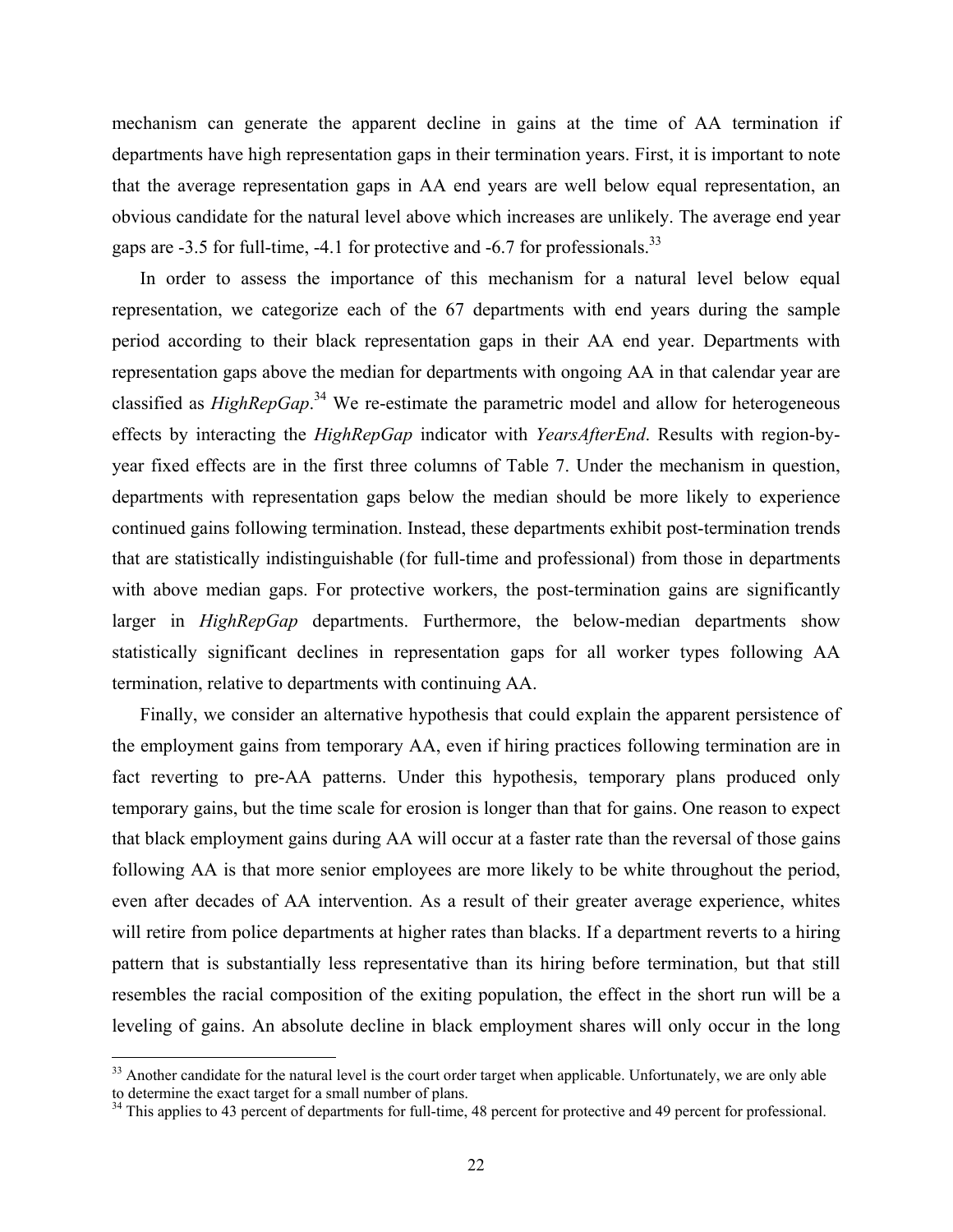run. This story for the absence of immediate erosion of black employment gains is most plausible for departments in which the number of retirees is at least as large as the number of new hires, i.e., departments whose total employment is constant or falling. However, it does not apply to growing departments, where black hiring shares will immediately shift black employment shares, as long as they differ from current black employment shares. In growing departments, there is no necessary time delay between reductions in black hiring and reductions in overall black employment, even if exit rates do differ by race.

In fact, average department size in our dataset grows during the period following AA termination and over 60% of those with end dates are expanding. Nevertheless, we re-estimate the post-AA trends separately for expanding departments and find no relative decline after termination relative to un-litigated departments (see the last three columns of Table 7). There is evidence that departments whose size remains level or decreases experience smaller drops in black representation immediately after AA termination for protective workers. While the slower decline is consistent with a role for differential retirement rates, this factor alone cannot explain the finding that the gains from AA persist well beyond its termination year.

#### **4.4** *COURT-ORDERED SCHOOL DESEGREGATION*

 $\overline{a}$ 

In this section, we explore the relationship between court-ordered public school desegregation and the police employment outcomes of interest. School desegregation was another large scale Civil Rights policy intervention that may have potentially influenced police employment during the sample period. Previous studies have linked externally-imposed desegregation plans to improved educational outcomes for black students.<sup>35</sup> These improvements in human capital could in turn lead to improved labor market outcomes for black adults and increased employment shares in local police departments.<sup>36</sup> Like court-ordered AA for police hiring, court-ordered school desegregation was implemented at different times in different places, resulting from individual court cases against specific localities. Court-ordered desegregation plans were introduced during the same period as court-ordered AA plans, although they started somewhat earlier (nearly 20% started prior to 1970, and almost 90% started before 1980). As with AA, shifts in the legal environment led to the termination of many school desegregation plans,

 $35$  Reber (2005) shows that court-ordered plans increased racial integration in public schools. Guryan (2004) finds desegregation reduced black high school dropout rates by 2-3 percentage points during the 1970s.

 $36$  For example, Card and Krueger (1992) find that improvements in the relative quality of black schools from 1915-1966 can explain 20 percent of the wage convergence between black and white males from 1960-1980.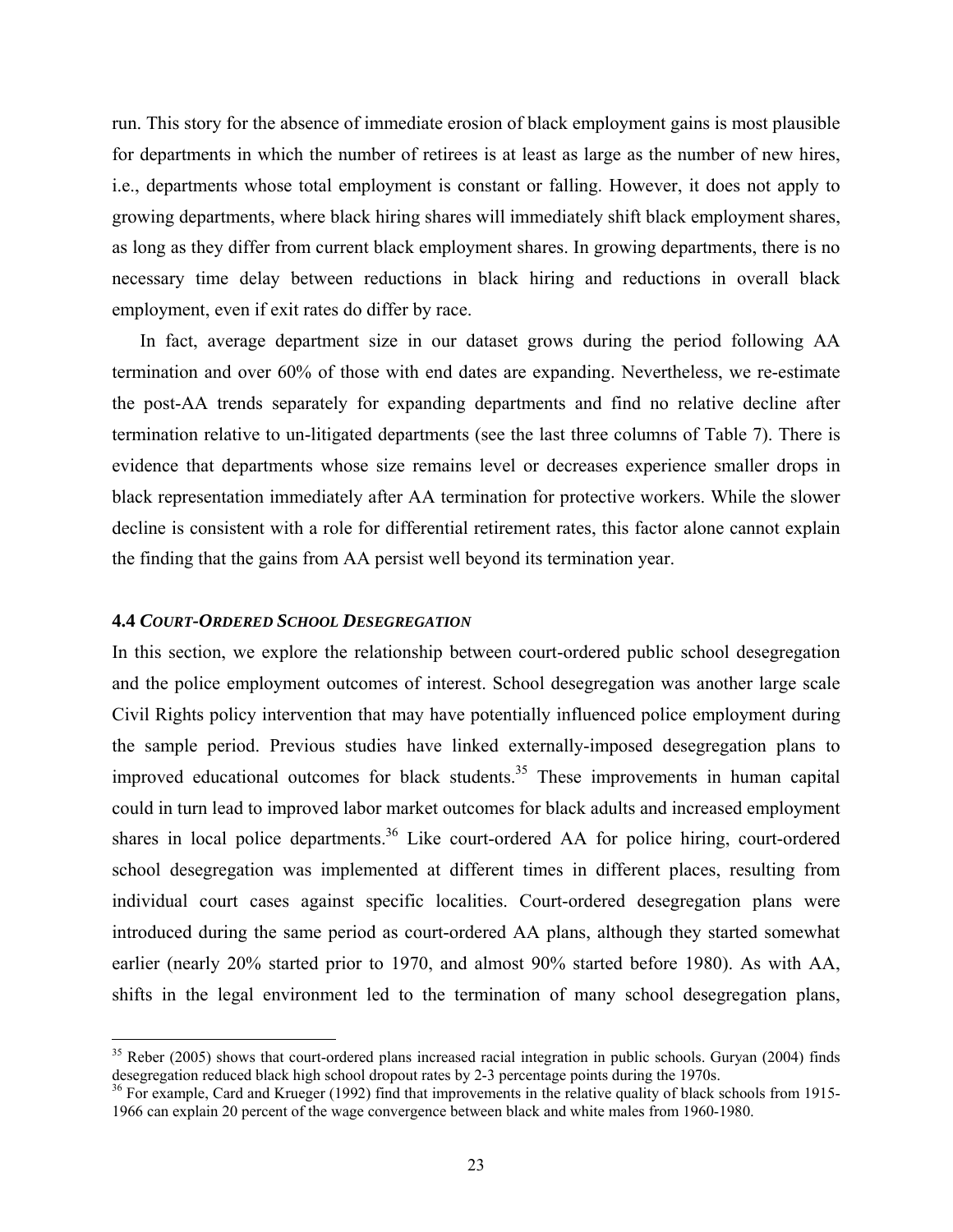primarily during the 1990s.<sup>37</sup> Many of the same cities that experienced external police AA also underwent externally-imposed school desegregation. In the estimation sample, the South Atlantic Census division has the most plans of either type.

The previous results and robustness analysis control for time trends that are national, regional, or common to departments with similar observable characteristics. These approaches will not remove the effect of school desegregation if common unmeasured features (for example, black political power) make certain cities more likely to be litigated for both police and school diversity at around the same time. Additionally, school desegregation itself may be the source of our previous findings. In order to further isolate the effects of police AA on black representation gaps, we estimate an augmented version of the parametric model with 4 additional controls for school desegregation: *Years Before Desegregation Start*, *Years After Desegregation Start*, *Years Before Desegregation End* and *Years After Desegregation End*. 38

The first result to emerge from this analysis is the estimated effects of starting and ending police AA are unchanged. Table 8 reports estimates for models with year fixed effects and with year-region interacted fixed effects. The dependent variables are the three measures of the police representation gap for full-time, protective and professional workers. Table 8 shows that including the variables that account for desegregation and its end leave our main results unchanged. Thus, we can rule out the possibility that either school desegregation itself or unobserved characteristics alone are responsible for our main results.

The second finding in Table 8 is a positive association between the presence of court-ordered school desegregation plans and black representation in police employment. The *Years After Desegregation Start* estimates are positive in all models and significant in models with year fixed effects for protective and professional and year or region-year effects for full-time. This association may suggest that the improved human capital of blacks educated in cities following desegregation led to improved labor market outcomes. Alternatively, racial integration in schools may have changed negative perceptions regarding blacks or court-ordered desegregation may have occurred at the same time as changes in the political environment that also affected police employment.<sup>39</sup> The negative relationship of police representation gaps with the termination of

1

 $37$  Clotfelter, Vigdor and Ladd (2006) argue that federal court decisions hampered continued school desegregation in the 1990s. Lutz (2005) associates the dismissal of court-ordered desegregation plans with increased racial segregation and black drop-out rates.

<sup>&</sup>lt;sup>38</sup> School desegregation dates are from: Guryan (2004), Reber (2005), Lutz (2005), and Weiner et al. (2006).

<sup>&</sup>lt;sup>39</sup> To explore these issues further, we re-estimate the Section 3.1 non-parametric model adding dummies to account for years before and after desegregation start and end. The results suggest desegregation has a significant positive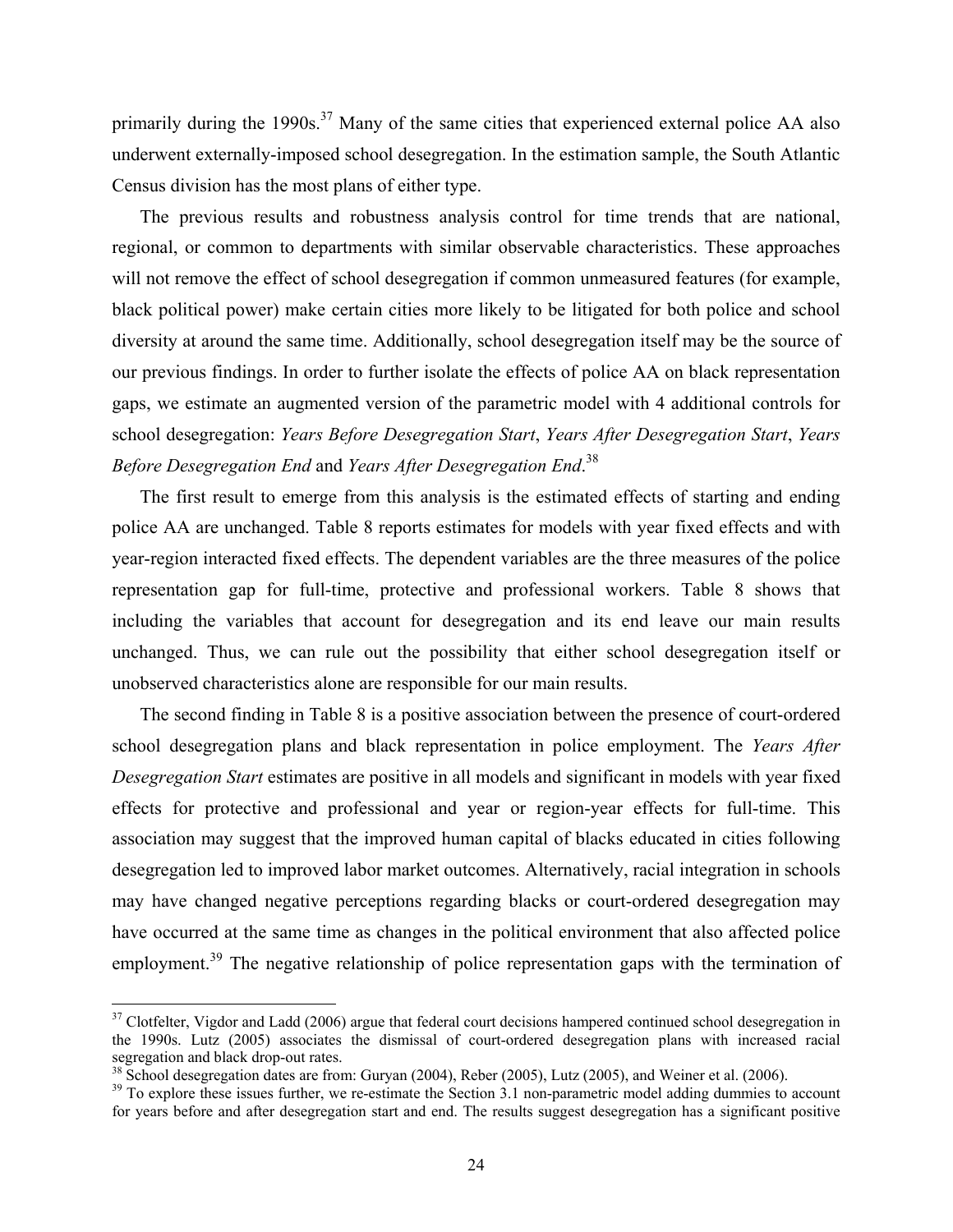school desegregation plans fits the same pattern. The large and significant effects on the professional category of workers especially may indicate that the court-ordered end of desegregation was associated with changes in the political environment that also affected police.40 The impact of ending desegregation may be attributable to these unmeasured factors.

#### **5. EFFECTS OF AFFIRMATIVE ACTION ON FEMALE POLICE EMPLOYMENT**

The previous sections of this paper establish a causal relationship between the imposition of AA plans on police departments and subsequent changes in black representation gaps for each of the job types. The measured gains following the installation of AA plans represent significant improvements over national and regional trends for un-litigated departments. This section describes the non-parametric estimates for the changes in female employment shares in the years before and after police employment litigation leading to AA.

We use the same the flexible non-parametric model presented in Section 3.1 to estimate the dynamic effects of litigation and AA, changing the dependent variable to female employment share. Figure 4 plots the series of  $\beta_{AA}$ *j* terms from the non-parametric model with the full set of leading and lagging trends. Point estimates from a model with year fixed effects are shown with triangles (surrounded by 90% confidence intervals) and those without fixed effects are shown with diamonds. The dependent variables are black representation gaps for the three job types in Panel A, and female employment shares in Panel B. Focusing on outcomes for women, it is evident that litigation leading to AA is followed by dramatic increases in female employment in each of the job categories, especially high-ranking professional jobs. However, the bulk of these gains are also experienced in un-litigated departments: inclusion of simple year fixed effects eliminates the apparent gains in professional jobs and dramatically reduces the estimated gains for full-time and protective. By contrast, the inclusion of year fixed effects has only small effects on point estimates for black representation gaps, and the confidence intervals are largely overlapping in Panel A. As the effects of starting AA on female employment appear unimportant, we do not report the estimated effects of terminating AA programs. These are, not surprisingly, negligible. We find similar results when we restrict the litigated sample to cases that

impact on police employment only after 25-30 years. Thus, it seems unlikely that these relationships result from the contemporaneous political environment. However, they may be related to either human capital accumulation or to improved public perception of the labor market skills of blacks and elimination of negative stereotypes.

 $40$  The non-parametric estimates discussed above suggest police employment is reduced about 5 years after resegregation, consistent with the hypothesis that the relationship relates to concurrent political changes.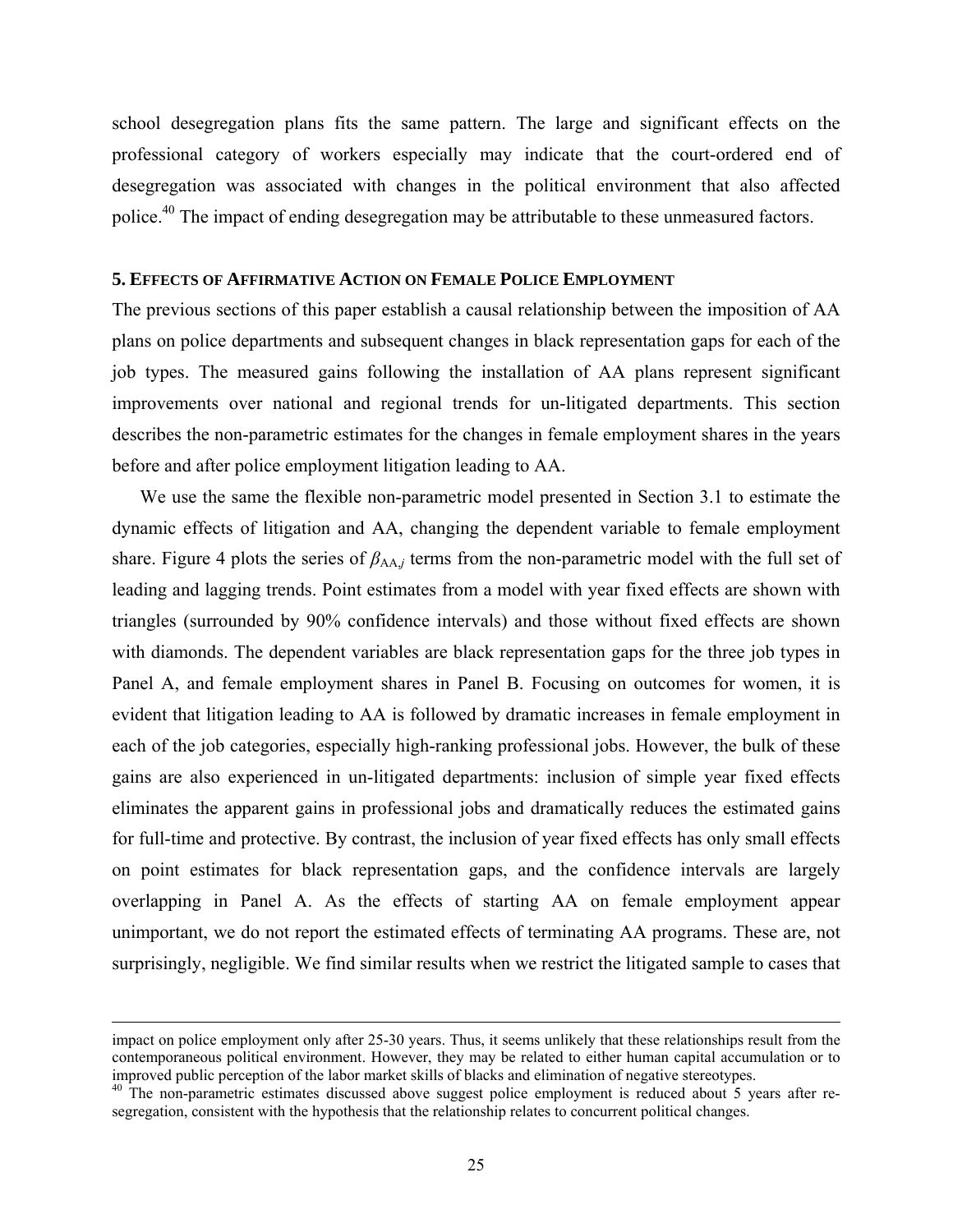involve women as the protected group. Leonard (1984) reports a similar pattern in the federal contractor program: large gains for black men and women, but small gains for white women.

Thus, we find that AA in law enforcement has differential effects on the two protected classes of workers. AA has sizable positive effects on black employment, over and above the national trends captured by year and year-region fixed effects. For women, the effects of AA are small and swamped by the national trends. This difference may be driven by the dramatic increases in female, but not black, labor supply during the period, or it may be that specific aspects of AA and anti-discrimination law affect sex and race differently.<sup>41</sup> The frailty of the results for sex serves to highlight the robustness of the results for race.

#### **6. CONCLUSION**

 $\overline{a}$ 

This paper exploits variation in the timing and outcomes of lawsuits brought against US state and local law enforcement agencies to estimate the long-term impact of temporary externallyimposed AA. We conduct a dynamic event study on the effects of being sued for discrimination, of operating under an externally imposed AA plan, and of emerging from such a plan.

We find that employment discrimination litigation alone increases total black representation, but that the gains are substantially larger for litigation that leads to AA. Although the gains from AA are significant for all worker types, black representation increases most for higher-ranked workers. We calculate the average cumulative impact of AA on the black representation gap in litigated departments at 4.5 percentage points for full-time and protective workers and 6.2 percentage points for professionals. We find no evidence that the black employment gains from temporary AA plans erode following their termination. Changes in representation gaps after AA end dates are not significantly different from trends in un-litigated departments. However, at the same time, they are significantly lower than trends for departments with ongoing AA.

The time pattern of the estimates, with sharp and significant changes in trend around litigation and termination dates, supports the interpretation of the estimates as causal effects of externally-imposed AA plans. To ensure that we control for the appropriate counterfactual time trends, we conduct several robustness checks, including region-year and state-year interactions

 $^{41}$  A policy example is the 1977 Supreme Court ruling in Dothard v. Rawlinson (433 U.S. 321) that rendered height and weight standards illegal as selection criteria for employment. These requirements may have previously served as a means for departments to avoid hiring women without the appearance of overt discrimination. The rules were formally gender-neutral but had an adverse impact on women. Banning these requirements may have made it more difficult for departments to exclude women without overtly discriminatory practices.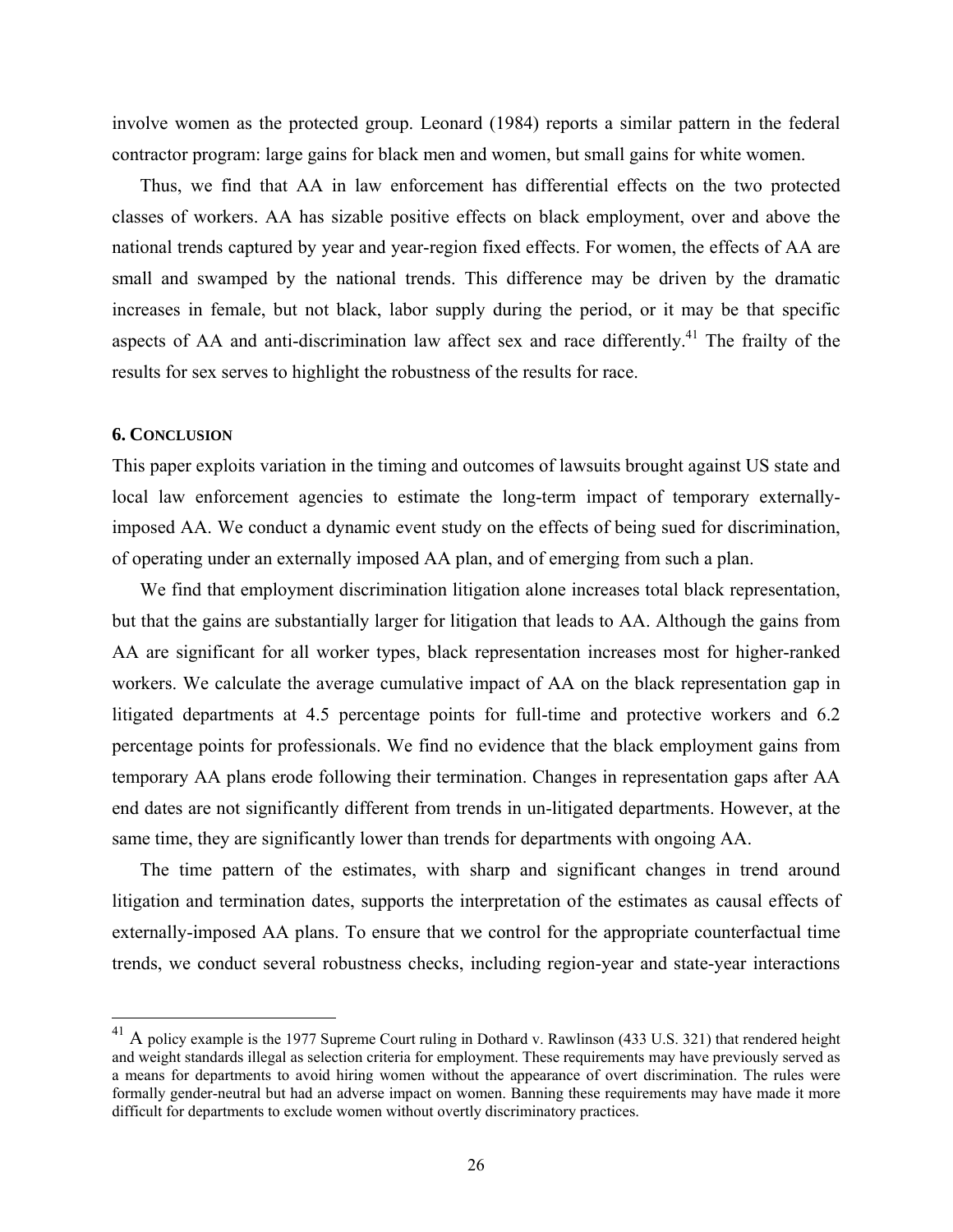and varying trends by litigation propensity. We consider and reject several alterative explanations that may account for the measured effects of AA starting and ending.

Female employment in police departments with externally-imposed AA plans increases by a larger absolute amount than the black representation gap. In the professional category, female employment shares increase by almost 30 percentage points in the 30 years following litigation, while black representation gaps increase by about 20 percentage points. However, when we control for national trends, the relationship is reversed. While the majority of the increase in black police employment during the sample period can be attributed to AA plans, the same is not true for the increase in female employment. For women, the gains found in AA departments are also experienced by un-litigated departments. We conclude that Civil Rights enforcement and the use of court-ordered AA has a larger impact on employment by race than by sex.

This study is the first to quantify the long-term effects of the US experience of court-ordered AA in law enforcement and can be informative for decision-makers in other settings. Concerns regarding unrepresentative police forces are not particular to the US, and AA policies have been debated and implemented in Europe as well.<sup>42</sup> Although it is uncertain how effective employment-based AA will be in settings other than US state and local law enforcement, the results of this paper suggest that active court interventions, even of a temporary nature, can lead to lasting employment effects, especially with respect to racial disparities.

#### **REFERENCES**

- Abadie, Alberto, David Drukker, Jane Leber Herr, and Guido Imbens (2004). "Implementing matching estimators for average treatment effects in Stata," *Stata Journal* 4(3): 290-311.
- Ashenfelter, Orley (1978). "Estimating the Effect of Training Programs on Earnings," *Review of Economics and Statistics*, 60(1): 47-57.
- Athey, Susan, Christopher Avery and Peter Zemsky (2000). "Mentoring and Diversity,"*American Economic Review*, 90(4): 765-786.
- Card, David and Alan Krueger (1992). "School Quality and Black-White Relative Earnings: A Direct Assessment," *Quarterly Journal of Economics*, 107(1): 151-200.

 $42$  In Northern Ireland, for example, public distrust of the police gave rise to AA policies that require equal hiring of Protestants and Catholics as officers (Independent Commission on Policing for Northern Ireland 1999). Although France does not use "positive discrimination" in police hiring, following the Paris riots in 2005, French police implemented a targeted recruiting program in poor, immigrant communities that allows applicants to enter the academy without fulfilling usual requirements such as having a high school diploma.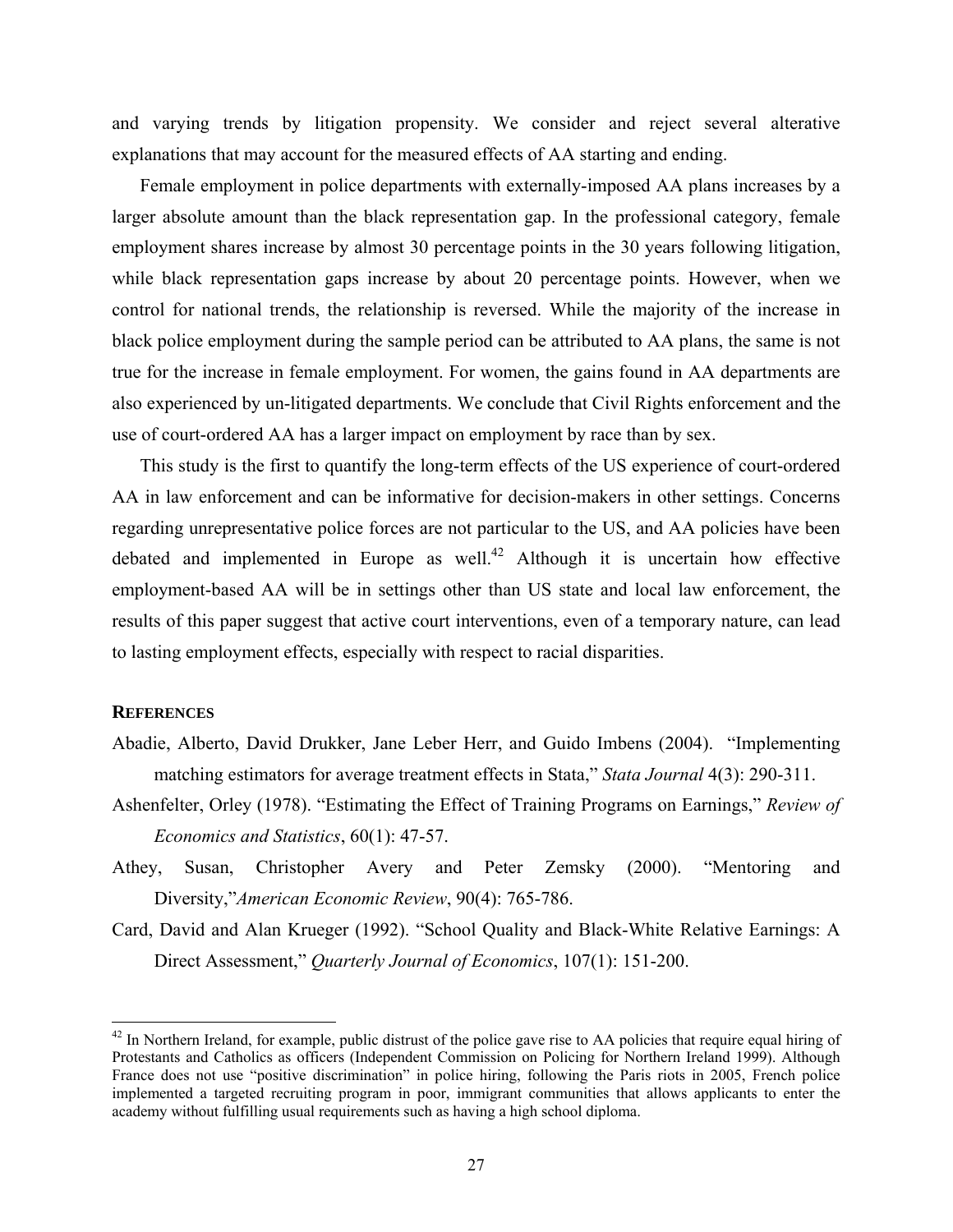- Card, David and Alan Krueger (2005). "Would the Elimination of Affirmative Action Affect Highly Qualified Minority Applicants? Evidence from California and Texas," *Industrial and Labor Relations Review*, 58(3): 416-434.
- Chung, Kim-Sau (June 2000). "Role Models and Arguments for Affirmative Action," *American Economic Review*, 90(3): 640-648.
- Clotfelter, Charles, Jacob Vigdor and Helen Ladd (2006). "Federal Oversight, Local Control, and the Specter of 'Resegregation' in Southern Schools," *American Law and Economics Review*, 8(2): 347-389.
- Coate, Stephen and Glenn Loury (1993). "Will Affirmative-Action Policies Eliminate Negative Stereotypes?" *American Economic Review*, 83(5): 1220-1240.
- Cutler, David, Edward Glaeser and Jacob Vigdor (1999). "The Rise and Decline of the American Ghetto," *Journal of Political Economy*, 107(3): 455-506.
- Donohue, John, III and Heckman, James (1991). "Continuous Versus Episodic Change: The Impact of Civil Rights Policy on the Economic Status of Blacks," *Journal of Economic Literature*, 29(4): 1603-1643.
- Fairlie, Robert and Justin Marion (2008). "Affirmative Action Programs and Business Ownership among Minorities and Women," Mimeo.
- Guryan, Jonathan (2004). "Desegregation and Black Dropout Rates," *American Economic Review*, 94(4): 919-943.
- Holzer, Harry and David Neumark (2000). "Assessing Affirmative Action," *Journal of Economic Literature*, 38(3): 483-568.
- Independent Commission on Policing for Northern Ireland (1999). *Report of the Independent Commission on Policing for Northern Ireland*
- Krueger, Alan, Jesse Rothstein and Sarah Turner (2006). "Race, Income and College in 25 Years: Evaluating Justice O'Connor's Conjecture." *American Law and Economics Review,* 8(2): 282-311.
- Leonard, Jonathan (1984). "The Impact of Affirmative Action on Employment," *Journal of Labor Economics*, 2(4): 439-463.
- Long, Mark (2004). "College Applications and the Effect of Affirmative Action," *Journal of Econometrics*, 121(1-2): 319-342.
- Lott, John R., Jr. (2000). "Does a Helping Hand Put Others at Risk? Affirmative Action, Police Departments, and Crime," *Economic Inquiry*, 38(2): 239–77.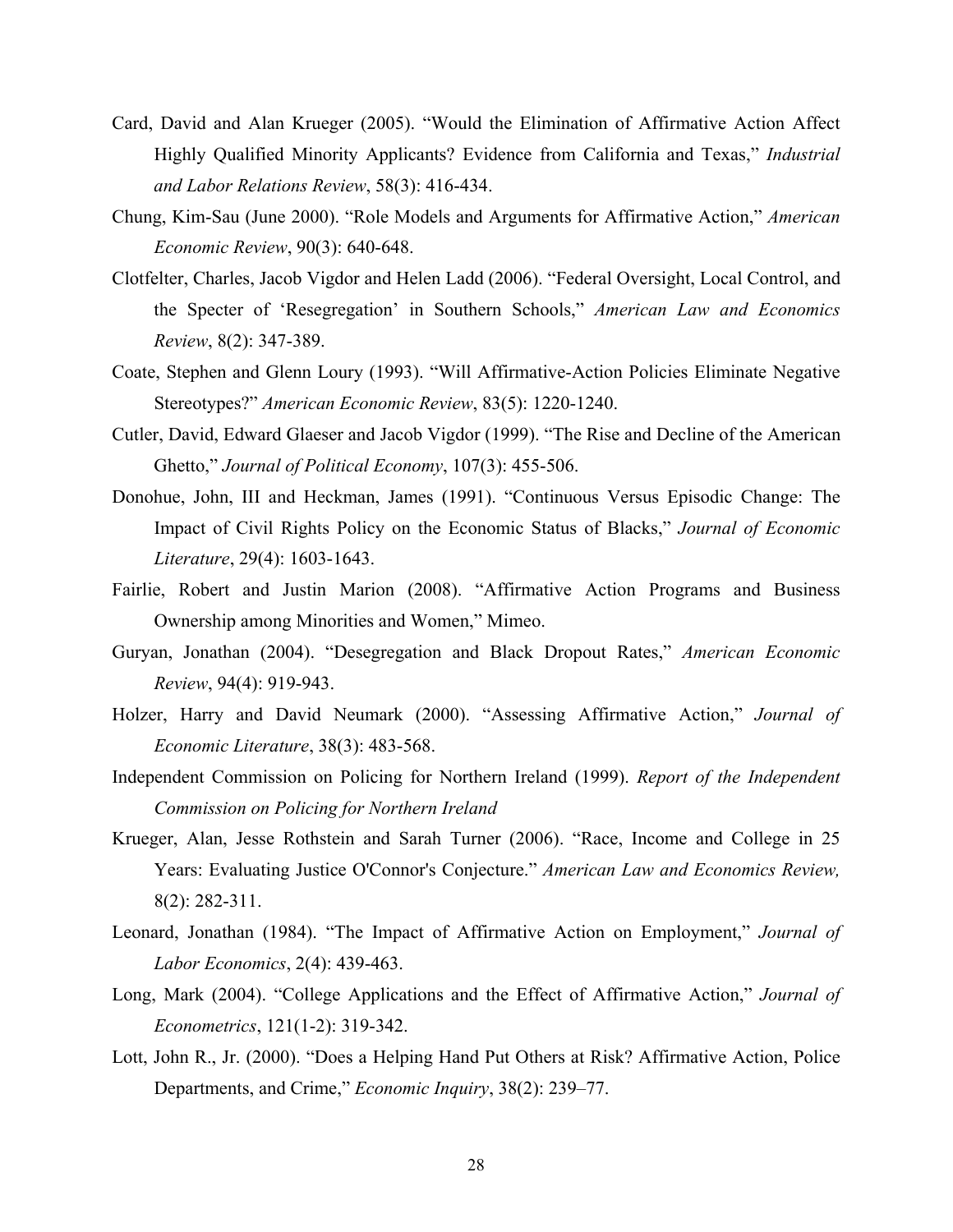- Lutz, Byron (2005). "Post Brown vs. the Board of Education: The Effects of the End of Court-Ordered Desegregation," Federal Reserve Board Working Paper.
- McCrary, Justin (2007). "The Effect of Court-Ordered Hiring Quotas on the Composition and Quality of Police," *American Economic Review*, 97(1): 318-353.
- National Advisory Commission on Civil Disorders (1968). *Report of the National Advisory Commission on Civil Disorders*, Washington, DC: U.S. Government Printing Office.
- National Center for Women and Policing (2003). *Under Scrutiny: The Effect of Consent Decrees on the Representation of Women in Sworn Law Enforcement*, Arlington, VA.
- Reber, Sarah (2005). "Court-Ordered Desegregation: Successes and Failures Integrating American Schools since Brown versus Board of Education," *Journal of Human Resources*, 40(3): 559-590.
- Sass, Tim and Jennifer Troyer (1999). "Affirmative Action, Political Representation, Unions, and Female Police Employment," *Journal of Labor Research*, 20(4): 571-587.
- Weiner, David, Byron Lutz and Jens Ludwig (2006). "The Effects of School Desegregation on Crime," Mimeo.



**Figure 1: Histogram of Litigation and Affirmative Action Dates** 

Source: Police AA case history database, compiled by authors. Details in the text.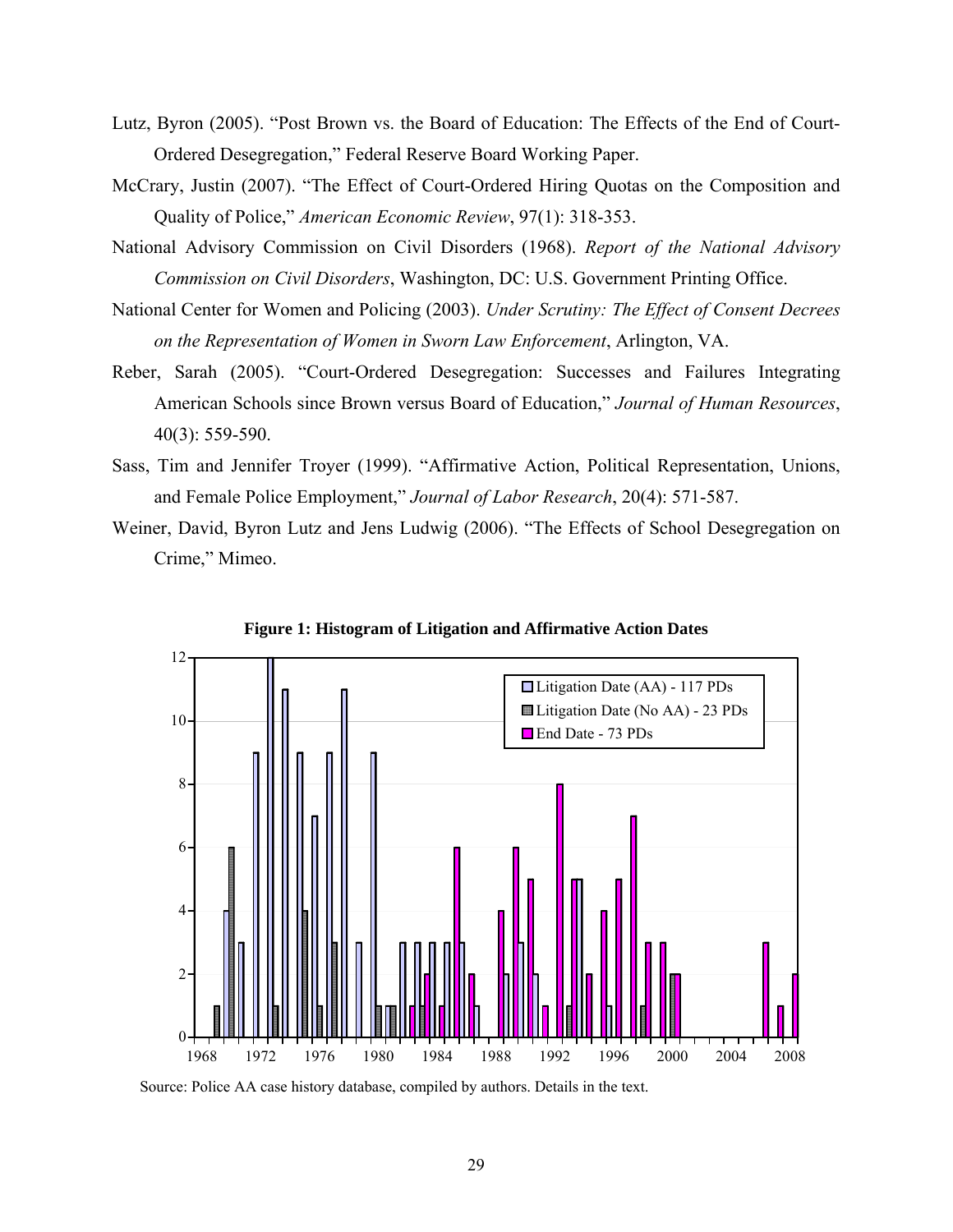

**Figure 2: Black Representation Gap Around Litigation Year by Litigation Result and Employment Category Panel A: Court Imposed AA Plan Panel B: Litigation Only (No AA Plan)** 

The figures show coefficient estimates and 90% confidence intervals on indicators for years before and after litigation: cases leading to AA in the left column, not leading to AA in the right. Model includes department and year effects.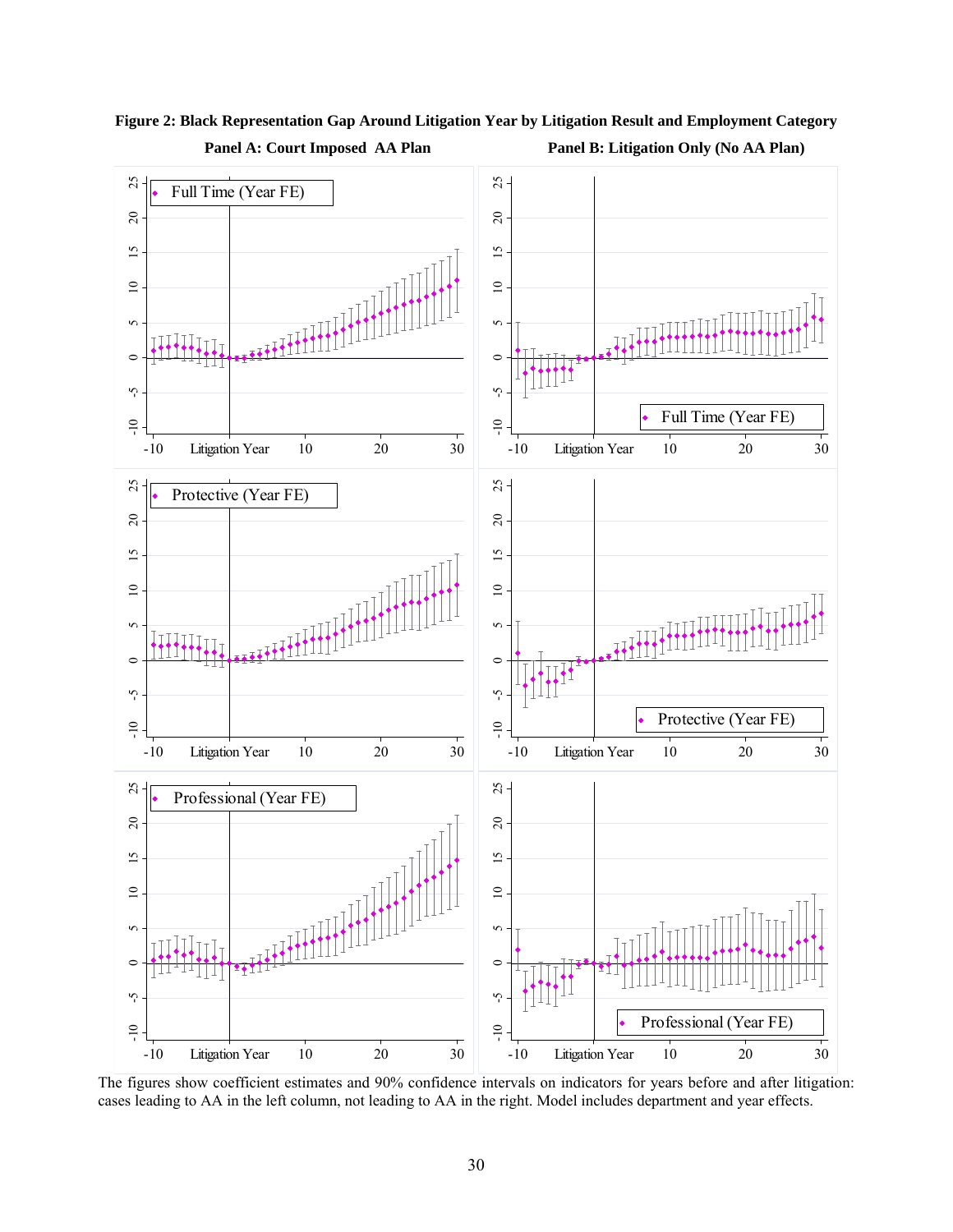

# **Figure 3: Black Representation Gap Around End Year by Employment Category**

**Panel A: Relative to Depts. in which AA Continued Panel B: Relative to Depts. that were Never Litigated**

The figures show coefficient estimates and 90% confidence intervals on indicators for years before and after AA ending. Figures on the left are relative to AA, on the right relative to un-litigated. See text for details.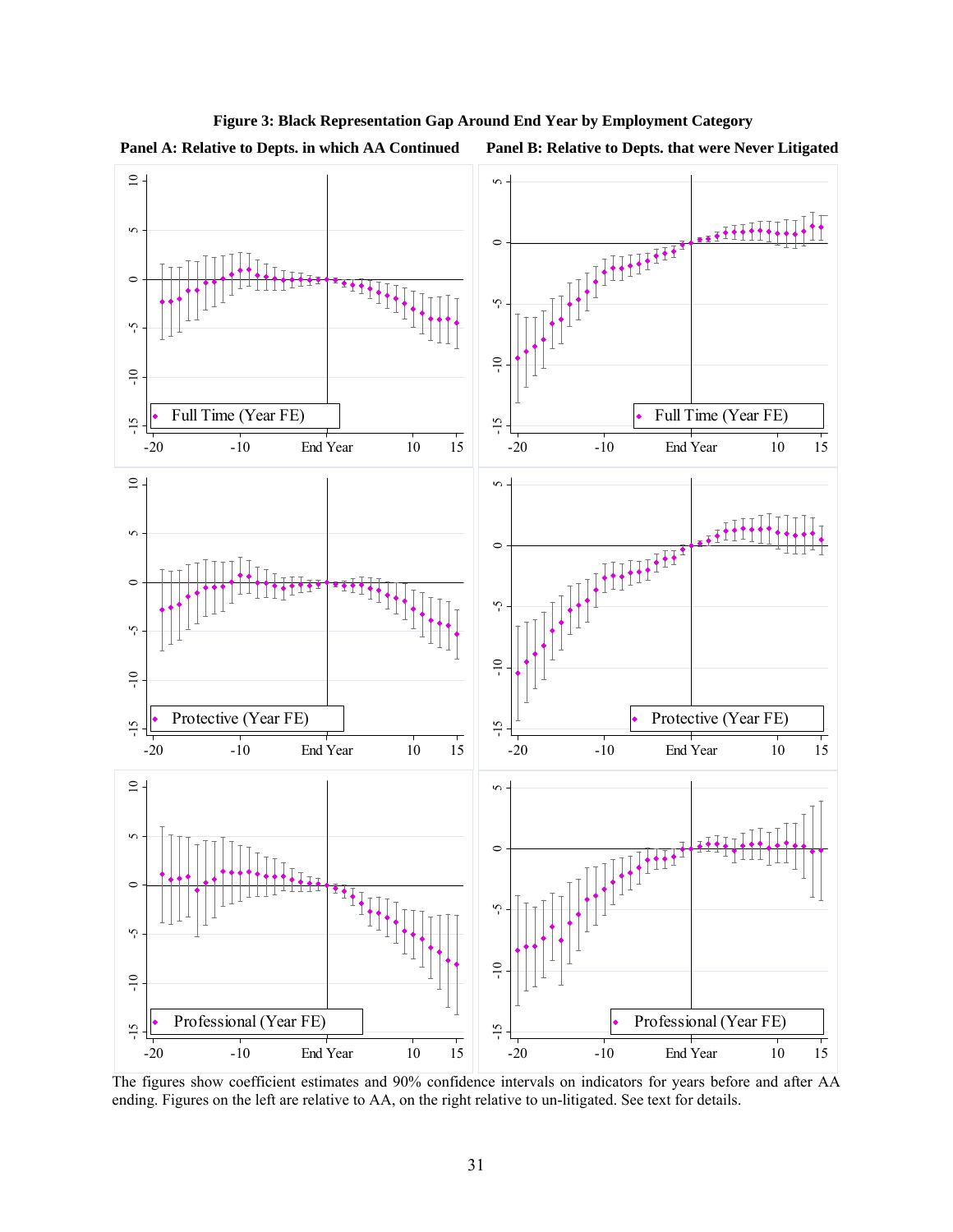

**Figure 4: Effects of Court Imposed AA Plan on Blacks and Women by Employment Category** 

**Panel A: Blacks Panel B: Women** 

The figures show coefficient estimates and 90% confidence intervals on indicators for years before and after litigation leading to AA in models with (triangles) and without (diamonds) year effects.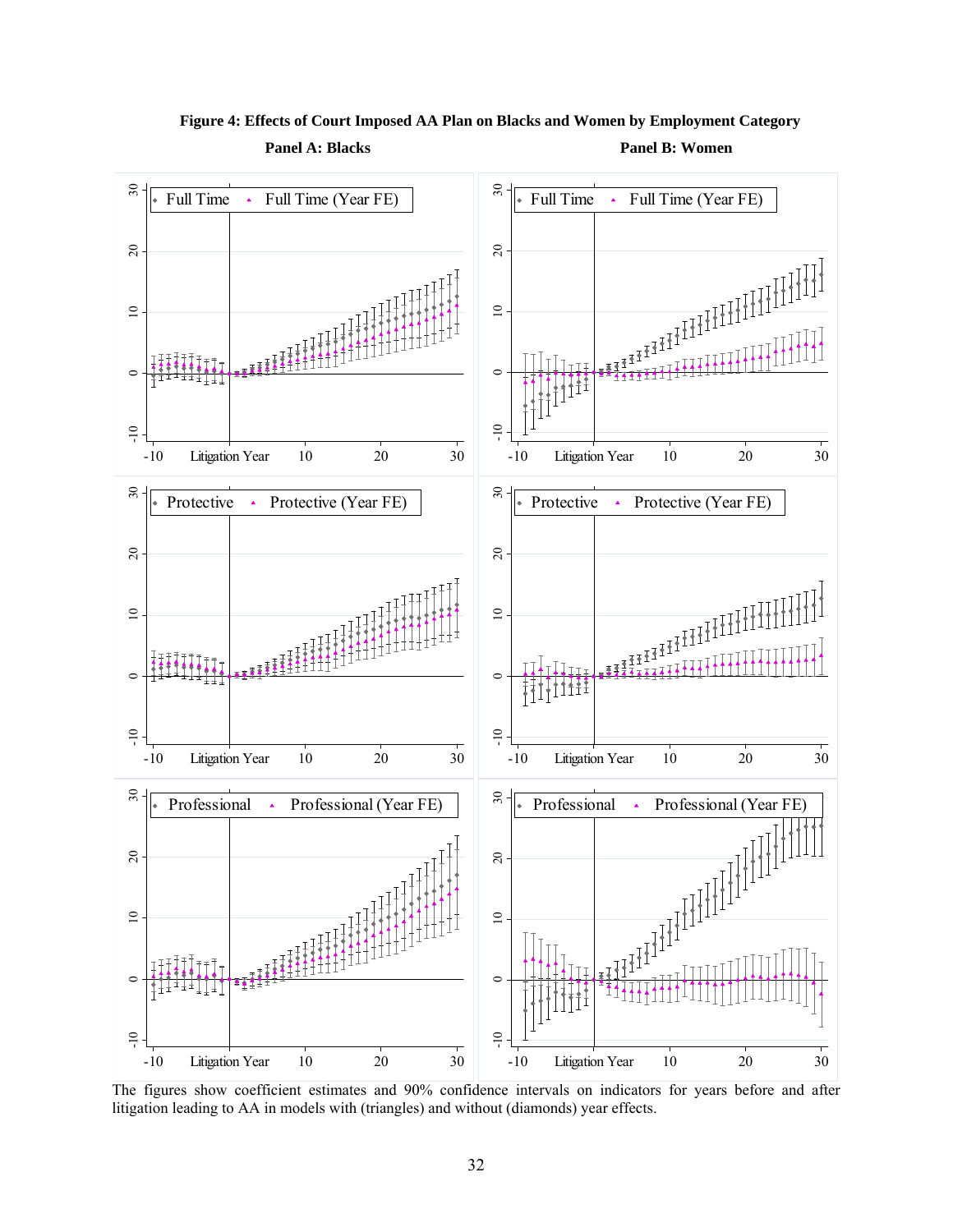|                                           |        | <b>Table 1: Means of Key Variables</b> |                                  |        |         |                                          |                                      |        |
|-------------------------------------------|--------|----------------------------------------|----------------------------------|--------|---------|------------------------------------------|--------------------------------------|--------|
|                                           |        | <b>Never Litigated</b><br>(No AA)      | <b>Litigated Only</b><br>(No AA) |        |         | <b>Court Imposed AA</b><br>- No End Date | <b>Court Imposed AA</b><br>-End Date |        |
| Number of Departments                     |        | 339                                    |                                  | 23     |         | 44                                       | 73                                   |        |
| % in the South                            |        | 38.3                                   | 39.1                             |        |         | 45.5                                     | 47.9                                 |        |
| % in the Northeast                        |        | 13.3                                   | 34.8                             |        |         | 25.0                                     | 20.1                                 |        |
| % in the Midwest                          |        | 19.2                                   | 17.4                             |        |         | 20.5                                     | 17.8                                 |        |
| $%$ in the West                           |        | 29.2                                   | 8.6                              |        |         | 9.0                                      | 13.7                                 |        |
| Mean Duration in Years of AA Plans (2005) |        |                                        |                                  |        |         | 26.9                                     |                                      | 14.7   |
| Non-Missing Values for Full-Time Workers  | 1973   | 2005                                   | 1973                             | 2005   | 1973    | 2005                                     | 1973                                 | 2005   |
| Number of Departments                     | 283    | 327                                    | 18                               | 23     | 37      | 44                                       | 70                                   | 72     |
| Number of Full-Time Employees             | 320.2  | 714.8                                  | 495                              | 780    | 702.9   | 1044.3                                   | 2235.2                               | 2949.2 |
| % Black in Local Population               | 9.5    | 13.2                                   | 8.5                              | 16.6   | 18.3    | 25.1                                     | 16.0                                 | 22.5   |
| % Black in Full-Time Employment           | 4.5    | 10.3                                   | 5.5                              | 15.9   | 6.9     | 24.1                                     | 5.8                                  | 19.7   |
| Black Full-Time Representation Gap (%)    | $-5.0$ | $-2.9$                                 | $-3.1$                           | $-0.7$ | $-11.3$ | $-1.0$                                   | $-10.3$                              | $-2.7$ |
| Black Protective Representation Gap (%)   | $-4.8$ | $-3.4$                                 | $-2.8$                           | $-0.5$ | $-10.0$ | $-2.2$                                   | $-10.7$                              | $-3.5$ |
| Black Professional Representation Gap (%) | $-7.3$ | $-4.3$                                 | $-5.9$                           | $-4.4$ | $-15.1$ | $-2.2$                                   | $-12.9$                              | $-5.5$ |
| % Women in Full-Time Employment           | 14.8   | 28.6                                   | 12.6                             | 23.7   | 12.3    | 29.8                                     | 12.7                                 | 28.1   |
| % Women in Protective Employment          | 3.0    | 14.0                                   | 3.2                              | 13.3   | 5.3     | 14.8                                     | 3.1                                  | 16.1   |
| % Women in Professional Employment        | 4.7    | 33.1                                   | 4.6                              | 19.7   | 5.3     | 32.5                                     | 4.8                                  | 34.1   |
| Number with non-missing 1970 Census       |        |                                        |                                  |        |         |                                          |                                      |        |
| Variables                                 |        | 326                                    | 21                               |        |         | 44                                       |                                      | 71     |
| Dissimilarity Index                       |        | 0.77                                   | 0.79                             |        |         | 0.77                                     |                                      | 0.77   |
| <b>Isolation Index</b>                    |        | 0.49                                   | 0.53                             |        |         | 0.55                                     |                                      | 0.57   |
| Total % Unemployed                        |        | 3.8                                    | 3.7                              |        |         | 3.5                                      |                                      | 3.7    |
| Black Male % Unemployed                   |        | 6.2                                    | 5.5                              |        |         | 5.6                                      |                                      | 6.0    |
| Total % Not in the Labor Force            |        | 28.4                                   | 27.6                             |        |         | 28.5                                     |                                      | 29.0   |
| Black Male % Not in the Labor Force       |        | 10.9                                   | 10.5                             |        |         | 10.3                                     |                                      | 11.3   |
| Total % High-School Graduates             |        | 69.1                                   | 69.7                             |        |         | 66.9                                     |                                      | 66.7   |
| Black Male % High-School Graduates        |        | 48.2                                   | 49.6                             |        |         | 45.5                                     |                                      | 45.5   |
| Total % Some College                      |        | 30.5                                   | 30.4                             |        |         | 28.3                                     |                                      | 28.2   |
| Black Male % Some College                 |        | 16.6                                   | 17.8                             |        | 14.0    |                                          | 15.3                                 |        |

*Sources*: Police employment data are from EEO-4 reported for the years 1973-2005. Affirmative action and litigation information are from the Case History Database, compiled by the authors, described in Section 2.2 of the text. Black population shares are from CDC Wonder. Census employment and education information are from IPUMS. Measures of residential segregation are from Cutler, Glaeser and Vigdor (1999).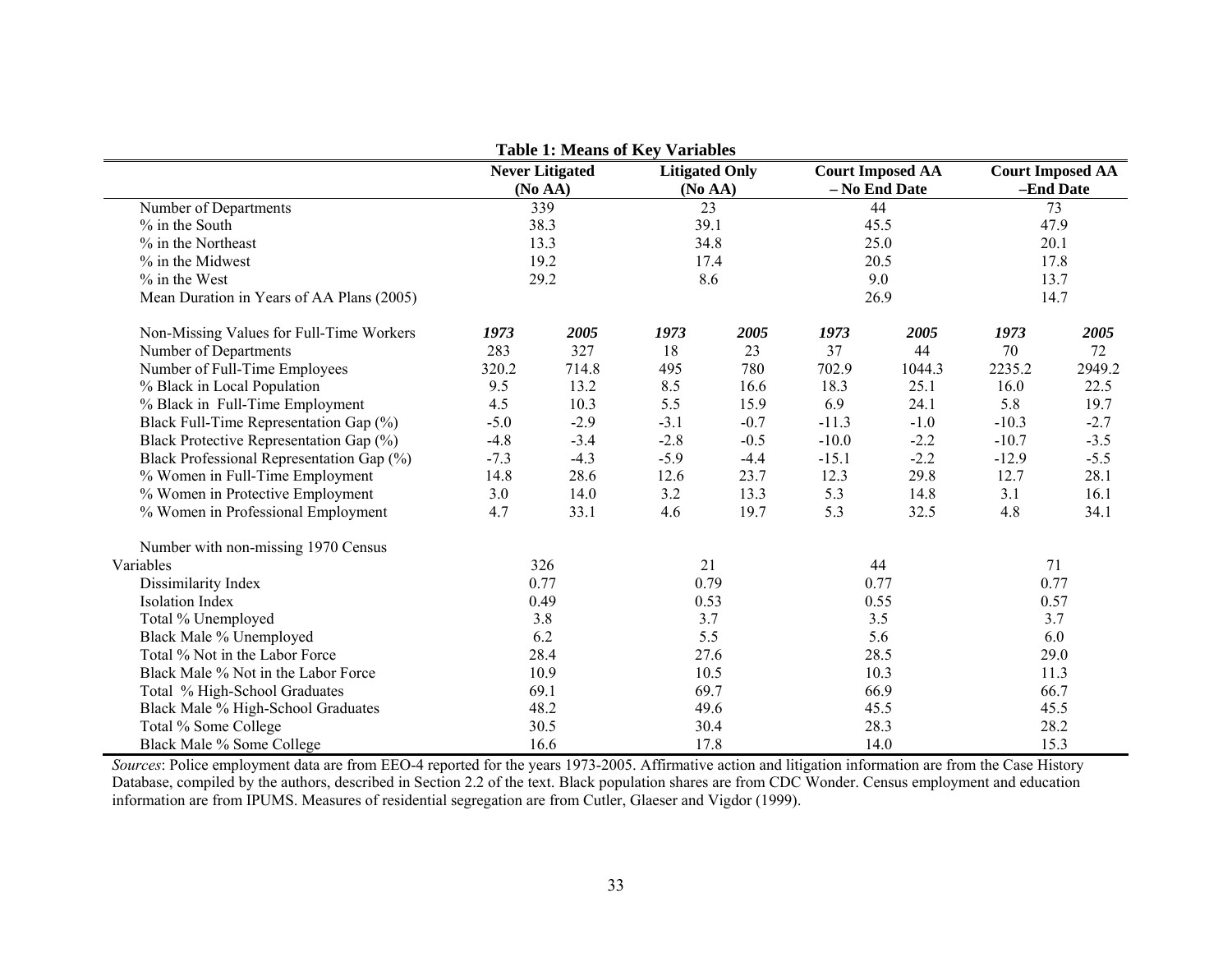|                                                      |               | Full-Time     |               | Protective    |               | Professional  |
|------------------------------------------------------|---------------|---------------|---------------|---------------|---------------|---------------|
|                                                      |               | 2             | 3             | 4             | 5             | 6             |
| Year Fixed Effects?                                  | ${\bf N}$     | Y             | N             | Y             | $\mathbf N$   | Y             |
| Years Before Police Litigation (AA)                  | $-0.0360$     | $-0.182$      | $-0.092$      | $-0.218$      | $-0.126$      | $-0.236$      |
|                                                      | [0.072]       | $[0.081]$ **  | [0.074]       | $[0.082]$ *** | [0.087]       | $[0.092]$ **  |
| Years After Police Litigation (AA)                   | 0.452         | 0.370         | 0.453         | 0.387         | 0.537         | 0.446         |
|                                                      | $[0.067]***$  | $[0.068]$ *** | $[0.068]$ *** | $[0.069]$ *** | $[0.084]$ *** | $[0.086]$ *** |
| Years After Police AA End                            | $-0.353$      | $-0.279$      | $-0.363$      | $-0.284$      | $-0.510$      | $-0.484$      |
|                                                      | $[0.108]$ *** | $[0.108]$ *** | $[0.109]$ *** | $[0.109]$ *** | $[0.182]$ *** | $[0.183]$ *** |
| Years Before Police Litigation (No AA)               | $-0.025$      | $-0.118$      | $-0.067$      | $-0.143$      | $-0.101$      | $-0.195$      |
|                                                      | [0.194]       | [0.190]       | [0.204]       | [0.200]       | [0.122]       | [0.121]       |
| Years After Police Litigation (No AA)                | 0.218         | 0.151         | 0.242         | 0.193         | 0.185         | 0.099         |
|                                                      | $[0.060]$ *** | $[0.062]$ **  | $[0.055]$ *** | $[0.057]$ *** | $[0.100]*$    | [0.101]       |
| Constant                                             | $-4.885$      | $-6.774$      | $-5.211$      | $-6.607$      | $-7.833$      | $-9.349$      |
|                                                      | $[0.173]$ *** | $[0.319]$ *** | $[0.175]$ *** | $[0.335]$ *** | $[0.220]$ *** | $[0.412]$ *** |
| Prob>F: YearsBeforeLit $(AA)$ = YearsAfterLit $(AA)$ | 0.00          | 0.00          | 0.00          | 0.00          | 0.00          | 0.00          |
| Prob>F: YearsAfterLit $(AA)$ + YearsAfterEnd = 0     | 0.13          | 0.17          | 0.17          | 0.13          | 0.84          | 0.78          |
| Prob>F: YearsAfterLit $(AA)$ = YearsAfterLit (No AA) | 0.01          | 0.01          | 0.02          | 0.03          | 0.01          | 0.01          |
| <b>Observations</b>                                  | 15311         | 15311         | 15279         | 15279         | 15260         | 15260         |
| ${\bf R}^2$                                          | 0.81          | 0.82          | 0.78          | 0.79          | 0.76          | 0.77          |

**Table 2: Basic Parametric Model of the Effects of Litigation and AA on the Black Representation Gap** 

*Notes:*

1. All models include a full set of police department fixed effects.

2. Robust standard errors clustered by police department in brackets.

3. \* significant at  $10\%$ ; \*\* significant at  $5\%$ ; \*\*\* significant at  $1\%$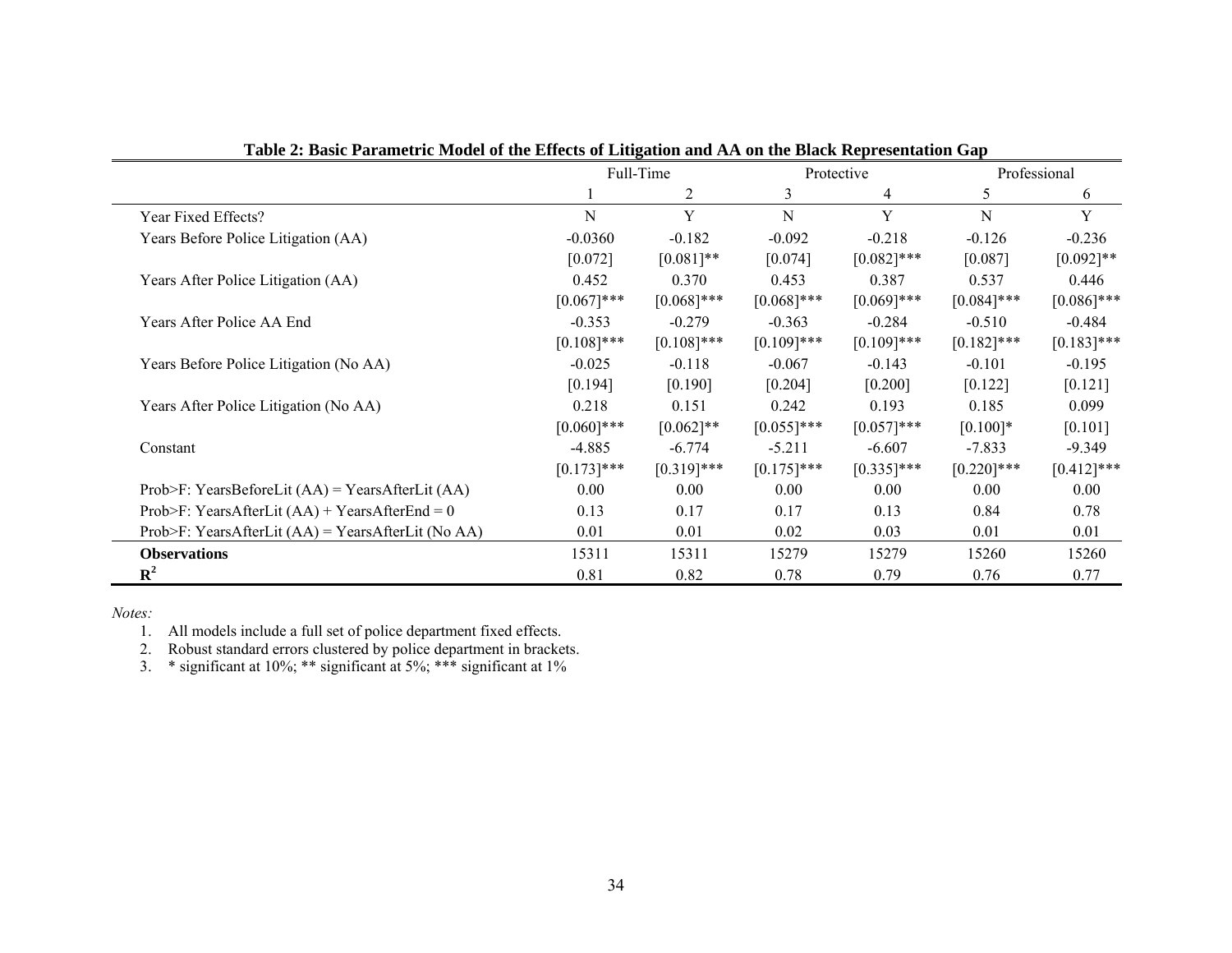|                                                      |               | Full-Time     |               | Protective    |               | Professional  |
|------------------------------------------------------|---------------|---------------|---------------|---------------|---------------|---------------|
|                                                      |               |               | 3             | 4             | 5             | 6             |
| Year $\times$ Region Fixed Effects?                  | Y             | N             | Y             | N             | Y             | N             |
| Year $\times$ State Fixed Effects?                   | N             | Y             | N             | Y             | N             | Y             |
| Years Before Police Litigation (AA)                  | $-0.174$      | $-0.189$      | $-0.202$      | $-0.247$      | $-0.247$      | $-0.24$       |
|                                                      | $[0.068]$ *** | $[0.072]$ *** | $[0.066]$ *** | $[0.071]$ *** | $[0.083]$ *** | $[0.095]**$   |
| Years After Police Litigation (AA)                   | 0.343         | 0.320         | 0.356         | 0.331         | 0.442         | 0.423         |
|                                                      | $[0.061]$ *** | $[0.057]$ *** | $[0.063]$ *** | $[0.058]$ *** | $[0.076]$ *** | $[0.079]$ *** |
| Years After Police AA End                            | $-0.304$      | $-0.282$      | $-0.317$      | $-0.293$      | $-0.524$      | $-0.487$      |
|                                                      | $[0.098]$ *** | $[0.102]$ *** | $[0.102]$ *** | $[0.113]$ *** | $[0.173]$ *** | $[0.182]$ *** |
| Years Before Police Litigation (No AA)               | $-0.143$      | $-0.136$      | $-0.170$      | $-0.19$       | $-0.261$      | $-0.305$      |
|                                                      | [0.172]       | [0.179]       | [0.196]       | [0.224]       | $[0.116]$ **  | $[0.139]$ **  |
| Years After Police Litigation (No AA)                | 0.182         | 0.195         | 0.205         | 0.206         | 0.151         | 0.206         |
|                                                      | $[0.066]$ *** | $[0.072]$ *** | $[0.061]$ *** | $[0.067]$ *** | [0.106]       | $[0.114]$ *   |
| Constant                                             | $-6.797$      | $-6.849$      | $-6.616$      | $-6.748$      | $-9.378$      | $-9.438$      |
|                                                      | $[0.290]$ *** | $[0.285]$ *** | $[0.316]$ *** | $[0.313]$ *** | $[0.376]$ *** | $[0.375]$ *** |
| Prob>F: YearsBeforeLit $(AA)$ = YearsAfterLit $(AA)$ | 0.00          | 0.00          | 0.00          | 0.00          | 0.00          | 0.00          |
| Prob>F: YearsAfterLit $(AA)$ + YearsAfterEnd = 0     | 0.54          | 0.62          | 0.57          | 0.67          | 0.55          | 0.66          |
| Prob>F: YearsAfterLit $(AA)$ = YearsAfterLit (No AA) | 0.06          | 0.16          | 0.07          | 0.14          | 0.02          | 0.10          |
| <b>Observations</b>                                  | 15311         | 15311         | 15279         | 15279         | 15260         | 15260         |
| ${\bf R}^2$                                          | 0.84          | 0.85          | 0.81          | 0.82          | 0.79          | 0.81          |

| Table 3: Parametric Model of the Black Representation Gap with Geographically Varying Time Trends |  |
|---------------------------------------------------------------------------------------------------|--|
|---------------------------------------------------------------------------------------------------|--|

1. All models include a full set of police department fixed effects.

2. Robust standard errors clustered by police department in brackets.

3. \* significant at 10%; \*\* significant at 5%; \*\*\* significant at 1%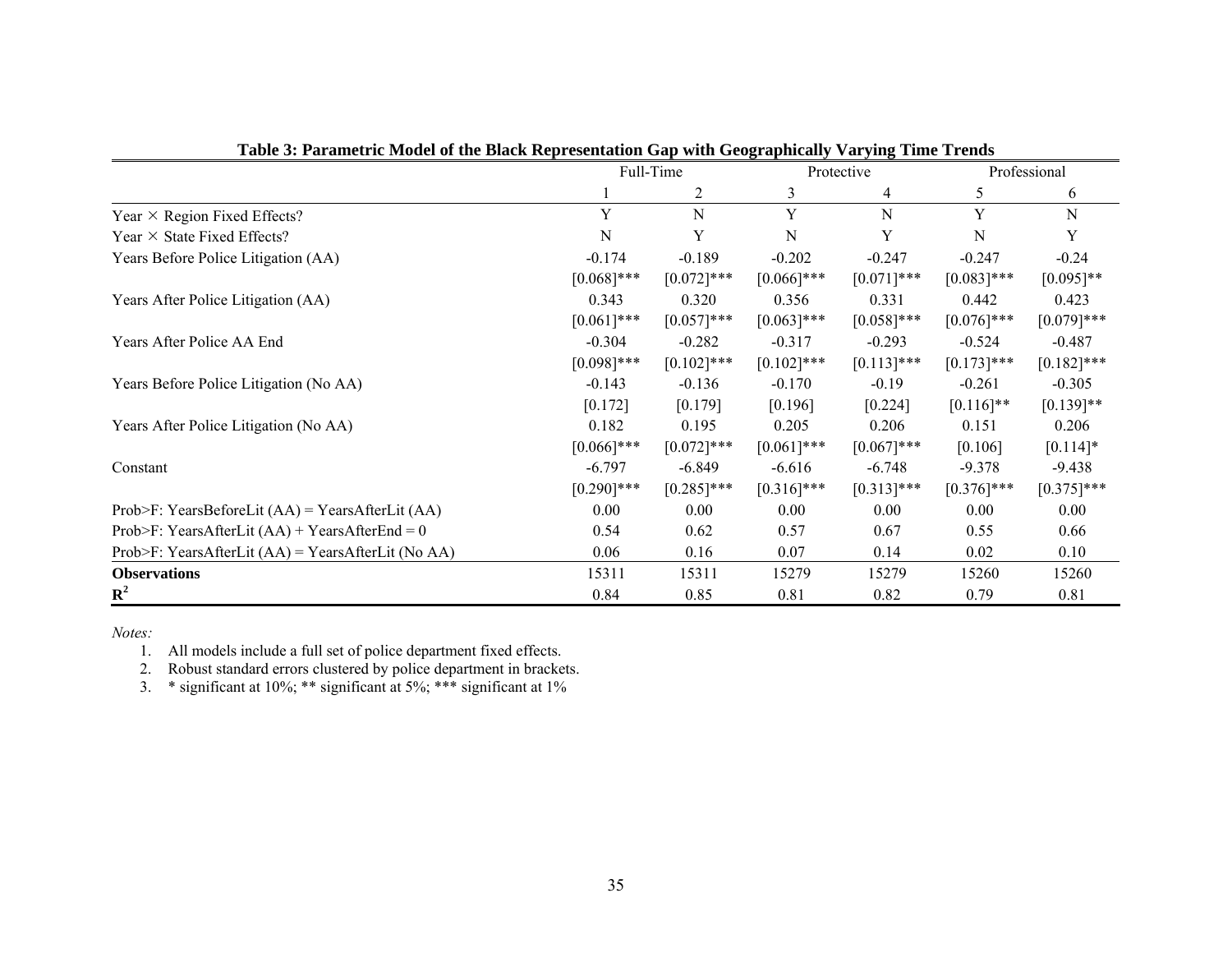|                                                      |               | Propensity Quartile $\times$ Year Indicators |               |               | Matched Group $\times$ Year (Linear) |               |  |  |
|------------------------------------------------------|---------------|----------------------------------------------|---------------|---------------|--------------------------------------|---------------|--|--|
|                                                      | Full-Time     | Protective                                   | Professional  | Full-Time     | Protective                           | Professional  |  |  |
|                                                      |               | 2                                            | 3             | 4             | 5.                                   | 6             |  |  |
| Year $\times$ Region Fixed Effects?                  | Y             | Y                                            | Y             | Y             | Y                                    | Y             |  |  |
| Years Before Police Litigation (AA)                  | $-0.223$      | $-0.239$                                     | $-0.296$      | $-0.188$      | $-0.217$                             | $-0.226$      |  |  |
|                                                      | $[0.069]$ *** | $[0.073]$ ***                                | $[0.082]$ *** | $[0.074]$ **  | $[0.072]$ ***                        | $[0.077]***$  |  |  |
| Years After Police Litigation (AA)                   | 0.256         | 0.269                                        | 0.352         | 0.306         | 0.323                                | 0.404         |  |  |
|                                                      | $[0.069]$ *** | $[0.072]$ ***                                | $[0.084]$ *** | $[0.064]$ *** | $[0.068]$ ***                        | $[0.080]$ *** |  |  |
| Years After Police AA End                            | $-0.316$      | $-0.310$                                     | $-0.561$      | $-0.264$      | $-0.285$                             | $-0.476$      |  |  |
|                                                      | $[0.105]$ *** | $[0.112]$ ***                                | $[0.186]$ *** | $[0.104]$ **  | $[0.115]$ **                         | $[0.175]$ *** |  |  |
| Years Before Police Litigation (No AA)               | $-0.182$      | $-0.218$                                     | $-0.23$       | $-0.339$      | $-0.373$                             | $-0.359$      |  |  |
|                                                      | [0.253]       | [0.284]                                      | [0.164]       | [0.207]       | $[0.202]*$                           | $[0.168]$ **  |  |  |
| Years After Police Litigation (No AA)                | 0.117         | 0.134                                        | 0.092         | 0.163         | 0.168                                | 0.156         |  |  |
|                                                      | [0.072]       | $[0.063]$ **                                 | [0.121]       | $[0.058]$ *** | $[0.056]$ ***                        | [0.105]       |  |  |
| Constant                                             | $-6.291$      | $-5.709$                                     | $-10.434$     | $-6.025$      | $-4.874$                             | $-11.712$     |  |  |
|                                                      | $[1.381]$ *** | $[1.545]$ ***                                | $[2.325]$ *** | $[1.339]$ *** | $[1.469]$ ***                        | $[2.172]$ *** |  |  |
| Prob>F: YearsBeforeLit $(AA)$ = YearsAfterLit $(AA)$ | 0.00          | 0.00                                         | 0.00          | 0.00          | 0.00                                 | 0.00          |  |  |
| Prob>F: YearsAfterLit $(AA)$ + YearsAfterEnd = 0     | 0.45          | 0.64                                         | 0.16          | 0.54          | 0.63                                 | 0.58          |  |  |
| Prob>F: YearsAfterLit $(AA)$ = YearsAfterLit (No AA) | 0.12          | 0.10                                         | 0.07          | 0.09          | 0.07                                 | 0.06          |  |  |
| <b>Observations</b>                                  | 13158         | 13138                                        | 13127         | 23942         | 23894                                | 23895         |  |  |
| <b>R-squared</b>                                     | 0.85          | 0.81                                         | 0.80          | 0.88          | 0.85                                 | 0.81          |  |  |

| Table 4: Parametric Model of the Black Representation Gap with Varying Time Trends by |
|---------------------------------------------------------------------------------------|
| <b>Propensity Score Quartile and Nearest-Neighbor Matched Group</b>                   |

1. All models include a full set of police department fixed effects.

2. Robust standard errors clustered by police department in brackets.

3. \* significant at 10%; \*\* significant at 5%; \*\*\* significant at 1%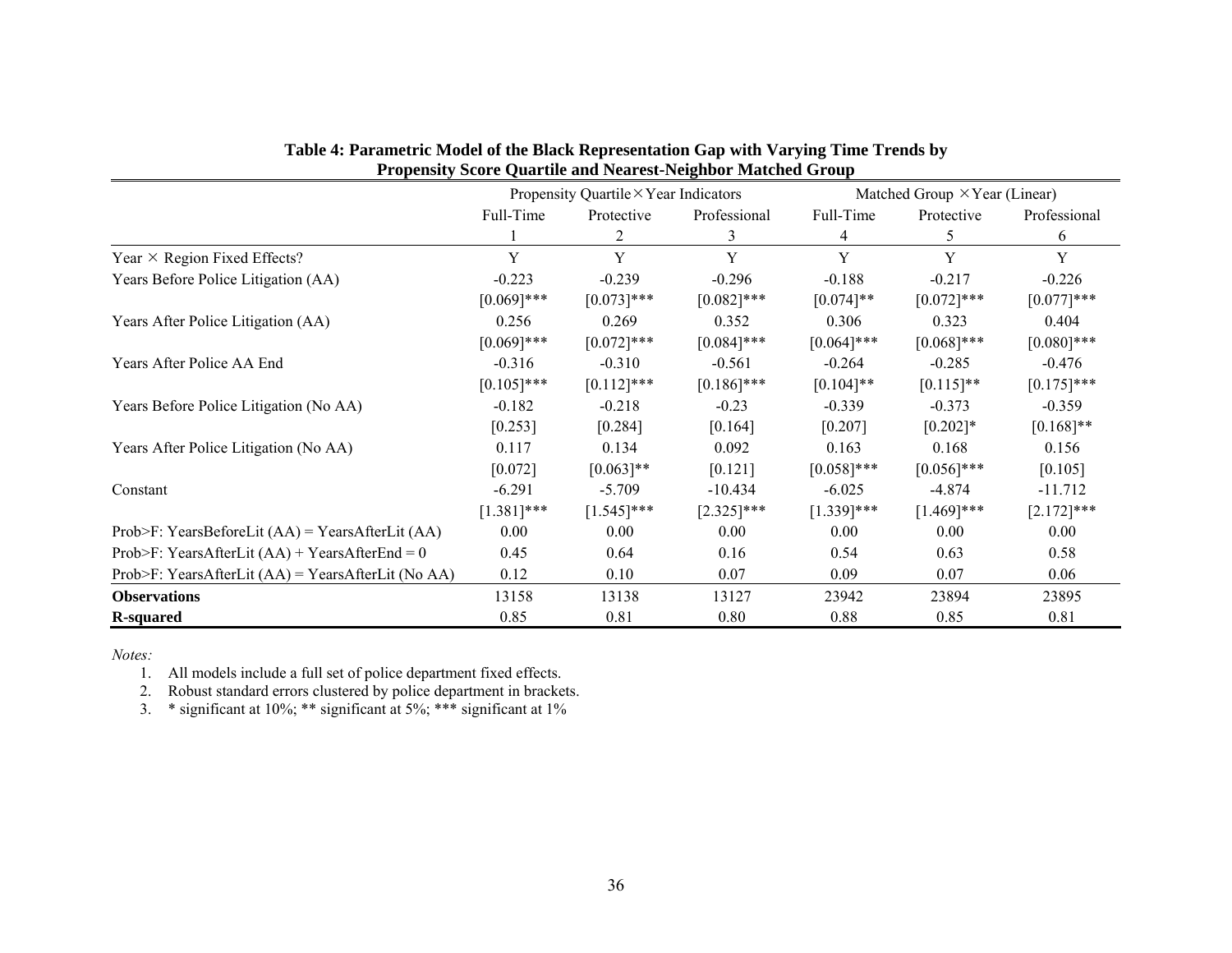|                                                      |               | Full-Time   |                                           | Protective                  |             |               | Professional  |              |                             |
|------------------------------------------------------|---------------|-------------|-------------------------------------------|-----------------------------|-------------|---------------|---------------|--------------|-----------------------------|
|                                                      |               |             | 3                                         | 4                           | 5           | 6             |               | 8            | 9                           |
| Year Fixed Effects?                                  | N             | Y           | N                                         | N                           | Y           | N             | N             | Y            | N                           |
| Year $\times$ Region Fixed Effects?                  | N             | N           | Y                                         | N                           | N           | Y             | N             | N            | Y                           |
| Years Before Police Litigation (AA)                  | $-0.031$      | $-0.101$    | $-0.002$                                  | $-0.087$                    | $-0.299$    | $-0.237$      | $-0.117$      | $-0.281$     | $-0.109$                    |
|                                                      | [0.071]       | [0.182]     | [0.158]                                   | [0.073]                     | [0.194]     | [0.201]       | [0.085]       | [0.244]      | [0.220]                     |
| Years After Police Litigation (AA)                   | 0.450         | 0.490       | 0.578                                     | 0.45                        | 0.349       | 0.382         | 0.533         | 0.418        | 0.585                       |
|                                                      |               |             | $[0.066]$ *** $[0.177]$ *** $[0.166]$ *** | $[0.067]$ ***               | $[0.207]*$  | $[0.211]*$    | $[0.084]$ *** | $[0.253]*$   | $[0.264]$ **                |
| Years After Police AA End                            | $-0.351$      | $-0.222$    | $-0.320$                                  | $-0.361$                    | $-0.213$    | $-0.305$      | $-0.508$      | $-0.467$     | $-0.587$                    |
|                                                      | $[0.108]$ *** | $[0.114]$ * | $[0.108]$ ***                             | $[0.109]$ ***               | $[0.112]$ * | $[0.114]$ *** | $[0.182]$ *** | $[0.189]$ ** | $[0.176]$ ***               |
| Years Before Police Litigation (No AA)               | $-0.025$      | $-0.005$    | 0.09                                      | $-0.067$                    | $-0.188$    | $-0.133$      | $-0.101$      | $-0.224$     | $-0.15$                     |
|                                                      | [0.194]       | [0.254]     | [0.218]                                   | [0.204]                     | [0.279]     | [0.267]       | [0.122]       | [0.267]      | [0.249]                     |
| Years After Police Litigation (No AA)                | 0.218         | 0.285       | 0.388                                     | 0.242                       | 0.172       | 0.218         | 0.185         | 0.077        | 0.277                       |
|                                                      | $[0.060]$ *** | [0.183]     | $[0.179]$ **                              | $[0.055]$ ***               | [0.207]     | [0.217]       | $[0.100]*$    | [0.260]      | [0.267]                     |
| Constant                                             | $-8.784$      | $-10.407$   | $-10.001$                                 | $-9.42$                     | $-11.162$   | $-10.948$     | $-13.154$     | $-14.481$    | $-13.758$                   |
|                                                      | $[0.576]$ *** |             | $[1.171]$ *** $[0.995]$ ***               | $[0.582]$ *** $[1.272]$ *** |             | $[1.255]$ *** | $[0.731]$ *** |              | $[1.618]$ *** $[1.323]$ *** |
| Prob>F: YearsBeforeLit $(AA)$ = YearsAfterLit $(AA)$ | 0.00          | 0.00        | 0.00                                      | 0.00                        | 0.00        | 0.00          | 0.00          | 0.00         | 0.00                        |
| Prob>F: YearsAfterLit $(AA)$ + YearsAfterEnd = 0     | 0.13          | 0.17        | 0.17                                      | 0.18                        | 0.54        | 0.74          | 0.85          | 0.86         | 1.00                        |
| Prob>F: YearsAfterLit $(AA)$ = YearsAfterLit (No AA) | 0.01          | 0.02        | 0.04                                      | 0.02                        | 0.04        | 0.06          | 0.01          | 0.01         | 0.02                        |
| <b>Observations</b>                                  | 4544          | 4544        | 4544                                      | 4538                        | 4538        | 4538          | 4543          | 4543         | 4543                        |
| ${\bf R}^2$                                          | 0.82          | 0.83        | 0.87                                      | 0.79                        | 0.8         | 0.84          | 0.76          | 0.76         | 0.81                        |

**Table 5: Parametric Model of the Black Representation Gap Estimated on Litigated Departments Only** 

1. All models include a full set of police department fixed effects.

2. Robust standard errors clustered by police department in brackets.

3. \* significant at  $10\%$ ; \*\* significant at  $5\%$ ; \*\*\* significant at  $1\%$ 

4. Sample restricted to litigated police departments.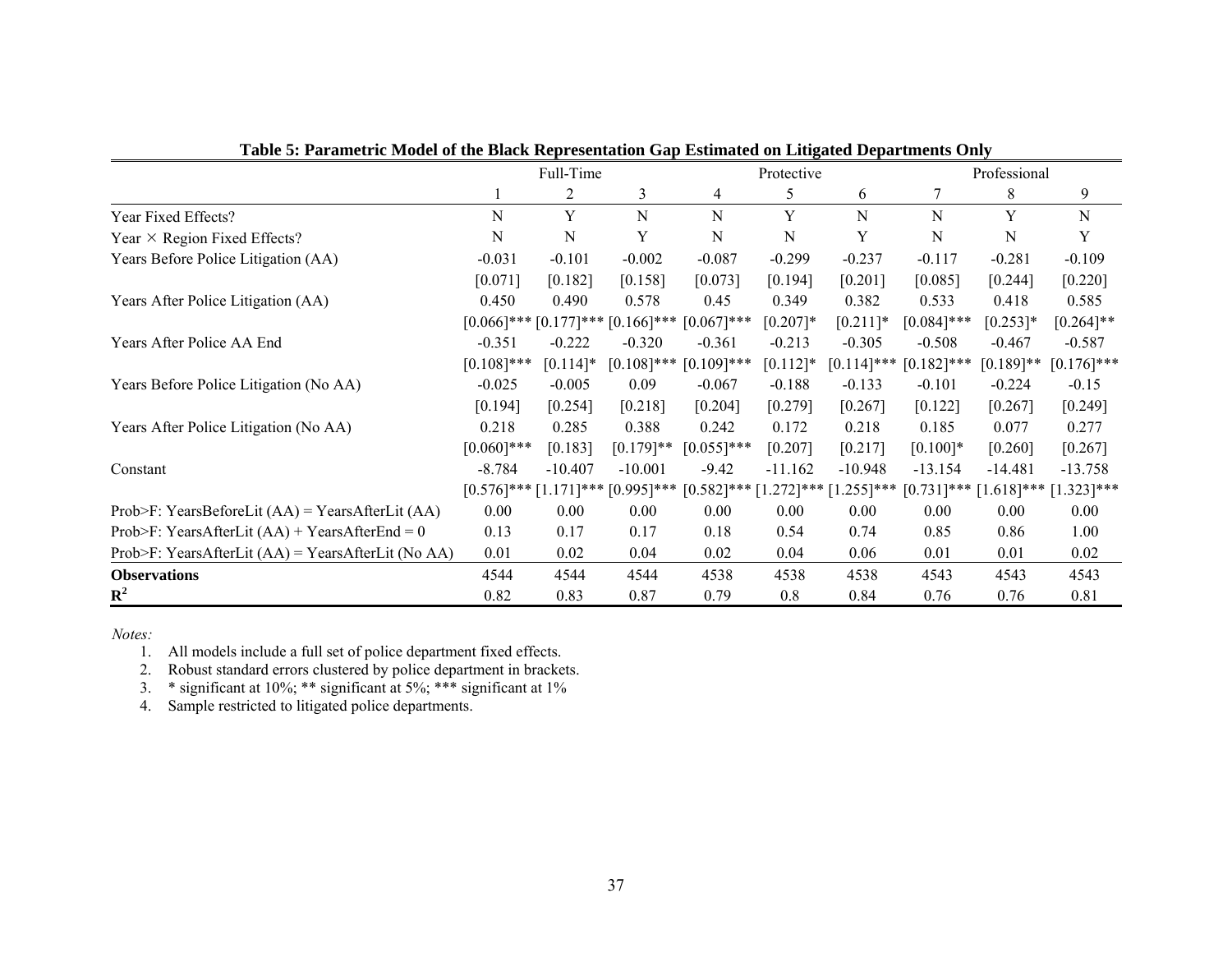|                                                      | Dep. Variable:                |                | Dep. Variable:                |               |
|------------------------------------------------------|-------------------------------|----------------|-------------------------------|---------------|
|                                                      | <b>Black Population Share</b> |                | <b>Black Employment Share</b> |               |
|                                                      |                               | $\overline{2}$ | 3                             | 4             |
|                                                      |                               | Full-Time      | Protective                    | Professional  |
| Year $\times$ Region Fixed Effects?                  | Y                             | Y              | Y                             | Y             |
| Years Before Police Litigation (AA)                  | 0.003                         | $-0.174$       | $-0.201$                      | $-0.246$      |
|                                                      | [0.034]                       | $[0.066]$ ***  | $[0.065]$ ***                 | $[0.080]$ *** |
| Years After Police Litigation (AA)                   | 0.062                         | 0.360          | 0.373                         | 0.473         |
|                                                      | $[0.030]$ **                  | $[0.062]$ ***  | $[0.064]$ ***                 | $[0.078]***$  |
| Years After Police AA End                            | 0.041                         | $-0.293$       | $-0.305$                      | $-0.504$      |
|                                                      | [0.072]                       | $[0.101]$ ***  | $[0.103]$ ***                 | $[0.177]$ *** |
| Years Before Police Litigation (No AA)               | $-0.038$                      | $-0.154$       | $-0.18$                       | $-0.281$      |
|                                                      | [0.036]                       | [0.166]        | [0.190]                       | $[0.107]***$  |
| Years After Police Litigation (No AA)                | 0.102                         | 0.209          | 0.233                         | 0.202         |
|                                                      | [0.087]                       | $[0.063]$ ***  | $[0.063]$ ***                 | $[0.092]$ **  |
| <b>Black Population Share</b>                        |                               | 0.732          | 0.733                         | 0.496         |
|                                                      |                               | $[0.124]$ ***  | $[0.114]$ ***                 | $[0.148]$ *** |
| Constant                                             | 11.551                        | $-3.702$       | $-3.528$                      | $-3.556$      |
|                                                      | $[0.173]$ ***                 | $[1.515]$ **   | $[1.394]$ **                  | $[1.801]**$   |
| Prob>F: YearsBeforeLit $(AA)$ = YearsAfterLit $(AA)$ | 0.24                          | 0.00           | 0.00                          | 0.00          |
| Prob>F: YearsAfterLit $(AA)$ + YearsAfterEnd = 0     | 0.09                          | 0.33           | 0.34                          | 0.82          |
| Prob>F: YearsAfterLit (AA) = YearsAfterLit (No AA)   | 0.67                          | 0.06           | 0.09                          | 0.02          |
| <b>Observations</b>                                  | 15311                         | 15311          | 15279                         | 15260         |
| ${\bf R}^2$                                          | 0.98                          | 0.92           | 0.89                          | 0.83          |

|  |  |  | Table 6: Separate Parametric Models for Black Population and Employment Shares |  |
|--|--|--|--------------------------------------------------------------------------------|--|
|  |  |  |                                                                                |  |

1. All models include a full set of police department fixed effects.

2. Robust standard errors clustered by police department in brackets.

3. \* significant at 10%; \*\* significant at 5%; \*\*\* significant at 1%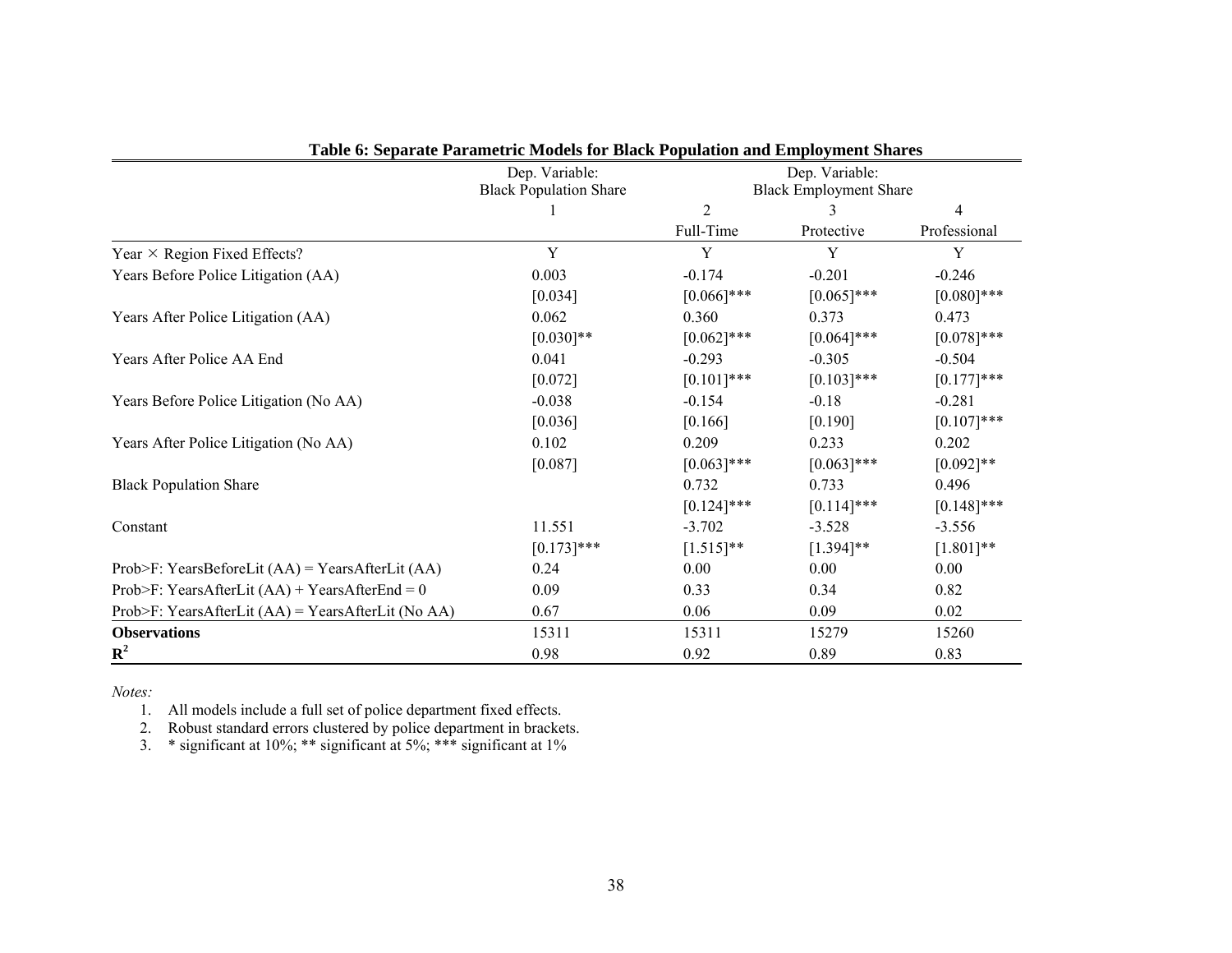| Alternative Hypothesis                                                       |               | Rep. Gap Levels Off at Some Point |               |               | Longer Time Horizon for Erosion of Gains |               |  |  |
|------------------------------------------------------------------------------|---------------|-----------------------------------|---------------|---------------|------------------------------------------|---------------|--|--|
|                                                                              |               |                                   |               |               |                                          | 6             |  |  |
|                                                                              | Full-Time     | Protective                        | Professional  | Full-Time     | Protective                               | Professional  |  |  |
| Year $\times$ Region Fixed Effects?                                          | Y             | Y                                 | Y             | Y             | Y                                        | Y             |  |  |
| Years Before Police Litigation (AA)                                          | $-0.174$      | $-0.196$                          | $-0.243$      | $-0.179$      | $-0.197$                                 | $-0.247$      |  |  |
|                                                                              | $[0.066]$ *** | $[0.065]$ ***                     | $[0.083]$ *** | $[0.068]$ *** | $[0.066]$ ***                            | $[0.083]$ *** |  |  |
| Years After Police Litigation (AA)                                           | 0.343         | 0.356                             | 0.441         | 0.34          | 0.352                                    | 0.435         |  |  |
|                                                                              | $[0.060]$ *** | $[0.061]$ ***                     | $[0.075]$ *** | $[0.060]$ *** | $[0.062]$ ***                            | $[0.076]$ *** |  |  |
| Years After Police AA End                                                    | $-0.319$      | $-0.448$                          | $-0.408$      | $-0.338$      | $-0.414$                                 | $-0.468$      |  |  |
|                                                                              | $[0.119]$ *** | $[0.137]$ ***                     | $[0.169]$ **  | $[0.102]$ *** | $[0.112]$ ***                            | $[0.154]$ *** |  |  |
| High Representation Gap $\times$ Years After Police AA End <sup>4</sup>      | 0.033         | 0.235                             | $-0.231$      |               |                                          |               |  |  |
|                                                                              | [0.112]       | $[0.126]$ *                       | [0.251]       |               |                                          |               |  |  |
| No Significant Growth in Dept. Size $\times$ Years After Police AA End       |               |                                   |               | 0.223         | 0.263                                    | $-0.409$      |  |  |
|                                                                              |               |                                   |               | [0.158]       | $[0.120]$ **                             | $[0.397]$     |  |  |
| Significant Negative Growth in Dept. Size $\times$ Years After Police AA End |               |                                   |               | 0.13          | 0.574                                    | 0.282         |  |  |
|                                                                              |               |                                   |               | [0.161]       | $[0.265]$ **                             | $[0.267]$     |  |  |
| Years Before Police Litigation (No AA)                                       | $-0.144$      | $-0.171$                          | $-0.258$      | $-0.143$      | $-0.169$                                 | $-0.257$      |  |  |
|                                                                              | [0.169]       | [0.192]                           | $[0.115]$ **  | [0.171]       | [0.195]                                  | $[0.117]$ **  |  |  |
| Years After Police Litigation (No AA)                                        | 0.182         | 0.209                             | 0.148         | 0.181         | 0.203                                    | 0.148         |  |  |
|                                                                              | $[0.065]$ *** | $[0.060]$ ***                     | [0.104]       | $[0.066]$ *** | $[0.061]$ ***                            | $[0.106]$     |  |  |
| Constant                                                                     | $-6.798$      | $-6.609$                          | $-9.372$      | $-6.803$      | $-6.608$                                 | $-9.38$       |  |  |
|                                                                              | $[0.285]$ *** | $[0.309]$ ***                     | $[0.371]$ *** | $[0.289]$ *** | $[0.315]$ ***                            | $[0.377]$ *** |  |  |
| <b>Observations</b>                                                          | 15311         | 15279                             | 15260         | 15311         | 15279                                    | 15260         |  |  |
| $\mathbb{R}^2$                                                               | 0.84          | 0.81                              | 0.79          | 0.84          | 0.81                                     | 0.79          |  |  |

|  | Table 7: Robustness to Alternative Hypotheses: Parametric Models of Black Representation Gaps with Additional Controls |  |
|--|------------------------------------------------------------------------------------------------------------------------|--|
|  |                                                                                                                        |  |

1. All models include a full set of police department fixed effects.

2.Robust standard errors clustered by police department in brackets.

3. $\therefore$  \* significant at 10%; \*\* significant at 5%; \*\*\* significant at 1%

4. High Representation Gap departments are those with representation gaps above the median for departments with ongoing AA in the calendar year in which AA ends. In the first column the median is defined with respect to full-time employment, in the second, protective employment, and in the third, to professional employment.